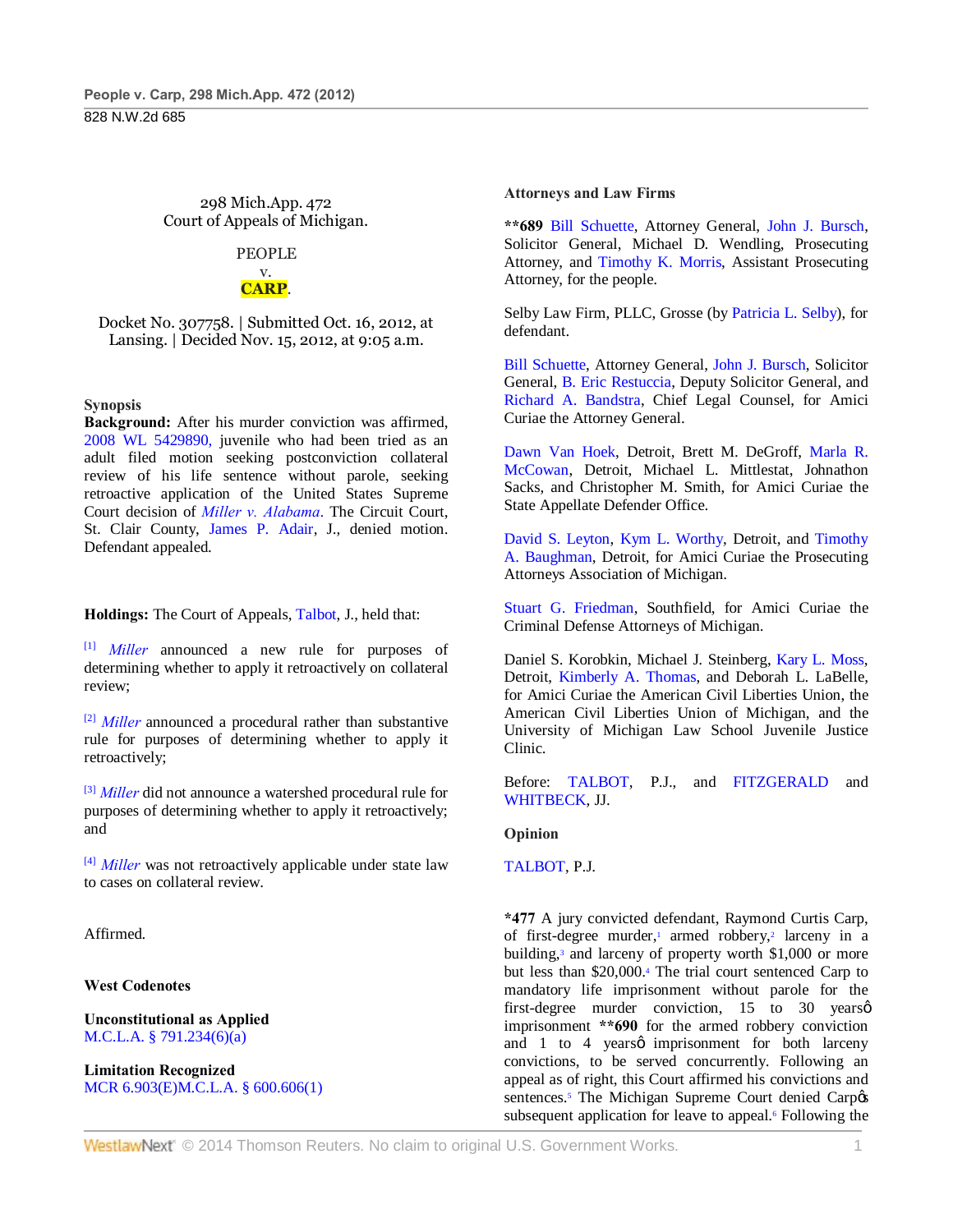#### **People v. Carp, 298 Mich.App. 472 (2012)**

## 828 N.W.2d 685

trial courtos denial of his motion for relief from the judgment, Carp again applied to this Court for delayed leave to appeal, which this Court denied.<sup>7</sup> Subsequently, this Court granted Carpos motion for reconsideration of that order8 to address his contention of entitlement to resentencing following the recent decision by the United States Supreme Court in *Miller v. Alabama.*<sup>9</sup> We affirm.

#### **I. STANDARD OF REVIEW**

**[1]** "[W]hether a United States Supreme Court decision **\*478** applies retroactively presents a question of law that we review de novo.<sup> $010$ </sup>

## **II.** *PEOPLE V. CARP*

The events leading to Carpøs conviction involved the murder of Mary Ann McNeely in her home on May 31,  $2006$ . At that time, Carp was 15 years of age. Carp $\&$ 22óyearóold half-brother, $\frac{11}{2}$  Brandon Gorecki, began to reside with the victim after his mother told him to leave the family residence because of his continued drug use. Their mother permitted Carp to visit his half-brother and spend the night at the victimes home. That night, Gorecki became involved in a verbal argument and physical confrontation with his girlfriend at the victimes residence. According to Gorecki $\alpha$  girlfriend, the victim intervened, affording the girlfriend an opportunity to leave the premises.

Following this confrontation, Carp and Gorecki left the victimøs residence but returned a short time later. Gorecki and the victim began to argue, and the argument evolved into a physical confrontation. Although Gorecki denied an ability to recall the events that transpired due to his use of drugs and alcohol, he admitted stabbing the victim more than once in the neck area and also striking her in the head with a mug. According to Gorecki, during this confrontation, Carp  $\delta$ threw a mug at the victim and closed the drapes. Ö Gorecki acknowledged trying to clean up the victim $\alpha$  blood and removing electronic equipment from the victimes home. Gorecki also took the victimes truck while Carp accompanied him.

The medical examiner indicated that the victim had  $\tilde{\sigma}$ 23 stab wounds to the face and neck and nine stab **\*479** wounds to the torsoö along with õincised wounds to the victim $\alpha$  extremities and  $\tilde{o}$ numerous blunt force injuries including lacerations and bruises to the skin and fractures of the skull and injuries to the brain. $\ddot{o}$  Neither Carp nor Gorecki returned to the victimes home to determine her status or secure any assistance **\*\*691** for her. It was not until June 1, 2006, following the receipt of a telephone call from Gorecki that his mother and a friend went to the victim $\alpha$  home to investigate and contacted police when they encountered  $\delta$ bloody footprints. $\ddot{o}$ 

At trial the prosecutor presented evidence regarding statements by Carp to friends after the murder, indicating that he had thrown a mug at the victim and that Gorecki subsequently stabbed her. Although Carp admitted to another individual that he threw a mug at the victim, he denied knowing whether it made contact because his eyes were closed. To another friend, Carp stated that he struck the victim in the back of the head with a mug he had removed from the freezer and that, at the direction of Gorecki, he closed the blinds and windows. Carp also said that he õheld the victim down while [Gorecki] kneed her faceö and that Gorecki asked him for a knife, which Carp handed to him. Purportedly, Carp indicated that the victim was a õhorrible person and deserved to die.ö

Carpøs statements to police varied. While acknowledging the argument between the victim and Gorecki, Carp asserted that both were intoxicated and that Gorecki began to strike the victim and grabbed a knife from a kitchen drawer. Carp denied seeing Gorecki stab the victim or assisting in trying to clean up the blood. In a later interview, Carp denied striking the victim and indicated that he was unable to assist Gorecki in the clean up because he became ill. During his third interview **\*480** with police, Carp admitted he struck the victim with a heavy glass because Gorecki owas wrestling on the kitchen floor with the victim and stated to him,  $\pm$ hlelp me, man. Help me, help me.... What do you want me to do. Bust, bust her in the head. $\phi$  o Carp further admitted to closing the drapes and shutting the windows and that he assisted in taking the electronic equipment, placing the items in the victimos truck. At trial, Carp asserted duress as his primary defense.

As already stated, the jury convicted Carp of first-degree murder, armed robbery, larceny in a building, and larceny of property worth \$1,000 or more but less than \$20,000. The trial court sentenced Carp on November 20, 2006. A presentence investigation report was prepared and made available to the trial court. When queried by the trial court, the prosecutor stated the following as factors to be considered in sentencing, relevant to the circumstances of this case:

[T]his is a situation where the Court has heard the testimony in this case and you, I believe, have the best understanding, objective and rational understanding of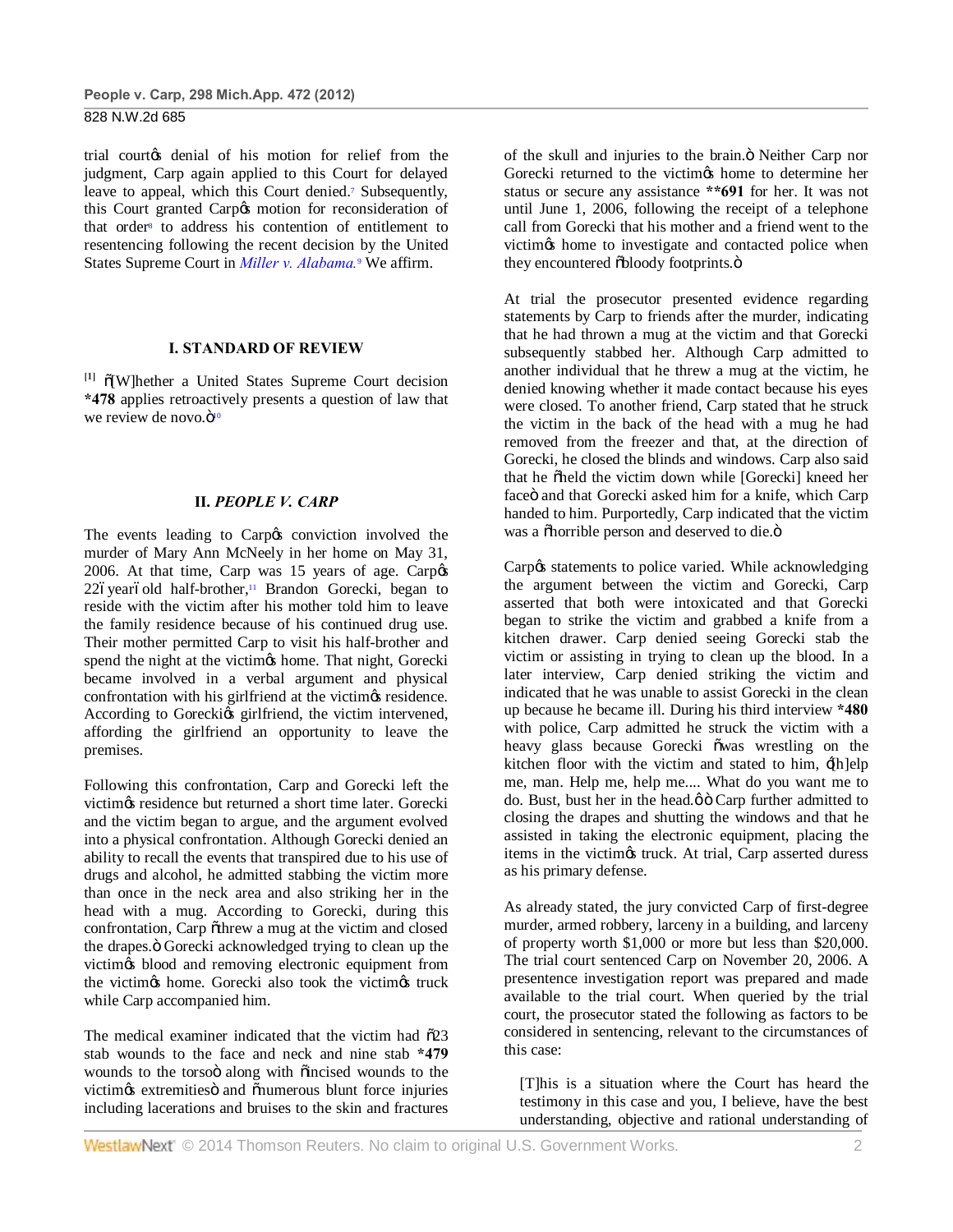exactly what happened here and this Defendant $\alpha$  role in it. I think as it the been demonstrated in the PSI [presentence investigation report], in the Defendantos comments and his statements to the investigating officer in this case, he has never in any way, shape or form accepted responsibility for his role in what happened to this victim. He has never in any way, shape or form acknowledged that had it not been for his assistance to his brother, [the victim] may be alive today. And I find that to be extremely unfortunate, and it $\alpha$  unfortunate because the Defendant does not accept his role and does not indicate to the Court that he understands his part in what happened.

This Court knows exactly how violent and how brutal this murder was and obviously the statutes in place dictate what the sentence must be in this case, but irrespective of **\*481** that I believe that the recommendation is appropriate on all accounts and I would ask the Court to follow it.

**\*\*692** Citing caselaw and statutes pertaining to disposition hearings for juveniles,12 defense counsel at sentencing began to discuss factors for a odesignated waiver case, ö suggesting that the court was authorized to impose õeither juvenile disposition ... an adult sentence ... or blended sentence.<sub>"</sub> Defense counsel asserted that sentencing Carp to life imprisonment without parole was inherently unjust in light of his level of participation and lesser culpability in commission of the crime. At this point, the prosecutor and the trial court clarified that the factors were not applicable because this was an õautomatic waiver case.ö

Seemingly in anticipation of the *Miller* Courte decision, defense counsel continued. While recognizing that Carp had some culpability in the crime, which demanded public punishment counsel asserted:

> [B]ut when the public punishment is one of mandatory life without the possibility of parole for a 15óyearóold that presents himself to this Court with absolutely no prior record whatsoever and without at least in my opinion, a direct and intentional culpability or responsibility in the commission of this crime, I think [it] is inherently unjust, I think it is inherently unfair, and at the very least completely inappropriate with respect to individual, individualizing a sentencing that *o*s appropriate to this Defendant.

In sentencing Carp to life without parole, the trial court commented:

This is probably the most horrific case that I give been involved with in my entire career, the brutality of this act that was committed on the victim, my recollection is that even to the extent that the testimony of the doctor indicated there was actually no blood left in her body.

\*482 The Court cangt help but note that there were several opportunities that this Defendant had to, to escape, leave, get away, assist her in some way, and Iô there iustô I can t find an explanation that Iô for the fact that he didnet do that, from the testimony, the evidence that I heard during the course of this trial. There *is* nothing that I can muster or conjure up to explain to me why he didnot do that. I know there  $\alpha$ strong discussion that he was under the influence of his stepbrother who was a bad actor to say the least, but this 15óyearóold and then now 16óyearóold, certainly had the sufficient faculties that heô there is no reason why he couldnot understand what was going on and what he, what he could have or should have done, and the unfortunate conclusion is that the victim is dead, and I believe that under the circumstances the, the conviction is proper, it is within the law, and is then for the Court obligated to follow the law.

#### **III. THE PAST AS PROLOGUE**

## **A. INTRODUCTION**

The importance of the past in shaping the present is recognized in William Shakespeare*rg The Tempest*, when Antonio states,  $\delta$ Whereof what& past is prologue, what to come/In yours and my discharge.<sup> $\ddot{o}$ 13</sup> Although the *Miller* decision is the premise for our reconsideration of Carpos sentencing, it useful for this Court and trial courts that may implement this opinion to obtain an understanding of the historical context of United States Supreme Court rulings regarding Eighth **\*\*693** Amendment jurisprudence that culminated in *Miller.*

As discussed by the Supreme Court in *Graham v. Florida,* the Eighth Amendment provides:

"Excessive bail shall not be required, nor excessive fines imposed, *nor* cruel and *unusual punishments inflicted.* To \*483 determine whether a punishment is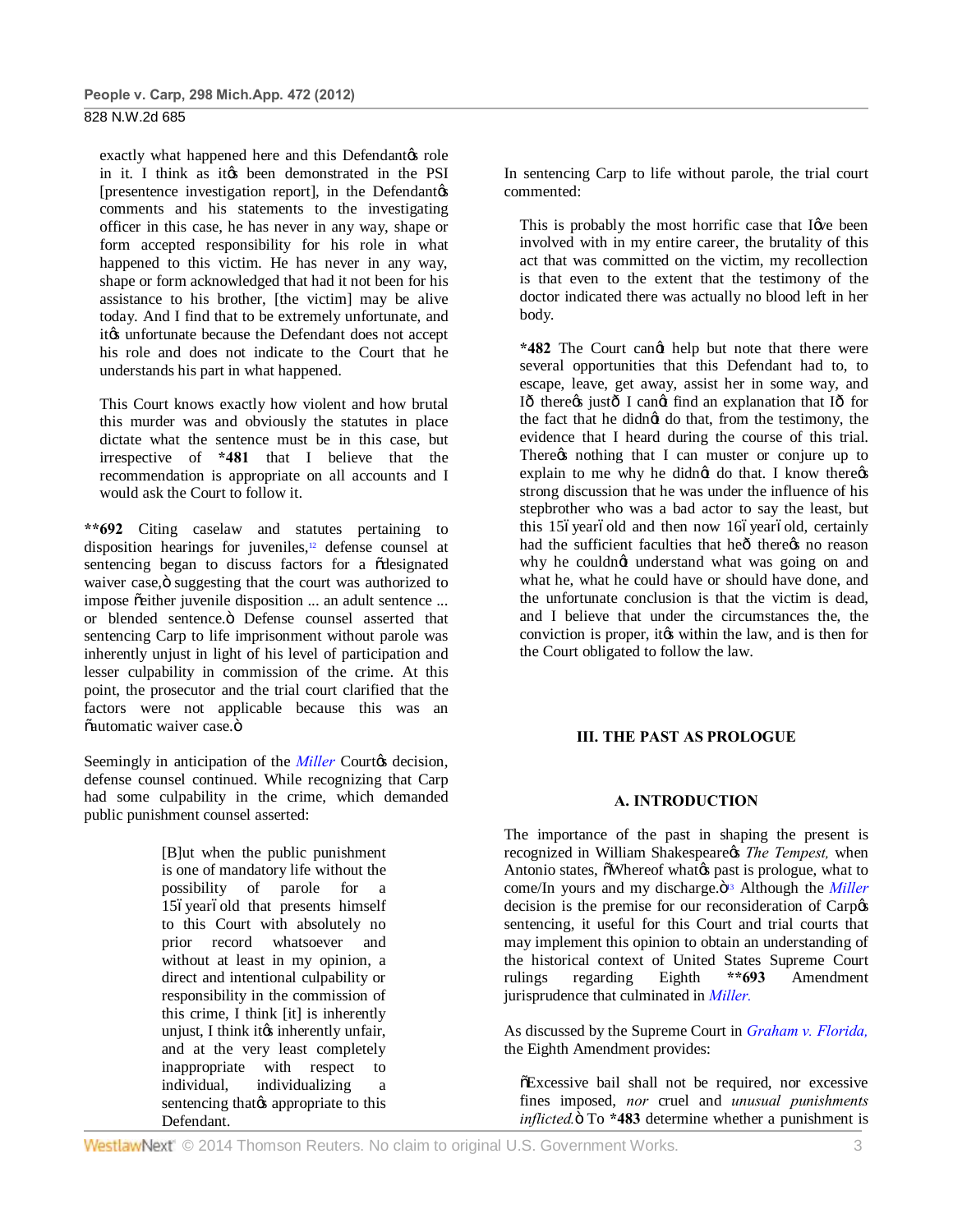cruel and unusual, courts must look beyond historical conceptions to  $\tilde{o}$  -the evolving standards of decency that mark the progress of a maturing society. $\phi$   $\ddot{\text{o}}$  This is because  $\pm$ [t]he standard of extreme cruelty is not merely descriptive, but necessarily embodies a moral judgment. The standard itself remains the same, but its applicability must change as the basic mores of society change.øö

The Cruel and Unusual Punishments Clause prohibits the imposition of inherently barbaric punishments under all circumstances.  $\tilde{O}[P]$ unishments of torture, $\tilde{O}$  for example, õare forbidden. Ühese cases underscore the essential principle that, under the Eighth Amendment, the State must respect the human attributes even of those who have committed serious crimes.

For the most part, however, the Courtes precedents consider punishments challenged not as inherently barbaric but as disproportionate to the crime. The concept of proportionality is central to the Eighth Amendment. Embodied in the Constitution & ban on cruel and unusual punishments is the oprecept of justice that punishment for crime should be graduated and proportioned to [the] offense. $\ddot{o}$ <sup>[14]</sup>

## **B.** *RUMMEL V. ESTELLE:* **MANDATORY LIFE SENTENCES FOR ADULTS**

In *Rummel v. Estelle,*<sup>15</sup> the United States Supreme Court rejected an adult defendant $\alpha$  contention that his mandatory life sentence constituted cruel and unusual punishment under the Eighth Amendment. Five justices upheld the defendantøs mandatory life sentence in accordance with Texas law, which required a life sentence under a recidivist sentencing statute for second and third felony convictions. The Texas trial court sentenced the defendant premised **\*484** on his third conviction for felonies involving the fraudulent use of a credit card, forgery, and felony theft. The majority of justices of the United States Supreme Court specifically recognized the authority of the Texas legislature to impose sentences of increasing length on repeat offenders and the state interest õin dealing in a harsher manner with those who by repeated criminal acts have shown that they are simply incapable of conforming to the norms of society as established by its criminal law. $\ddot{o}^{16}$ 

But the Court did not find a constitutional violation despite the fact that all three of the defendant  $\alpha$ convictions arose from nonviolent property offenses. The Court also emphasized evidence that defendants

sentenced to life under the recidivist statutory scheme typically were eligible for parole in as early as 12 years. While alluding to and discussing earlier cases that reviewed punishments as  $\tilde{\sigma}$ grossly disproportionate to the charged offenses as demonstrating an Eighth Amendment violation, the Court did not adopt such a test or definition.<sup>17</sup> Recognizing \*\*694 a  $\tilde{\text{o}}$  proportionality principle,  $\ddot{o}^{18}$  the Court concluded that the primary inquiry should comprise objective criteria in order to avoid judgments premised on  $\ddot{o}$ subjective views $\ddot{o}$  or varying standards of individual judges.<sup>19</sup> The Court deemed unpersuasive the comparisons by the defendant to other states $\sigma$  recidivist statutes.<sup>20</sup>

In his dissent, Justice Powell opined that Rummeløs sentence was grossly disproportionate and that the possibility of parole was too speculative, rendering the \*485 defendant<sub>o</sub> sentence a violation of the Eighth Amendment prohibition against cruel and unusual punishment. Citing the historical recognition and use of proportionality in the review of punishments, Justice Powell identified three factors for consideration: (a) the nature of the particular offense, including factual circumstances specific to the offender and his or her criminal history, (b) the comparable sentencing schemes effectuated in other jurisdictions, and (c) the punishments imposed by the state for other offenses.<sup>21</sup>

## **C.** *SOLEM V. HELM:* **PROPORTIONALITY IN SENTENCING**

Notably, Justice Powell three years later wrote the majority opinion in *Solem v. Helm,*<sup>22</sup> which again dealt with a sentence imposed under a recidivist statute. The defendant, Helm, engaged in six nonviolent felonies over a period of 15 years, which subjected him to life in prison without parole. In determining that the Eighth Amendment required proportionality between the offense and the punishment imposed, the majority held that although a reviewing court must give  $\ddot{o}$ substantial deference to the broad authority that legislatures necessarily possess in determining the types and limits of punishments, ö the Eighth Amendment necessitates that õa criminal sentence ... be proportionate to the crime for which the defendant has been convicted on and that  $\tilde{o}$  no penalty is *per se* constitutional. $\ddot{o}^{23}$  In determining the constitutionality of a sentence, the Court identified the following factors to be considered: (a) othe gravity of the offense and the harshness of the penalty, $\ddot{o}$  (b) the sentences typically imposed in other jurisdictions **\*486** for the same crime, and (c) the sentences imposed within the same jurisdiction for different offenses.<sup>24</sup>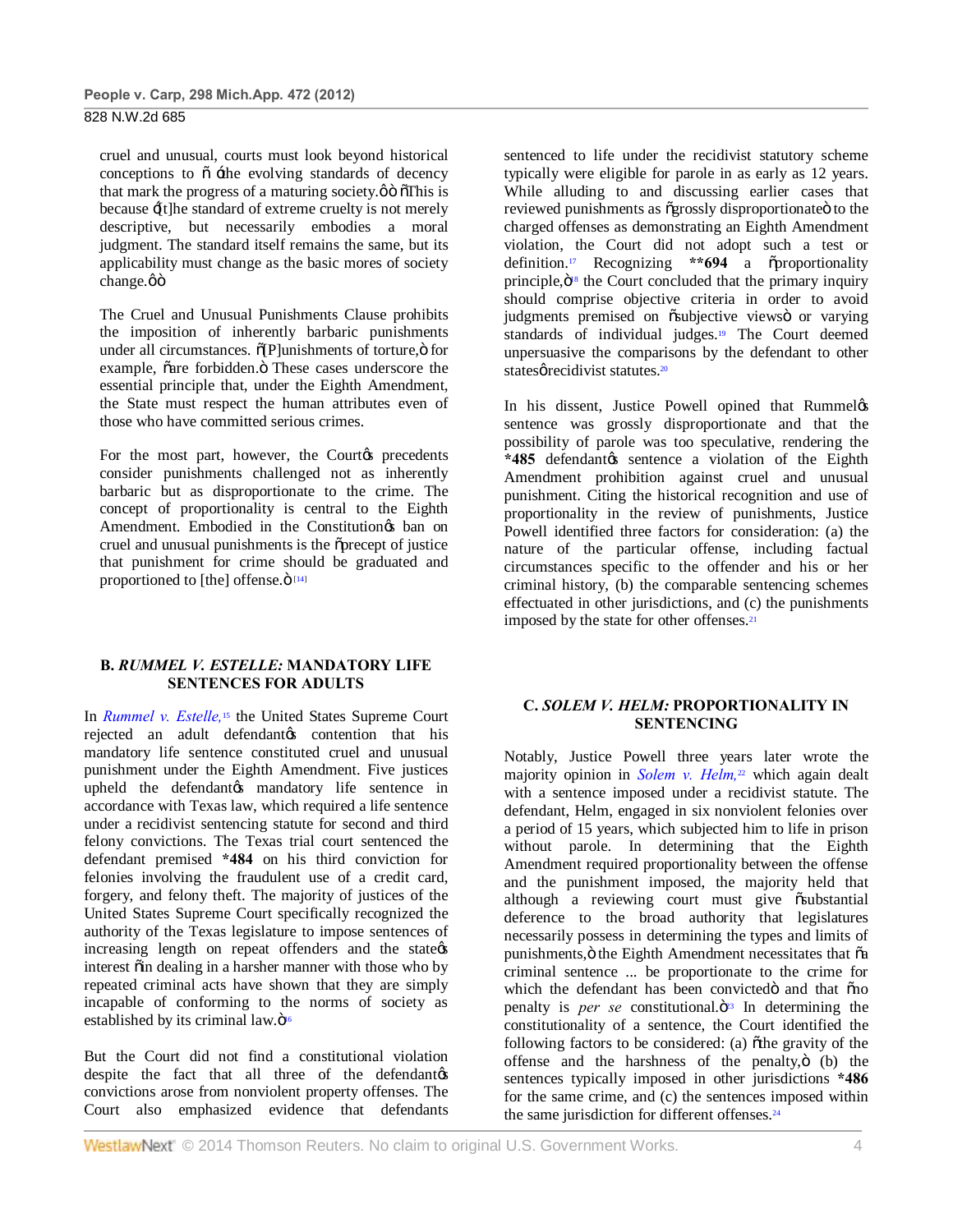The Court further indicated that the personal characteristics and history of the defendant and his offenses should also be considered.25 Consequently, the Court found that the defendant to conviction violated the Eighth Amendment. Chief Justice Burger & dissent took issue with the failure to follow *Rummel*  $\&$  rejection of a proportionality review except in extreme and rare instances in nonfelony cases.26

#### **D.** *HARMELIN V. MICHIGAN:* **EXCLUSION OF MITIGATING FACTORS FOR SERIOUS CRIMES**

Eight years later, and closer to home, the Court found a Michigan statute imposing **\*\*695** a life sentence without the possibility of parole for the possession of more than 650 grams of cocaine did not offend the Eighth Amendment.<sup>27</sup> Notably, the defendant had no previous felony convictions. The only area of specific concurrence among the justices was that when dealing with a serious crime, the state could impose a severe punishment that excluded consideration of  $\tilde{c}$  mitigating factors $\ddot{o}$  pertaining to a particular defendant without violating the Eighth Amendment. The Court noted, oWe have drawn the line of required individualized sentencing at capital cases, and see no basis for extending it further. $\ddot{\sigma}^2$  In contrast, the dissent emphasized a principle of proportionality in conjunction with the Eighth Amendment and endorsed the factors the *Solem* Court previously **\*487** elucidated. Subsequent cases dealing with recidivist statutes again rejected a proportionality review.29

#### **E.** *ROPER V. SIMMONS:* **PROHIBITION OF THE DEATH PENALTY FOR JUVENILES**

Beginning in 2005, the United States Supreme Court issued a series of decisions pertaining specifically to the Eighth Amendment and juveniles. In *Roper v. Simmons,*<sup>30</sup> the Court determined that the Eighth Amendment precluded the imposition of the death penalty on juvenile offenders.31 Noting a general public consensus against the imposition of such extreme punishment for juveniles, the Court went on to state:

Because the death penalty is the most severe punishment, the Eighth Amendment applies to it with special force. Capital punishment must be limited to those offenders who commit a narrow category of the

most serious crimes and whose extreme culpability makes them the most deserving of execution. This principle is implemented throughout the capital sentencing process. States must give narrow and precise definition to the aggravating factors that can result in a capital sentence. In any capital case a defendant has wide latitude to raise as a mitigating factor any aspect of [his or her] character or record and any of the circumstances of the offense that the defendant proffers as a basis for a sentence less than death. There are a number of crimes that beyond question are severe in absolute terms, yet the death penalty may not be imposed for their commission. The death penalty may not be imposed on certain classes of offenders, such as juveniles **\*488** under 16, the insane, and the mentally retarded, no matter how heinous the crime. These rules vindicate the underlying principle that the death penalty is reserved for a narrow category of crimes and offenders.[32]

The Court proceeded to recognize the differences between juvenile and adult offenders, referencing: (a) the  $\tilde{o}$   $\exists$ ack of maturity and an underdeveloped sense of responsibility, $\phi$   $\ddot{o}$ (b) the vulnerability and susceptibility of juveniles to "negative influences **\*\*696** and outside pressures, including peer pressure, $\ddot{o}$  and (c) that  $\ddot{o}$ the character of a juvenile is not as well formed as that of an adult. The personality traits of juveniles are more transitory, less  $fixed.\ddot{o}^{33}$ 

The Court went on to rule that  $\tilde{o}[t]$ he Eighth and Fourteenth Amendments forbid imposition of the death penalty on offenders who were under the age of 18 when their crimes were committed. $\ddot{o}^{34}$  Of note is the Courtos recognition that the existence of the alternative penalty of life without parole assisted in justifying the decision to preclude use of the death penalty for specified juveniles, stating,  $\delta$ To the extent the juvenile death penalty might have residual deterrent effect, it is worth noting that the punishment of life imprisonment without the possibility of parole is itself a severe sanction, in particular for a young person. $\ddot{\mathrm{o}}^{35}$ 

In her dissent, Justice OcConnor, while recognizing the legitimacy of proportionality concerns in the imposition of the death penalty, implied the existence of a procedural fail-safe precluding the necessity of categorical rules, stating:

**\*489** The proportionality issues raised by the Court clearly implicate Eighth Amendment concerns. But these concerns may properly be addressed not by means of an arbitrary, categorical age-based rule, but rather through individualized sentencing in which juries are required to give appropriate mitigating weight to the defendant ts immaturity, his susceptibility to outside

**WestlawNext'** © 2014 Thomson Reuters. No claim to original U.S. Government Works. 5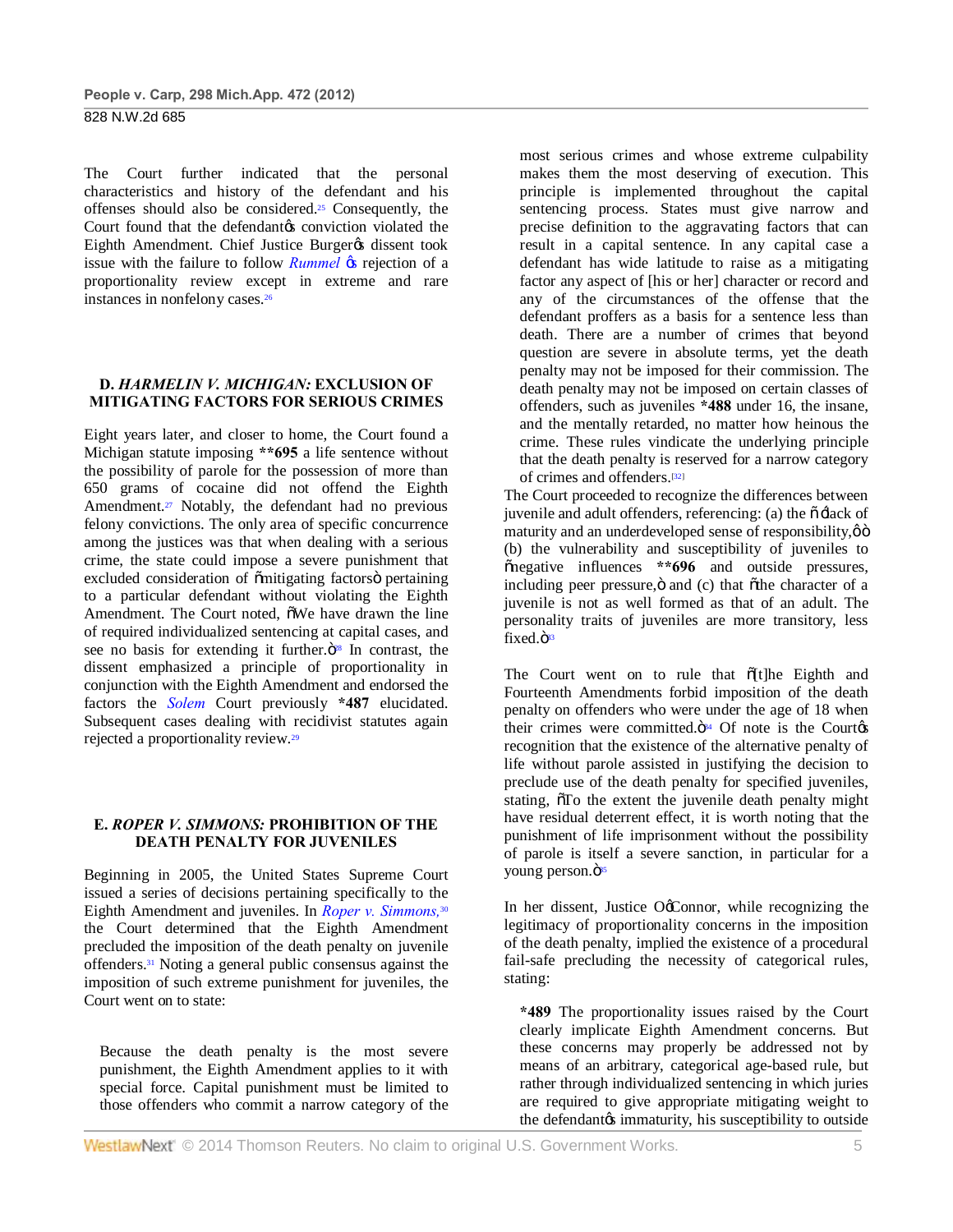pressures, his cognizance of the consequences of his actions, and so forth. In that way the constitutional response can be tailored to the specific problem it is meant to remedy. The Eighth Amendment guards against the execution of those who are  $\ddot{\text{o}}$  insufficient[ly] culpab<sup>[le]</sup>,  $\ddot{o}$  in significant part, by requiring sentencing that  $\tilde{\text{order}}[s]$  a reasoned *moral* response to the defendantøs background, character, and crime.ö Accordingly, the sentencer in a capital case must be permitted to give full effect to all constitutionally relevant mitigating evidence. A defendantøs youth or immaturity is, of course, a paradigmatic example of such evidence.<sup>[36]</sup>

Justice Scalia & dissent sought to distinguish between juveniles engaged in õrisky or antisocial behaviorö from those executing heinous, premeditated acts. Specifically:

> Moreover, the cited studies describe only adolescents who engage in risky or antisocial behavior, as many young people do. Murder, however, is more than just risky or antisocial behavior. It is entirely consistent to believe that young people often act impetuously and lack judgment, but, at the same time, to believe that those who commit premeditated murder areô at least sometimesô just as culpable as adults. Christopher Simmons, who was only seven months shy of his 18th birthday when he murdered Shirley Crook, described to his friends *beforehand*ô õ[i]n chilling, callous terms,  $\ddot{o}$  as the Court puts it $\ddot{o}$  the murder he planned to commit. He then broke into the home of an innocent woman, bound her with duct tape and electrical wire, and threw her off a bridge alive and conscious. In their *amici* brief, the States of Alabama, Delaware, Oklahoma, **\*490** Texas, Utah, and Virginia offer additional examples of murders committed by **\*\*697** individuals under 18 that involve truly monstrous acts. In Alabama, two 176 year óolds, one 16óyearóold, and one 19óyearóold picked up a female hitchhiker, threw bottles at her, and kicked and stomped her for approximately 30

minutes until she died. They then sexually assaulted her lifeless body and, when they were finished, threw her body off a cliff. They later returned to the crime scene to mutilate her corpse. Other examples in the brief are equally shocking. Though these cases are assuredly the exception rather than the rule, the studies the Court cites in no way justify a constitutional imperative that prevents legislatures and juries from treating exceptional cases in an exceptional wayô by determining that some murders are not just the acts of happy-go-lucky teenagers, but heinous crimes deserving of death.[37]

## **F.** *GRAHAM V. FLORIDA:* **PROHIBITION OF LIFE SENTENCES WITHOUT PAROLE FOR JUVENILES COMMITTING CRIMES OTHER THAN HOMICIDE**

In *Graham v. Florida,*<sup>38</sup> the precursor to *Miller,* the United States Supreme Court addressed the Eighth Amendment and the imposition of punishment entailing life in prison without parole for juveniles for crimes other than homicide. The majority determined that the Eighth Amendment precluded sentencing juveniles to life in prison without parole for crimes less than homicide. Noting concerns with proportionality and the reasons for incarceration encompassing both retribution and rehabilitation, the Court primarily focused on evidence in the behavioral and social sciences indicating the differences in juvenile brain functioning and lack of maturation. The Court found:

Community consensus, while entitled to great weight, is not itself determinative of whether a punishment is cruel **\*491** and unusual. In accordance with the constitutional design, the task of interpreting the Eighth Amendment remains our responsibility. The judicial exercise of independent judgment requires consideration of the culpability of the offenders at issue in light of their crimes and characteristics, along with the severity of the punishment in question. In this inquiry the Court also considers whether the challenged sentencing practice serves legitimate penological goals.[39]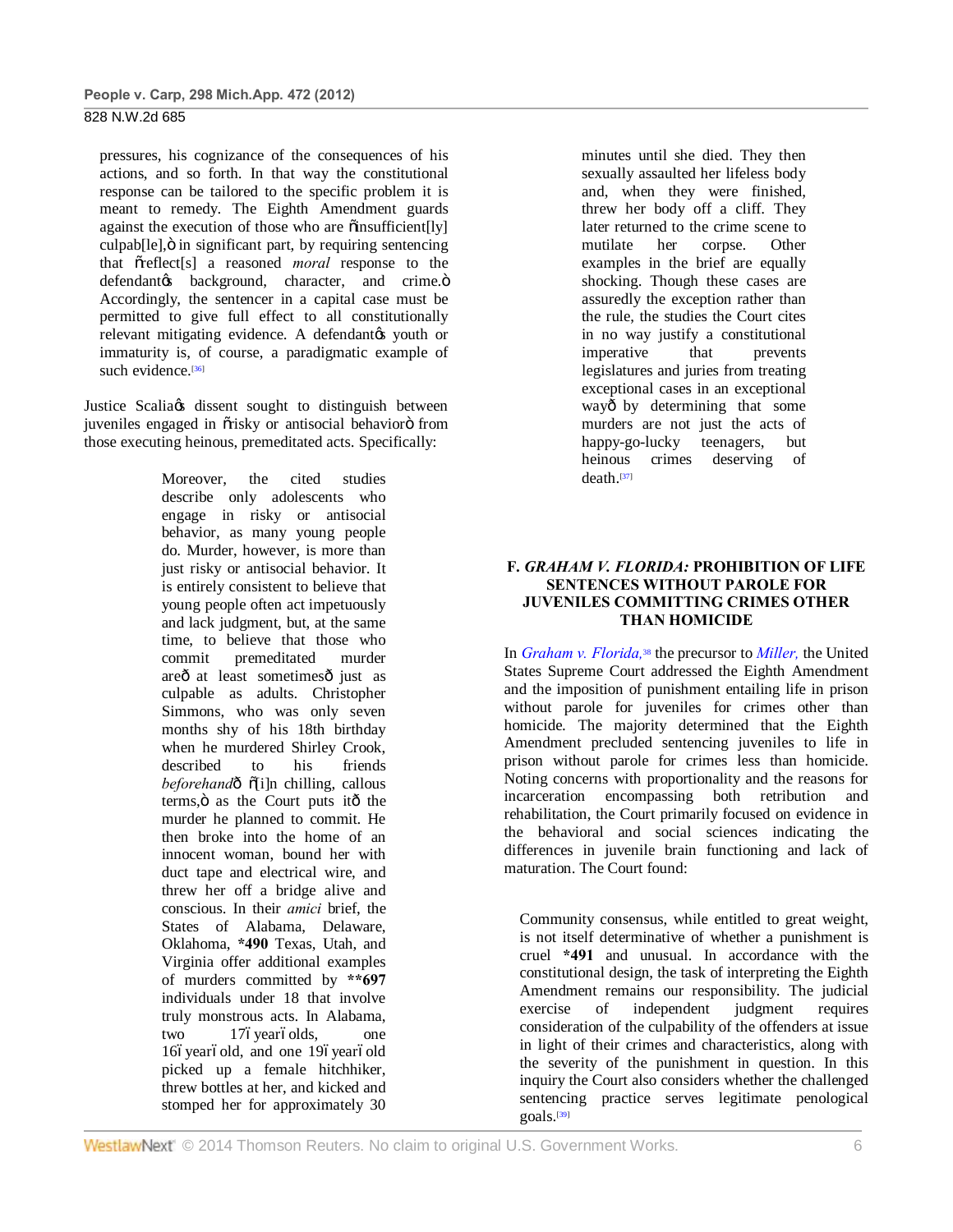Citing the *Roper* Courtes recognition of the ollessened culpability of juveniles and lack of maturity, the Court noted,  $\tilde{o}A$  juvenile is not absolved of responsibility for his actions, but his transgression is not as morally reprehensible as that of an adult. $\ddot{o}^{40}$  Further,

from a moral standpoint it would be misguided to equate the failings of a minor with those of an adult, for a greater possibility exists that a minor os character deficiencies will be reformed. These matters relate to the status of the offenders in question; and it is relevant to consider next the nature of the offenses to which this harsh penalty might apply.<sup>[41]</sup>

The Court further distinguished and recognized the existence of  $\tilde{o}a$  line between \*\*698 homicide and other serious violent offenses against the individual. $\ddot{\sigma}^2$  As a consequence of this distinction, owhen compared to an adult murderer, a juvenile offender who did not kill or intend to kill has a twice diminished moral culpability. The age of the offender and the nature of the crime each bear on the analysis. $\ddot{o}^{43}$ 

**\*492** In his dissent, Justice Thomas, joined in part by Justices Scalia and Alito, chastised the majority for its misuse of the historical evaluation of Eighth Amendment cases dealing with cruel and unusual punishment as being restricted to especially torturous methods of punishment rather than to the imposition of sentence and rejecting the concept of proportionality in regard to Eighth Amendment jurisprudence.<sup>44</sup> Foreshadowing concerns that this Court must address regarding the establishment of rules and procedures in addition to determining precisely where a line is to be drawn, the dissent took issue with the Courto raising more questions than it answered, asserting:

Both the Court and the concurrence claim their decisions to be narrow ones, but both invite a host of line-drawing problems to which courts must seek answers beyond the strictures of the Constitution. The Court holds that  $\delta[a]$  State is not required to guarantee eventual freedom to a juvenile offender convicted of a nonhomicide crime, ö but must provide the offender with  $\tilde{\text{osome}}$  meaningful opportunity to obtain release based on demonstrated maturity and rehabilitation. $\ddot{o}$ But what, exactly, does such a omeaningfulo opportunity entail? When must it occur? And what Eighth Amendment principles will govern review by the parole boards the Court now demands that States empanel? The Court provides no answers to these questions, which will no doubt embroil the courts for years.[45]

## **IV.** *MILLER V. ALABAMA*

#### **A. INTRODUCTION**

This evolution in the Courtos decisions has left us ripe for the determination in *Miller v. Alabama* and its **\*493** companion case of *Jackson v. Hobbs,* both involving 14óyearóold offenders convicted of murder and sentenced to mandatory life in prison without the possibility of parole.<sup>46</sup> The Court held that õmandatory life without parole for those under the age of 18 at the time of their crimes violates the Eight Amendment to prohibition on -cruel and unusual punishments. $\phi \ddot{\sigma}$ <sup>7</sup> With this ruling, the *Miller* Court in part sought to resolve the ongoing dispute regarding the role and necessity of considering proportionality in sentencing.

## **B. THE FACTS IN** *JACKSON*

Jackson, accompanied by two other minor boys, decided to rob a video store. While en route to the store, Jackson discovered that one of the boys was armed with a sawed-off shotgun. Jackson initially remained outside the store but entered while one of his cohorts was confronting the store clerk, demanding money and pointing the weapon. Jackson $\circ$ s cohort shot and killed the clerk following her assertion she would call the police. Arkansas prosecutors have discretion whether **\*\*699** to charge a  $146$  year 60 as an adult in conjunction with certain delineated offenses. The prosecutor charged Jackson with felony murder and aggravated robbery as an adult. Jackson sought to transfer his case to a juvenile court, but based on the factual circumstances, a psychiatric evaluation, and his prior juvenile history, the Arkansas trial court denied his request. The jury convicted Jackson of both crimes, and the Arkansas trial court sentenced him to life in prison without parole.<sup>48</sup>

#### **\*494 C. THE FACTS IN** *MILLER*

Similarly, Miller was 14 years of age at the time he committed his crime. Miller had a history of foster-care placement premised on his mother & alcoholism and drug addiction. Evidence also indicated that his stepfather abused Miller. Miller had a history of drug and alcohol use and a series of attempted suicides. Miller and a friend were at his home when a neighbor arrived to effectuate a drug deal with Miller $\alpha$ s mother. Miller and his cohort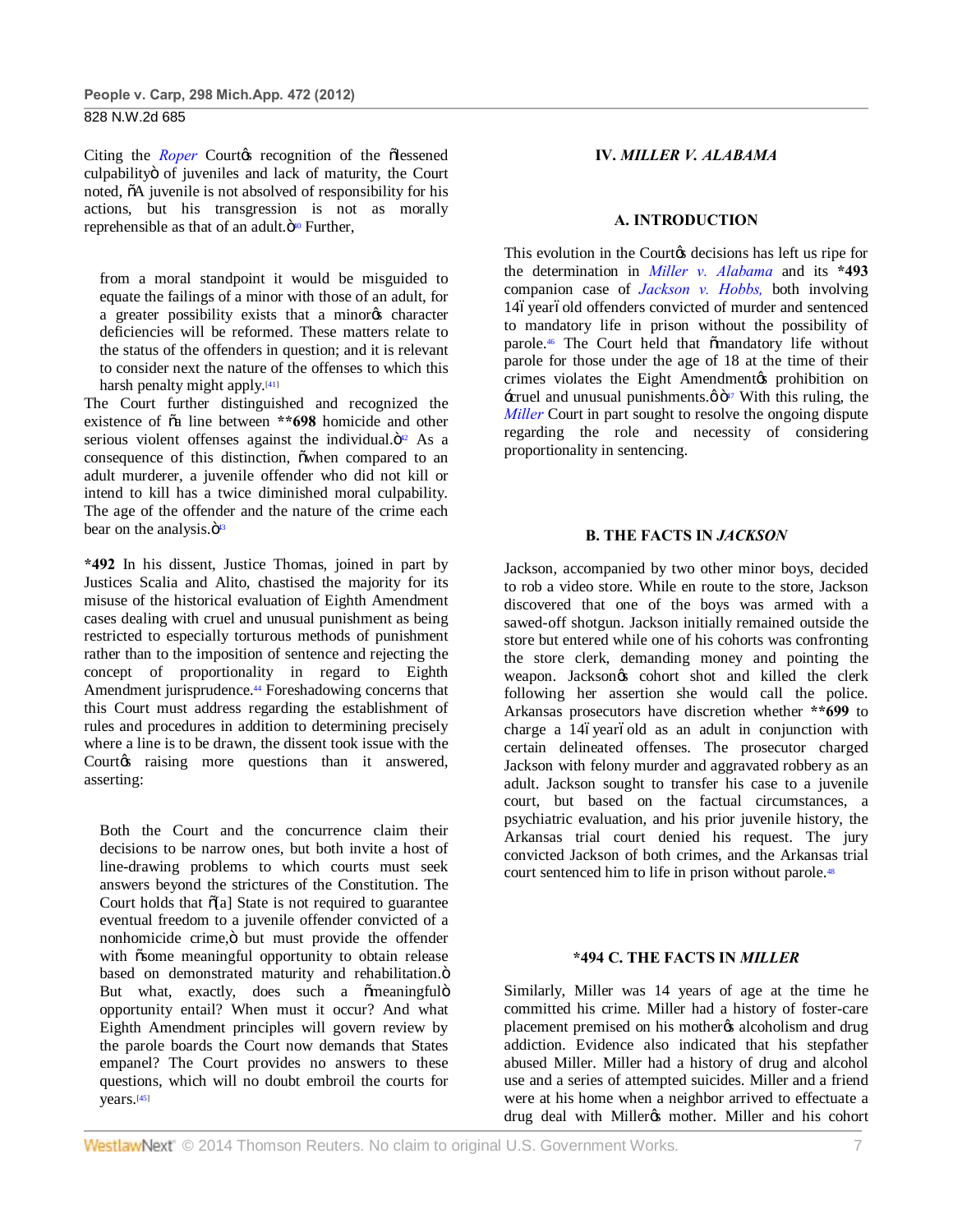followed the neighbor when he returned home, and all three  $\ddot{\text{o}}$ smoked marijuana and played drinking games. $\ddot{\text{o}}$ When the neighbor passed out, Miller stole his wallet. When Miller tried to replace the wallet, the victim grabbed Miller by the throat. Miller os friend struck the victim with a baseball bat. Despite being released from the victimes grip, Miller grabbed the bat and continued to strike the victim with multiple blows to the head. Miller and his friend left but returned to the crime scene and started two fires to destroy evidence of the crime. The victim died of his injuries and smoke inhalation. While Alabama law required the prosecutor to initially charge Miller as a juvenile, the prosecutor was also permitted to remove the case to adult court. The prosecutor charged Miller as an adult with murder in the course of an arson, which carried a mandatory life sentence without parole.<sup>49</sup>

#### **D. THE MAJORITY OPINION IN** *MILLER*

In discussing Eighth Amendment jurisprudence, the *Miller* Court majority, with Justice Kagan authoring the opinion, noted that it had recently, in *Graham,* addressed the  $\tilde{\text{c}}$  concept of proportionality as  $\tilde{\text{c}}$  central **\*495** to the Eighth Amendment.<sup>550</sup> The *Miller* majority further indicated that it õview[ed] that concept less through a historical prism than according to the evolving standards of decency that mark the progress of a maturing society.<sup> $\ddot{o}^{51}$ </sup> The *Miller* majority reviewed  $\ddot{o}$ two strands of precedent reflecting our concern with proportionate punishment. The first strand othas adopted categorical bans on mismatches between the culpability of a class of offenders and the severity of a penalty. $\ddot{\sigma}^2$  The second strand  $\ddot{o}$  prohibited mandatory imposition of capital punishment, requiring that sentencing authorities consider the characteristics of a defendant and the details of his offense before sentencing him to death.<sup>553</sup> The *Miller* majority found othe confluence of these two lines of precedent leads to the conclusion that mandatory life-without-parole sentences for juveniles **\*\*700** violate the Eighth Amendment. $\ddot{0}^{54}$ 

The *Miller* majority reviewed decisions recognizing the inherent differences between juvenile and adult offenders and how these characteristics affect both the justification for and the appropriateness of imposing a life sentence without parole on a juvenile, finding,  $\delta A$ n offender $\alpha$ s age ... is relevant to the Eighth Amendment, and so criminal procedure laws that fail to take defendantsø youthfulness into account at all would be flawed.<sup> $\ddot{\sigma}$ 55</sup> The *Miller* majority found the imposition of a mandatory sentence to be particularly subject to criticism. Specifically:

**\*496** But the mandatory penalty schemes at issue here prevent the sentencer from taking account of these central considerations. By removing youth from the balance oby subjecting a juvenile to the same life-without-parole sentence applicable to an adultô these laws prohibit a sentencing authority from assessing whether the law $\alpha$  harshest term of imprisonment proportionately punishes a juvenile offender. That contravenes *Graham*  $\&$  (and also *Roper*  $\circ$  ) foundational principle: that imposition of a State $\circ$ most severe penalties on juvenile offenders cannot proceed as though they were not children.<sup>[56]</sup>

Highlighting the  $\tilde{\text{e}}$  special pertinence of its earlier rulings, the *Miller* majority reaffirmed othat a sentencer [must] have the ability to consider the mitigating qualities of youth.  $\ddot{\sigma}$ <sup>7</sup> Emphasizing that  $\ddot{\sigma}$ youth is more than a chronological fact,  $\ddot{o}$  the *Miller* majority noted that this period of life comprised a time  $\tilde{\text{o}}$  when a person may be most susceptible to influence and to psychological damage, ö with õsignature qualities öof a õtransientö nature.58 The *Miller* majority explained the flaw inherent in imposing a mandatory sentence of life in prison without parole on a juvenile, stating:

Such mandatory penalties, by their nature, preclude a sentencer from taking account of an offender age and the wealth of characteristics and circumstances attendant to it. Under these schemes, every juvenile will receive the same sentence as every otherô the 176year6old and the 146year6old, the shooter and the accomplice, the child from a stable household and the child from a chaotic and abusive one. And still worse, each juvenile (including these two 146year6olds) will receive the same sentence as the vast majority of adults committing similar homicide offensesô but really, as *Graham* noted, a *greater* sentence than those adults will serve. In meting out the death penalty, the elision of all these differences **\*497** would be strictly forbidden. And once again, *Graham* indicates that a similar rule should apply when a juvenile confronts a sentence of life (and death) in prison.<sup>[59]</sup>

The *Miller* majority proceeded to delineate the requirements for consideration when sentencing a juvenile for a homicide:

> [I]n imposing a Stategs harshest penalties, a sentencer misses too much if he treats every child as an adult. To recap: Mandatory life without parole for a juvenile precludes consideration of his chronological age and its hallmark features<sub>o</sub> among them, immaturity, impetuosity, **\*\*701** and failure to

WestlawNext<sup>®</sup> © 2014 Thomson Reuters. No claim to original U.S. Government Works. 88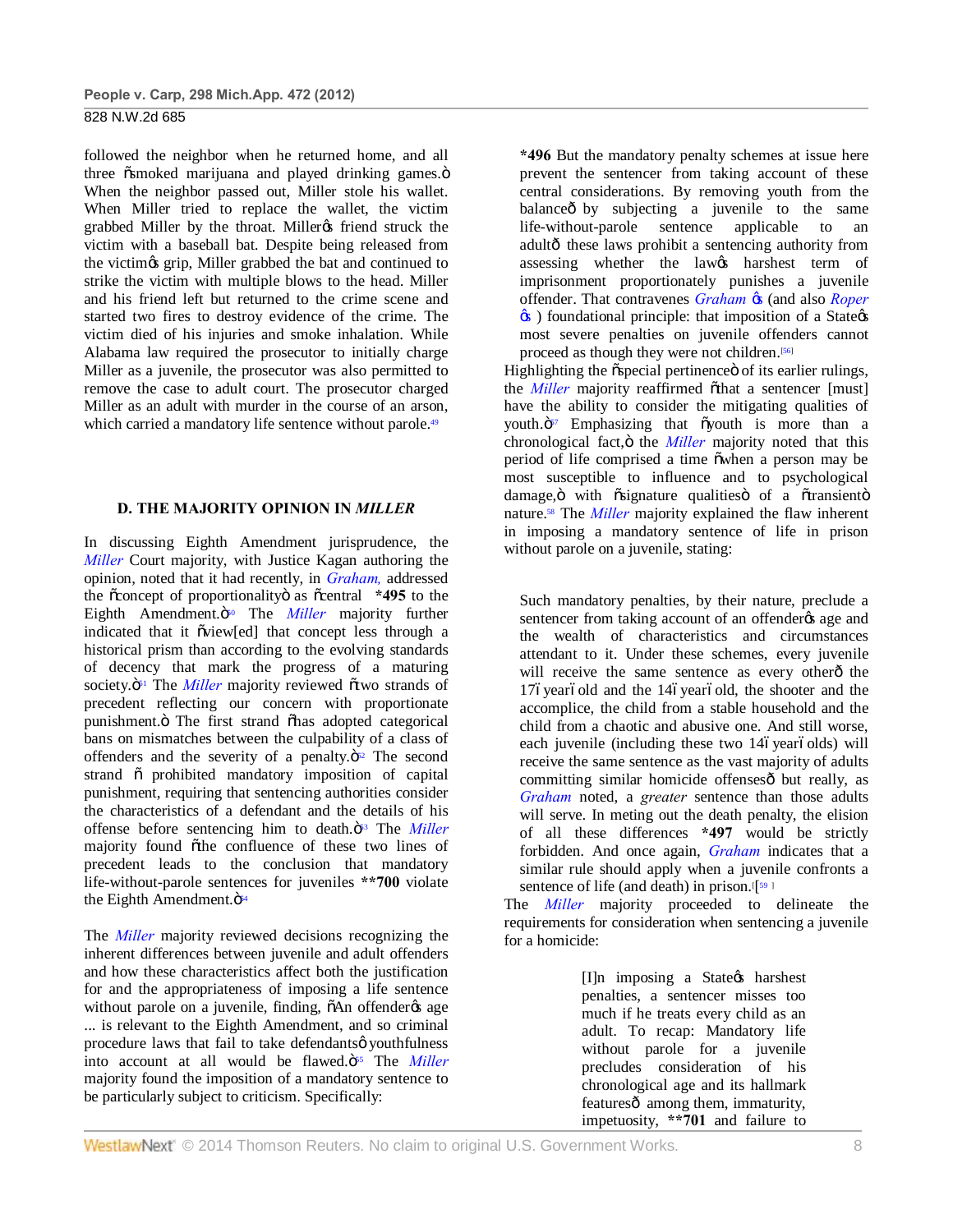appreciate risks and consequences. It prevents taking into account the family and home environment that surrounds himô and from which he cannot usually extricate himselfô no matter how brutal or dysfunctional. It neglects the circumstances of the homicide offense, including the extent of his participation in the conduct and the way familial and peer pressures may have affected him. Indeed, it ignores that he might have been charged and convicted of a lesser offense if not for incompetencies associated with youthô for example, his inability to deal with police officers or prosecutors (including on a plea agreement) or his incapacity to assist his own attorneys. And finally, this mandatory punishment disregards the possibility of rehabilitation even when the circumstances most suggest it.<sup>[60]</sup>

The *Miller* majority concluded othat the Eighth Amendment forbids a sentencing scheme that mandates life in prison without possibility of parole for juvenile offenders. By making youth (and all that accompanies it) irrelevant to imposition of that harshest prison sentence, such a scheme poses too great a risk of disproportionate punishment.ö<sup>61</sup> The *Miller* majority **\*498** did reject, however, arguments for a categorical bar to sentencing juveniles to life in prison without parole, stating,  $\delta$ [W]e do not foreclose a sentencer a ability to make that judgment in homicide cases, we require it to take into account how children are different, and how those differences counsel against irrevocably sentencing them to a lifetime in prison.<sup> $\ddot{\sigma}$ 2 The *Miller* majority emphasized</sup> that its decision served to

mandate[ ] only that a sentence follow a certain processô considering an offender to youth and attendant characteristicsô before imposing a particular penalty. And in so requiring, our decision flows straightforwardly from our precedents: specifically, the principle of *Roper, Graham,* and our individualized sentencing cases that youth matters for purposes of meting out the law is most serious punishments. When both of those circumstances have obtained in the past, we have not scrutinized or relied in the same way on legislative enactments.  $\ddot{\text{o}}$ <sup>[63]</sup>

Addressing the statutory sentencing schemes in various states, the *Miller* Court noted:

> Almost all jurisdictions allow some juveniles to be tried in adult court for some kinds of homicide. But most States do not have separate penalty provisions for those juvenile offenders. Of the 29 jurisdictions mandating life without parole for children, more than half do so by virtue of generally applicable penalty provisions, imposing the sentence without regard to age. And indeed, some of those States set no minimum age for who may be transferred to adult court in the first instance, thus applying life-without-parole mandates to children of any ageô be it 17 or 14 or 10 or 6.... [W]e think that underscores that the statutory eligibility of a juvenile offender for life without parole does not indicate that the penalty has been endorsed through deliberate, express, and full legislative consideration.<sup>[64]</sup>

**\*\*702 \*499** Notably, the *Miller* majority found the existence of transfer statutes effectuated in some states insufficient to rectify the identified procedural problem. It recognized that  $\tilde{o}$ [o]f the 29 relevant jurisdictions, about half place at least some juvenile homicide offenders in adult court automatically, with no apparent opportunity to seek transfer to juvenile court.<sup>"55</sup> According to the *Miller* majority,  $\delta$ Even when States give transfer-stage discretion to judges, it has limited utility because of the absence of significant information available at that stage of the proceedings regarding the offender and the circumstances of the crime. Recognizing that othe question at transfer hearings may differ dramatically from the issue at a post-trial sentencing, ö the *Miller* majority noted that õtransfer decisions often present a choice between extremes: light punishment as a child or standard sentencing as an adult.<sup>566</sup> The *Miller* majority went on to suggest that  $\tilde{o}$ [d]iscretionary sentencing in adult court would provide different options: There, a judge or jury could choose, rather than a life-without-parole sentence, a lifetime prison term *with* the possibility of parole or a lengthy term of years. $\ddot{\mathrm{o}}$ <sup>67</sup>

**[2]** In sum, *Miller* requires: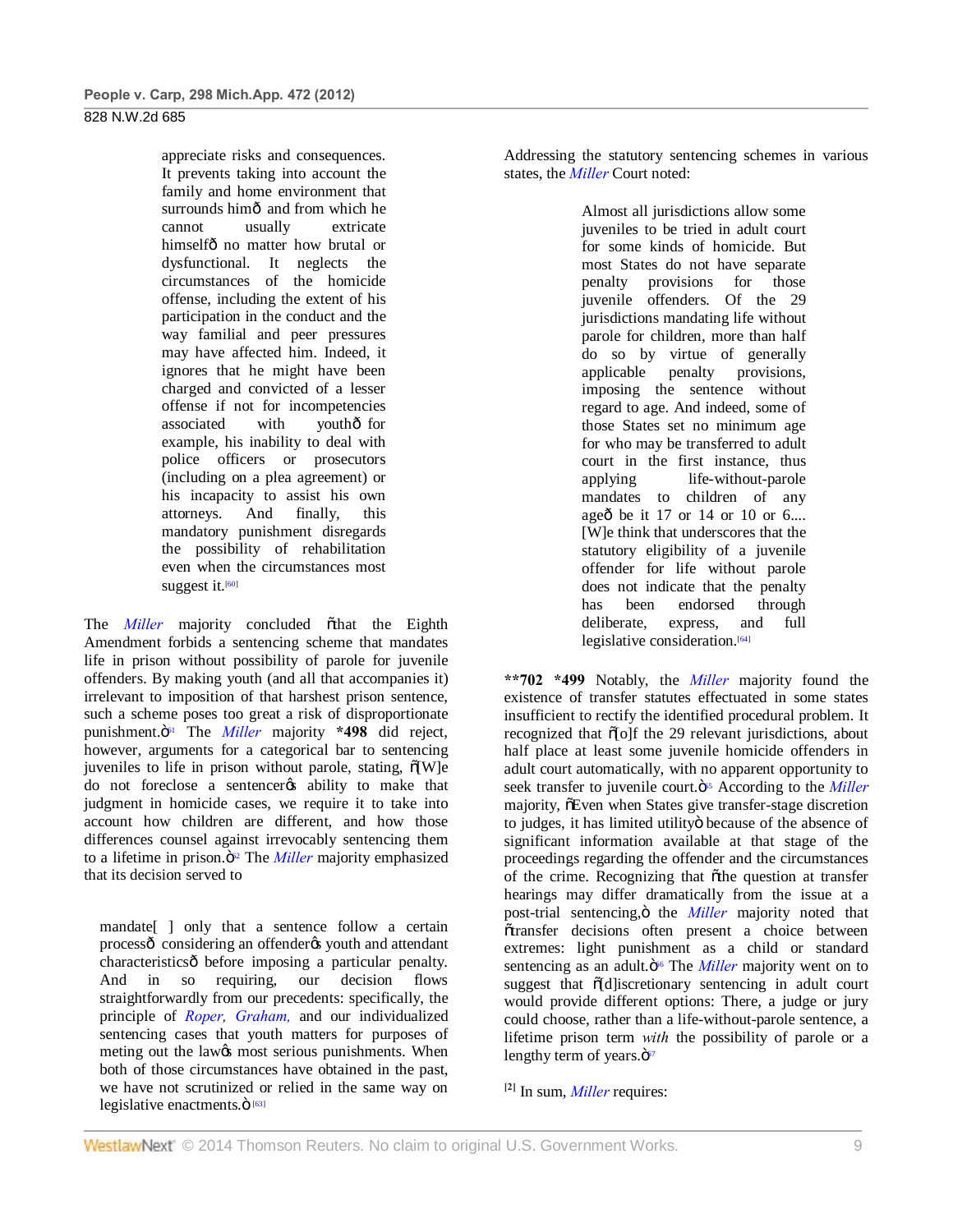[A] judge or jury must have the opportunity to consider mitigating circumstances before imposing the harshest possible penalty for juveniles. By requiring that all children convicted of homicide receive lifetime incarceration without possibility of parole, regardless of their age and age-related characteristics and the nature of their crimes, the mandatory sentencing schemes before us violate this principle of proportionality, and so the Eight Amendmentøs ban on cruel and unusual punishment.<sup>[68]</sup>

#### **\*500 E. THE** *MILLER* **CONCURRENCE**

In his concurrence Justice Breyer, joined by Justice Sotomayor, suggested that a distinction at sentencing must inherently be drawn, similar to that used in capital cases, between those juveniles who killed and those involved in homicides but did not kill or lacked an intent to kill for the imposition of life sentences without parole. In other words, according to Justice Breyer, othe kinds of homicide that can subject a juvenile offender to life without parole must exclude instances where the juvenile himself neither kills nor intends to kill the victim. $\ddot{\sigma}$ <sup>9</sup>

#### **F. THE** *MILLER* **DISSENTS**

The dissent authored by Chief Justice Roberts and joined by Justices Scalia, Thomas, and Alito chastised the *Miller* majority for trying to answer ograve and challenging questions of morality and social policy orather than  $\tilde{\alpha}$  apply[ing] the law. $\tilde{\sigma}$ <sup>70</sup> Asserting the existence of dissonance between the Courtos use of the Eight Amendment õto ban a punishment that the Court does not itself characterize as unusual, ö Chief Justice Robertøs dissent noted the inherent inconsistency of the majority  $\alpha$ reasoning, stating:

Put simply, if a 176year6old is convicted of deliberately murdering an innocent victim, it is not  $\tilde{v}$ unusualo for the murderer to receive a mandatory sentence **\*\*703** of life without parole. That reality should preclude finding that mandatory life

imprisonment for juvenile killers violates the Eighth Amendment.[71]

Taking issue with the subjective nature of the majority  $\alpha$ **\*501** reasoning, the *Miller* dissent further argued that the current national consensus supports the practice of sentencing juveniles convicted of homicide offenses to mandatory life without parole as demonstrated by the number of jurisdictions that have enacted such legislation. The *Miller* dissent criticized the majority for ignoring this õobjective indicia of society os standards ö and instead, imposing õour own subjective values or beliefs. ö<sup>72</sup> Chief Justice Robertsøs dissent expressed further concern regarding the overreaching nature and future implications of the majority os decision, stating,  $\delta$ Today os holding may be limited to mandatory sentences, but the Court has already announced that discretionary life without parole for juveniles should be  $\pm$ uncommon $\hat{\infty}$  or, to use a common synonym,  $\pm$ unusual. $\phi \ddot{\sigma}$ <sup>73</sup> The dissent opined:

This process has no discernible end pointô or at least none consistent with our Nation<sub>®</sub> legal traditions. *Roper* and *Graham* attempted to limit their reasoning to the circumstances they addressedô *Roper* to the death penalty, and *Graham* to nonhomicide crimes. Having cast aside those limits, the Court cannot now offer a credible substitute, and does not even try. After all, the Court tells us, onone of what [*Graham* ] said about children ... is crime-specific. $\ddot{o}$  The principle behind today's decision seems to be only that because juveniles are different from adults, they must be sentenced differently. There is no clear reason that principle would not bar all mandatory sentences for juveniles, or any juvenile sentence as harsh as what a similarly situated adult would receive. Unless confined, the only stopping point for the Courtes analysis would be never permitting juvenile offenders to be tried as adults. Learning that an Amendment that bars only  $\tilde{\text{v}}$  punishments \*502 requires the abolition of this uniformly established practice would be startling indeed.[74]

In his dissent, Justice Alito also focused on a somewhat arbitrary age distinction between offenders, asserting:

The category of murderers that the Court delicately calls  $\ddot{\text{o}}$ children $\ddot{\text{o}}$  (murderers under the age of 18) consists overwhelmingly of young men who are fast approaching the legal age of adulthood....

Seventeen-year-olds commit a significant number of murders every year, and some of these crimes are incredibly brutal. Many of these murderers are at least as mature as the average 18óyearóold.<sup>[75]</sup>

Emphasizing the sensibility of having sentencing policy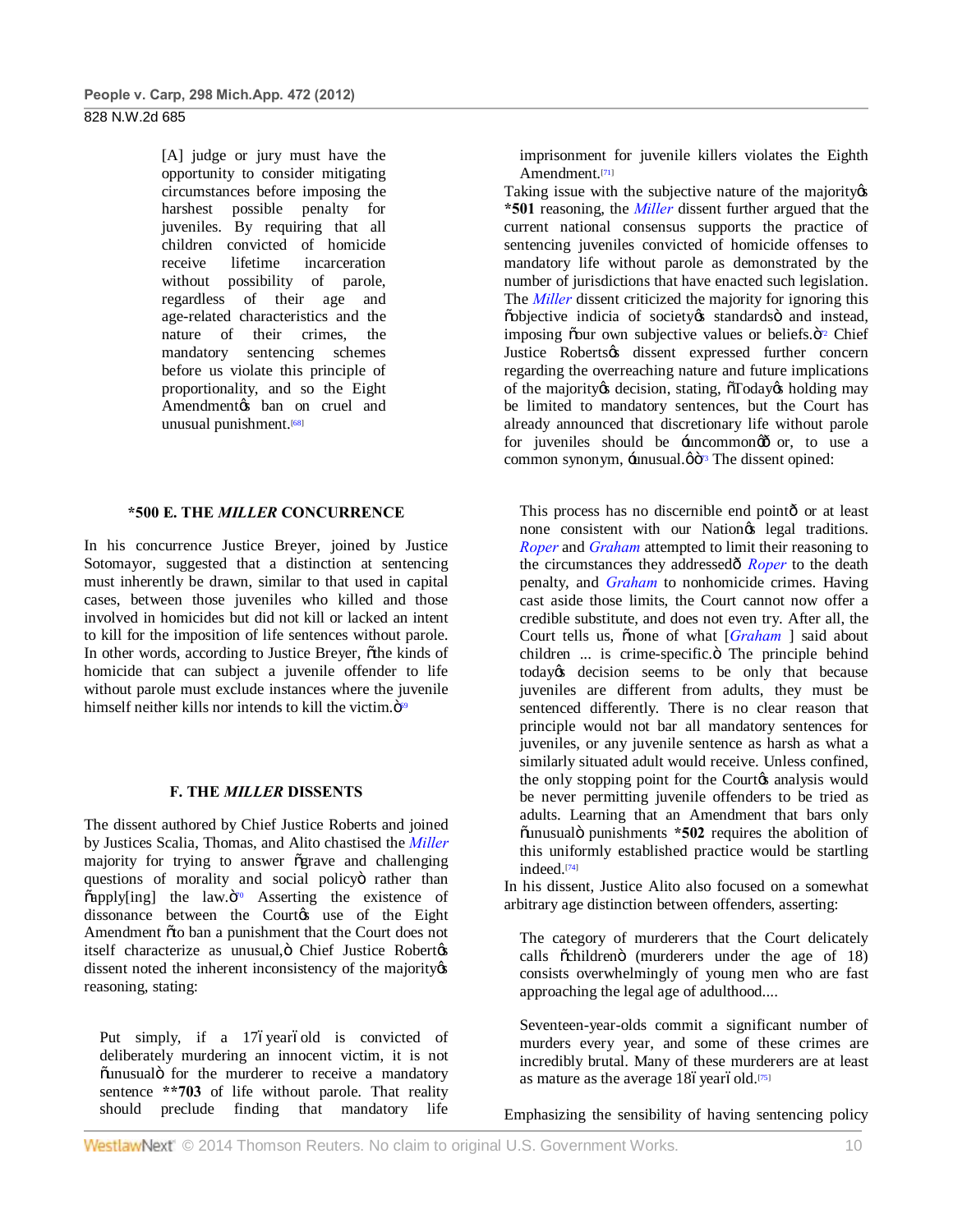remain exclusively in the realm of legislative action, Justice Alito opined:

The Eighth Amendment imposes certain limits on the sentences that may be imposed in criminal cases, but for the most part it leaves questions of sentencing policy to be determined by Congress and the state legislatures<sub>o</sub> and with good reason. Determining the length of **\*\*704** imprisonment that is appropriate for a particular offense and a particular offender inevitably involves a balancing of interests. If imprisonment does nothing else, it removes the criminal from the general population and prevents him from committing additional crimes in the outside world. When a legislature prescribes that a category of killers must be sentenced to life imprisonment, the legislature, which presumably reflects the views of the electorate, is taking the position that the risk that these offenders will kill again outweighs any countervailing consideration, including reduced culpability due to immaturity or the possibility of rehabilitation. When the majority of this Court countermands that democratic decision, what the majority is **\*503** saying is that members of society must be exposed to the risk that these convicted murderers, if released from custody, will murder again.

Unless our cases change course, we will continue to march toward some vision of evolutionary culmination that the Court has not yet disclosed. The Constitution does not authorize us to take the country on this journey.<sup>[[76]</sup>

While the *Miller* dissents do not provide direct guidance for resolving the issues that *Miller* creates, the dissents do serve to highlight and emphasize concerns regarding the full implication of the *Miller* decision on Michigan<sub>*C*s</sub> juvenile sentencing scheme.

#### **V. RETROACTIVITY**

#### **A. INTRODUCTION**

**[3]** A significant, and to Carp a dispositive, threshold matter to be confronted by this Court is whether *Miller* is to be given retroactive application.77 Historically, whether to apply a decision retroactively is premised on the status of the case being on direct rather than collateral review. Direct review involves the exhaustion of state appellate proceedings, which culminates in a judgment of conviction being finalized. In accordance with federal law, a challenged state judgment is rendered **\*504** final upon the  $\ddot{\text{o}}$  conclusion of direct review or the expiration of the time for seeking such review. $\ddot{\mathrm{o}}^{78}$  Discussing the concept of finality in the context of direct review, the United States Supreme Court has explained:

The text of  $[18 \text{ USC}]\ 2244(d)(1)(A)$ , which marks finality as of othe conclusion of direct review or the expiration of the time for seeking such review, ö consists of two prongs. Each prongô the õconclusion of direct reviewo and the oexpiration of the time for seeking such reviewöô relates to a distinct category of petitioners. For petitioners who pursue direct review all the way to this Court, the judgment becomes final at the oconclusion of direct reviewoo when this Court affirms a conviction on the merits or denies a petition for certiorari. For all other petitioners, the judgment \*\*705 becomes final at the  $\tilde{c}$  expiration of the time for seeking such review oo when the time for pursuing direct review in this Court, or in state court, expires.<sup>[79]</sup>

In contrast, the United States Supreme Court has defined  $\ddot{\text{o}}$  +  $c$  | c] ollateral review  $\ddot{\text{o}}$  ...  $\ddot{\text{o}}$  by considering the ordinary understanding of the phrase. $\ddot{\sigma}^{\circ}$  Turning to dictionary definitions, the Court stated:

The term  $\ddot{\text{o}}$ collateral, $\ddot{\text{o}}$  in its  $\ddot{\text{o}}$ customary and preferred sense, ö means õ[l]ying aside from the main subject, line of action, issue, purpose, etc.; ... subordinate, indirect<sup>[1]</sup> by definition, something that is  $\tilde{\alpha}$ collateralo is õindirect, ö not direct. This suggests that õcollateralö review is review that is  $\tilde{\rho}$ [l]ying aside from the main $\ddot{\rho}$ review, *i.e.,* that is not part of direct review.

\* \* \*

\*505 Our prior usage of the term  $\tilde{\text{co}}$  collateral  $\ddot{\text{o}}$  also supports this understanding. We have previously described a variety of proceedings as  $\tilde{o}$  collateral, $\ddot{o}$  and all of these proceedings share the characteristic that we have identified, *i.e.,* they stand apart from the process of direct review.<sup>[81]</sup>

Concomitant with a consideration of whether a case is on direct versus collateral review is the additional consideration of whether any new rule announced in the decision is substantive or procedural in nature.<sup>82</sup> While one would assume that such distinctions are simple to discern and apply, the Court has recognized that its decisions pertaining to oretroactivity rendered obetween 1965 and 1987 $\ddot{o}$  have been particularly  $\ddot{o}$  confusing. $\ddot{o}$ <sup>33</sup> The Court specifically stated:

[W]e note at the outset that the very word  $\tilde{c}$ retroactivity $\ddot{o}$  is misleading because it speaks in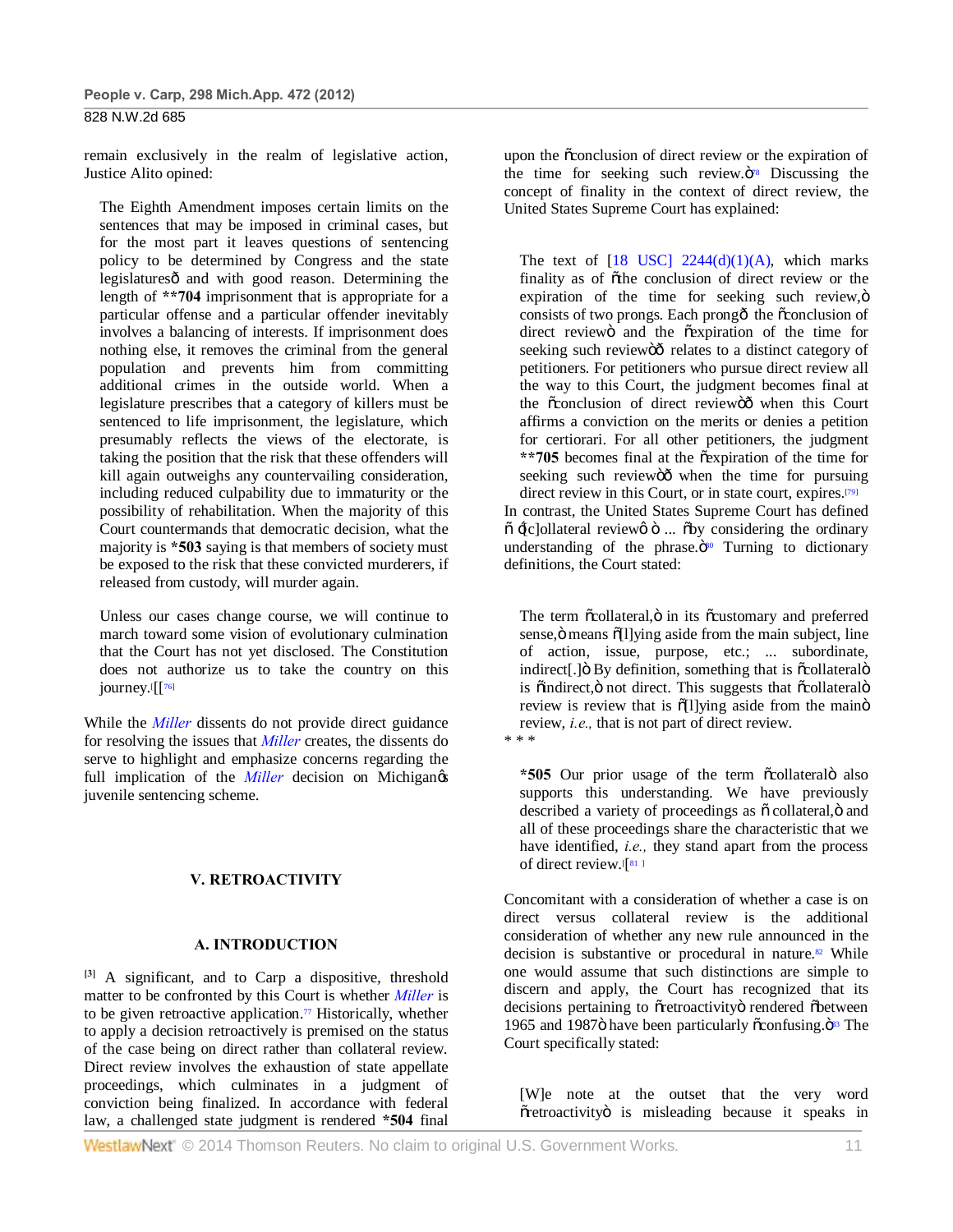temporal terms.  $\tilde{o}$ Retroactivityö suggests that when we declare that a new constitutional rule of criminal procedure is  $\ddot{\text{o}}$  nonretroactive, $\ddot{\text{o}}$  we are implying that the right at issue was not in existence prior to the date the  $\delta$  mew rule  $\ddot{o}$  was announced. But this is incorrect. As we have already explained, the source of a  $\delta$ new rule is the Constitution itself, not any judicial power to create new rules of law. Accordingly, the underlying right necessarily pre-exists our articulation of the new rule. What we are actually determining when we assess the õretroactivityö of a new rule is not the temporal scope of a newly announced right, but whether a violation of the right that occurred **\*506** prior to the announcement of the new rule will entitle a criminal defendant to the relief sought.[84]

## **B. THE** *LINKLETTER* **RULE: PROSPECTIVE APPLICATION ONLY**

The first time the United States Supreme Court expressly considered the issue of retroactivity was in *Linkletter v. Walker.*<sup>85</sup> There, the Court sought to determine **\*\*706** whether the courts should apply the *Mapp v. Ohio<sup>86</sup>* exclusionary rule retroactively to cases on collateral review. The Court determined that the retroactivity of *Mapp* should be determined by examining the purpose of the exclusionary rule, the reliance of the States on prior law, and the effect on the administration of justice of a retroactive application of the exclusionary rule. $\ddot{\sigma}^{\gamma}$ Ultimately, using this standard the *Linkletter* Court determined that the courts should apply the exclusionary rule only prospectively.<sup>88</sup>

Later, in a separate opinion in *Mackey v. United States,*<sup>89</sup> Justice Harlan asserted his belief that new rules should not, in general, be applied retroactively to cases on collateral review. He

identified only two exceptions to his general rule of nonretroactivity.... First, a new rule should be applied retroactively if it places ocertain kinds of primary, private individual conduct beyond the power of the criminal law-making authority to proscribe.  $\ddot{o}$  Second, a new rule should **\*507** be applied retroactively if it requires the observance of  $\tilde{o}$ those procedures that ... are  $\pm$ implicit in the concept of ordered liberty. $\emptyset$   $\emptyset^{\text{[90]}}$ 

## **C.** *GRIFFITH:* **REJECTION OF THE** *LINKLETTER* **PROSPECTIVE–ONLY RULE**

Because of difficulties in the application and the lack of consistency resulting from use of the *Linkletter* rule, the Court subsequently rejected the rule in *Griffith.*<sup>91</sup> The Court

rejected as unprincipled and inequitable the *Linkletter* standard for cases pending on direct review at the time a new rule is announced, and adopted the first part of the retroactivity approach advocated by Justice Harlan. We agreed with Justice Harlan that õfailure to apply a newly declared constitutional rule to criminal cases pending on direct review violates basic norms of constitutional adjudication. <sup>ö</sup> We gave two reasons for our decision. First, because we can only promulgate new rules in specific cases and cannot possibly decide all cases in which review is sought, othe integrity of judicial reviewö requires the application of the new rule to õall similar cases pending on direct review.  $\ddot{o}$  ...

Second, because  $\tilde{o}$  selective application of new rules violates the principle of treating similarly situated defendants the same, ö we refused to continue to tolerate the inequity that resulted from not applying new rules retroactively to defendants whose cases had not yet become final.  $\ddot{o}$  [92]

The *Griffith* Court definitively stated,  $\delta[A]$  new rule for the conduct of criminal prosecutions is to be applied retroactively to all cases, state or federal, pending on **\*508** direct review or not yet final, with no exception for cases in which the new rule constitutes a -clear breake with the  $past.\ddot{0}^{93}$ 

## **\*\*707 D.** *TEAGUE:* **ADOPTION OF THE HARLAN APPROACH AND ITS EXCEPTIONS**

In *Teague*, the Court õadopt[ed] Justice Harlangs view of retroactivity for cases on collateral review, ö stating,  $\ddot{\text{o}}$ Unless they fall within an exception to the general rule, new constitutional rules of criminal procedure will not be applicable to those cases which have become final before the new rules are announced.<sup> $\ddot{\sigma}$ 4 The *Teague* Court</sup> expanded on and modified Justice Harlangs second exception othat a new rule should be applied retroactively if it requires the observance of  $\pm$ hose procedures that ... are  $\ddot{\text{o}}$  implicit in the concept of ordered liberty $\ddot{\text{o}}$   $\ddot{\text{o}}$  to mean that othe second exception ... be reserved for watershed rules of criminal procedure, ö explaining:

"Typically, it should be the case that any conviction free from federal constitutional error at the time it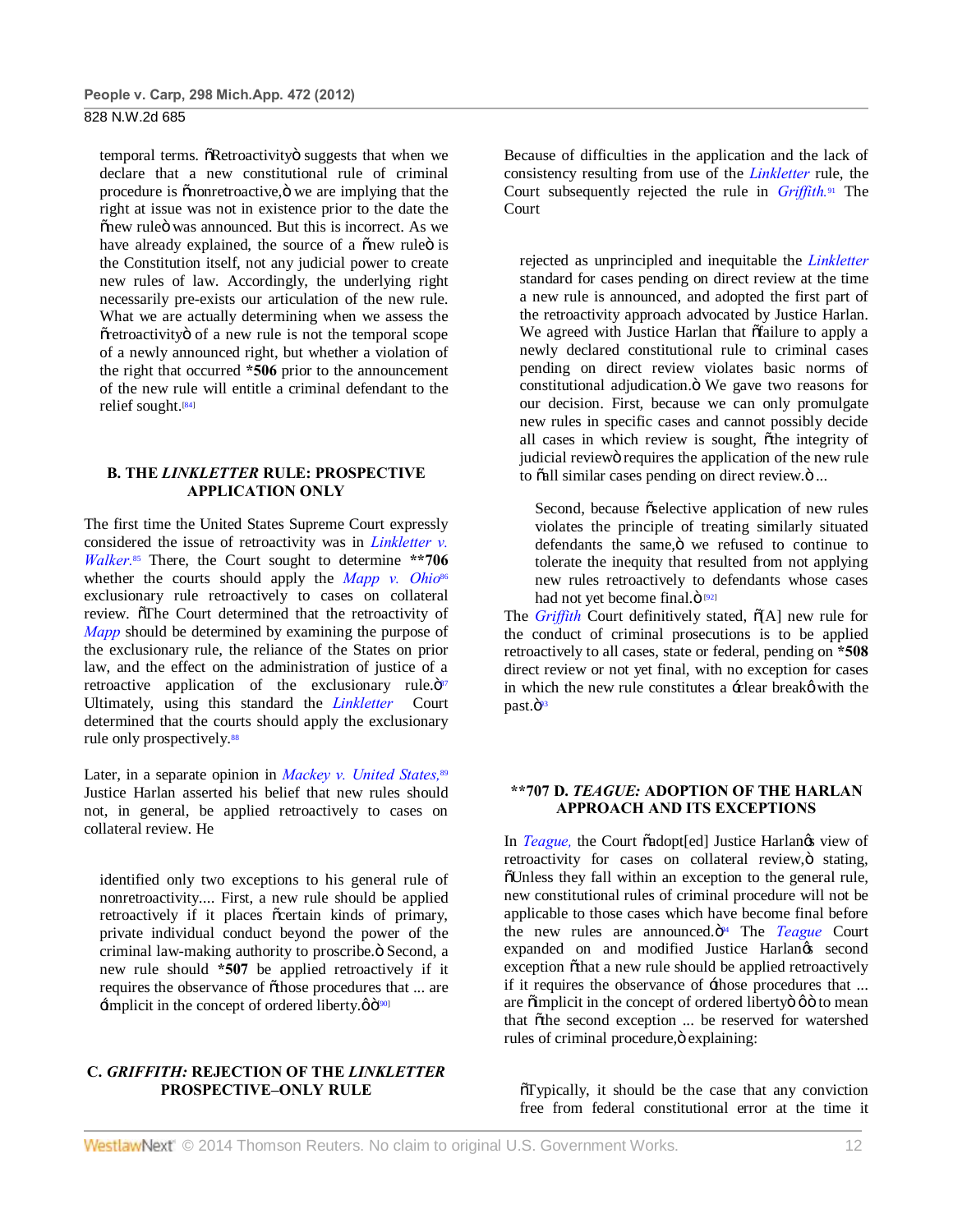became final, will be found, upon reflection, to have been fundamentally fair and conducted under those procedures essential to the substance of a full hearing. However, in some situations it might be that time and growth in social capacity, as well as judicial perceptions of what we can rightly demand of the adjudicatory process, will properly alter our understanding of the *bedrock procedural elements* that must be found to vitiate the fairness of a particular conviction. For example, such, in my view, is the case with the right to counsel at trial now held a necessary condition precedent to any conviction for a serious crime.ö<sup>[[95]</sup>

**\*509** The Court indicated a continuing concern with inequitable treatment and opined,  $\delta$ We can simply refuse to announce a new rule in a given case unless the rule would be applied retroactively to the defendant in the case and to all others similarly situated. $\ddot{\sigma}^6$  Consequently, the Court held

that, implicit in the retroactivity approach we adopt today, is the principle that habeas corpus cannot be used as a vehicle to create new constitutional rules of criminal procedure unless those rules would be applied retroactively to *all* defendants on collateral review through one of the two exceptions we have articulated.[97]

Years later in *Whorton v. Bockting,* the Court reaffirmed its holding in *Teague*, stating,  $\delta$ Under the *Teague* framework, an old rule applies both on direct and collateral review, but a new rule is generally applicable only to cases that are still on direct review.  $\ddot{o}$ <sup>88</sup> Exceptions exist, and  $\delta$ [a] new rule applies retroactively in a collateral proceeding only if (1) the rule is substantive or (2) the rule is a -watershed rul[e] of criminal procedure $\varphi$ implicating the fundamental fairness and accuracy of the criminal proceeding.  $\ddot{\sigma}$ <sup>99</sup> The Court defined a  $\ddot{\sigma}$ new rule as  $\ddot{\text{o}}$  a rule that ... was not  $\ddot{\text{o}}$  *dictated* by precedent existing at the time the defendant  $\infty$  conviction became final. $\ddot{\sigma}$  of  $\ddot{\sigma}$ <sup>100</sup> The Court also noted that the exception pertaining to watershed rules is both õextremely narrowö and  $\tilde{\text{o}}$ unlikely. $\ddot{\text{o}}$ <sup>101</sup> \*\*708 To qualify as a \*510  $\tilde{\text{o}}$ watershed ruleo the Court asserted that  $\tilde{o}a$  new rule must meet two requirements. First, the rule must be necessary to prevent an impermissibly large risk of an inaccurate conviction. Second, the rule must alter our understanding of the bedrock procedural elements essential to the fairness of a  $proceeding.  $\ddot{o}^{102}$$ 

## **1.** *MILLER* **ENUNCIATES A "NEW RULE"**

**[4] [5] [6] [7] [8] [9] [10] [11]** Applying these standards, it is uncontested that *Miller* falls within the definition of a  $\tilde{c}$  onew rule $\ddot{o}$  because it  $\tilde{c}$  was not *dictated* by precedent existing at the time the defendantos conviction became final. $\ddot{o}$ <sup>103</sup>  $\ddot{o}$ [T]here can be no dispute that a decision announces a new rule if it expressly overrules a prior decision.... $\ddot{o}$ <sup>104</sup> While not contested, the characterization of the *Miller* decision as comprising a new rule is of importance because

[w]hen a decision of this Court results in a onew rule, $\ddot{o}$ that rule applies to all criminal cases still pending on direct review. As to convictions that are already final, however, the rule applies only in limited circumstances. New *substantive* rules generally apply retroactively. This includes decisions that narrow the scope of a criminal statute by interpreting its terms, as well as constitutional determinations that place particular conduct or persons covered by the statute beyond the State $\alpha$  power to punish. Such rules apply retroactively because they onecessarily carry a significant risk that a defendant stands convicted of 'an act that the law does not make criminaløö or faces a punishment that the law cannot impose upon him.

**\*511** New rules of procedure, on the other hand, generally do not apply retroactively. They do not produce a class of persons convicted of conduct the law does not make criminal, but merely raise the possibility that someone convicted with use of the invalidated procedure might have been acquitted otherwise. Because of this more speculative connection to innocence, we give retroactive effect to only a small set of  $\tilde{o}$  -watershed rules of criminal procedure  $\phi$  implicating the fundamental fairness and accuracy of the criminal proceeding. $\ddot{o}$  That a new procedural rule is  $\delta$ fundamentalö in some abstract sense is not enough; the rule must be one ovithout which the likelihood of an accurate conviction is seriously diminished. This class of rules is extremely narrow, and  $\ddot{o}$  it is unlikely that any ...  $\pm$ ha[s] yet to emerge. $\emptyset$  $\emptyset$ <sup>[105]</sup>

There is no dispute within this Court, by the litigants involved in this appeal or premised in federal law that *Miller* is applicable to all cases *opending* on direct review or not yet final.  $\ddot{o}^{106}$  What remains for this Court to determine is whether *Miller* is also to be applied retroactively to those cases on collateral review.

## **E. APPLYING THE UNITED STATES SUPREME COURT'S RETROACTIVITY STANDARDS**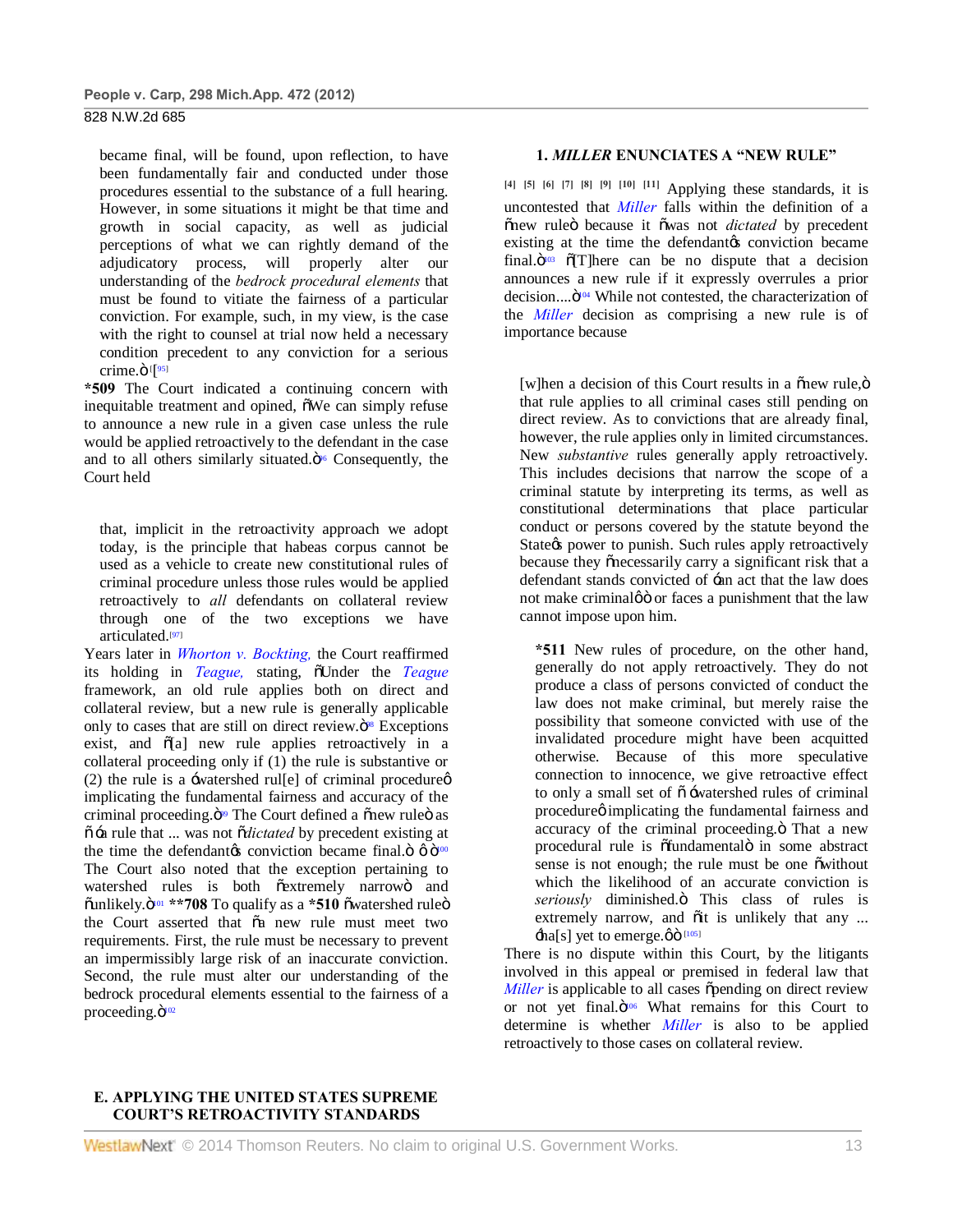## **\*\*709 2.** *MILLER'S* **NEW RULE IS PROCEDURAL**

**[12]** Having determined that *Miller* comprises a new rule, the next step in the analysis is for this Court to discern whether the new rule is substantive or procedural in nature and, if procedural, whether it falls within a recognized exception to the rule of nonretroactivity. As noted, our decision whether *Miller* is to be applied retroactively to cases on collateral review will be dispositive of Carpøs appeal. Carpøs appeal is, without question, before us on collateral review. If *Miller*  $\&$  new rule is substantive, we can apply it retroactively in such \*512 collateral review to consider the merits of Carpøs appeal. If, however, *Miller*  $\&$  new rule is procedural only and fails to meet any of the delineated *Teague* exceptions, then we cannot apply it retroactively to Carp $\alpha$  appeal.

**[13] [14]** While the "distinction between substance and procedure is an important one, $\ddot{o}^{107}$  it is not necessarily always a simple matter to divine.108 The United States Supreme Court has indicated that decisions of õcriminal procedure incompass those which implicate the functioning of the criminal trial process. Retroactivity of new procedural rules is severely limited, as only substantive new rules or decisions of  $\tilde{c}$  oprocedure that incorporate into the criminal trial process a mechanism  $\tilde{o}$ 'without [which] the likelihood of an accurate conviction is seriously diminished, $\phi$   $\ddot{\circ}$  referred to as  $\ddot{\circ}$  ovatershed rules, $\ddot{o}$  are to be applied retroactively.<sup>109</sup> Only these two exceptions have been identified to the ogeneral rule of nonretroactivity for cases on collateral review. $\ddot{o}^{110}$  In summary, as described by the *Teague* Court:

First, a new rule should be applied retroactively if it places õcertain kinds of primary, private individual conduct beyond the power of the criminal law-making authority to proscribe. " Second, a new rule should be applied retroactively if it requires the observance of  $\check{\text{o}}$ those procedures that ... are  $\check{\text{im}}$  implicit in the concept of ordered liberty. $\emptyset$   $\emptyset$ <sup>[111]</sup>

<sup>[15]</sup> Decisions characterized as comprising osubstantive criminal lawö extend beyond issues of procedural function and address the meaning, scope, and application of **\*513** substantive criminal statutes.112 In contrast, *Teague* has established that a new rule is procedural if it affects the operation of the criminal trial process.113 By way of clarification:  $\delta A$  rule is substantive rather than procedural if it alters the range of conduct or the class of persons that the law punishes. In contrast, rules that regulate only the *manner of determining* the defendant  $\phi$ culpability are procedural. $\ddot{o}^{114}$ 

Examining *Miller*  $\oint$  language and historical precedents, we find that it is procedural in nature. We recognize that

*Roper* and *Graham* õestablish[ed] that children \*\*710 are constitutionally different from adults for purposes of sentencing.<sup> $\ddot{o}^{115}$ </sup> And unlike its predecessors, *Miller* specifically eschews a categorical ban on sentencing juveniles to life in prison without parole.116 The *Miller* Court indicated that its ruling was procedural in nature, stating, "Our decision *does not categorically bar* a penalty for a class of offenders or type of crimeô as, for example, we did in *Roper* or *Graham.* Instead, it *mandates only that a sentence follow a certain process*ô considering an offender wouth and attendant characteristicsô before imposing a particular penalty.  $\ddot{o}^{117}$ Targeted prohibitions are by definition less restrictive than a categorical ban.118 While the *Miller* Court opined that  $\tilde{o}$ appropriate occasions for sentencing juveniles to this harshest possible penalty will be uncommon,  $\ddot{o}$  \*514 it specifically did not offoreclose a sentenceres ability to make that judgment in homicide cases.... $\ddot{o}^{19}$  When stating its ruling, the Court reiterated:

Our decision does not categorically bar a penalty for a class of offenders or type of crimeô as, for example, we did in *Roper* or *Graham.* Instead, it mandates only that a sentencer follow a certain processô considering an offender $\alpha$  youth and attendant characteristicsô before imposing a particular penalty. And in so requiring, our decision flows straightforwardly from our precedents: specifically, the principle of *Roper, Graham,* and our individualized sentencing cases that youth matters for purposes of meting out the law $\alpha$ s most serious punishments.<sup>[120]</sup>

Consistently with the Courtos reference to and reliance on its earlier decisions, *Graham* justified and distinguished its imposition of a categorical ban of a mandatory sentence of life without parole for nonhomicide offenders by indicating:

The Court has recognized that defendants who do not kill, intend to kill, or foresee that life will be taken are categorically less deserving of the most serious forms of punishment than are murderers. There is a line "between homicide and other serious violent offenses against the individual. Serious nonhomicide crimes  $\tilde{m}$  omay be devastating in their harm  $\ldots$  but  $\dot{m}$  terms of moral depravity and of the injury to the person and to the public,  $\phi$  ... they cannot be compared to murder in their  $\div$ severity and irrevocability. $\phi$   $\ddot{o}$  This is because  $[6]$ ] ife is over for the victim of the murderer, $\ddot{\text{o}}$  but for the victim of even a very serious nonhomicide crime,  $\delta$ life  $\ldots$  is not over and normally is not beyond repair. $\ddot{\delta}$ Although an offense like robbery or rape is  $\tilde{o}a$  serious crime deserving serious punishment, ö those crimes differ from homicide crimes in a moral sense.<sup>[121]</sup>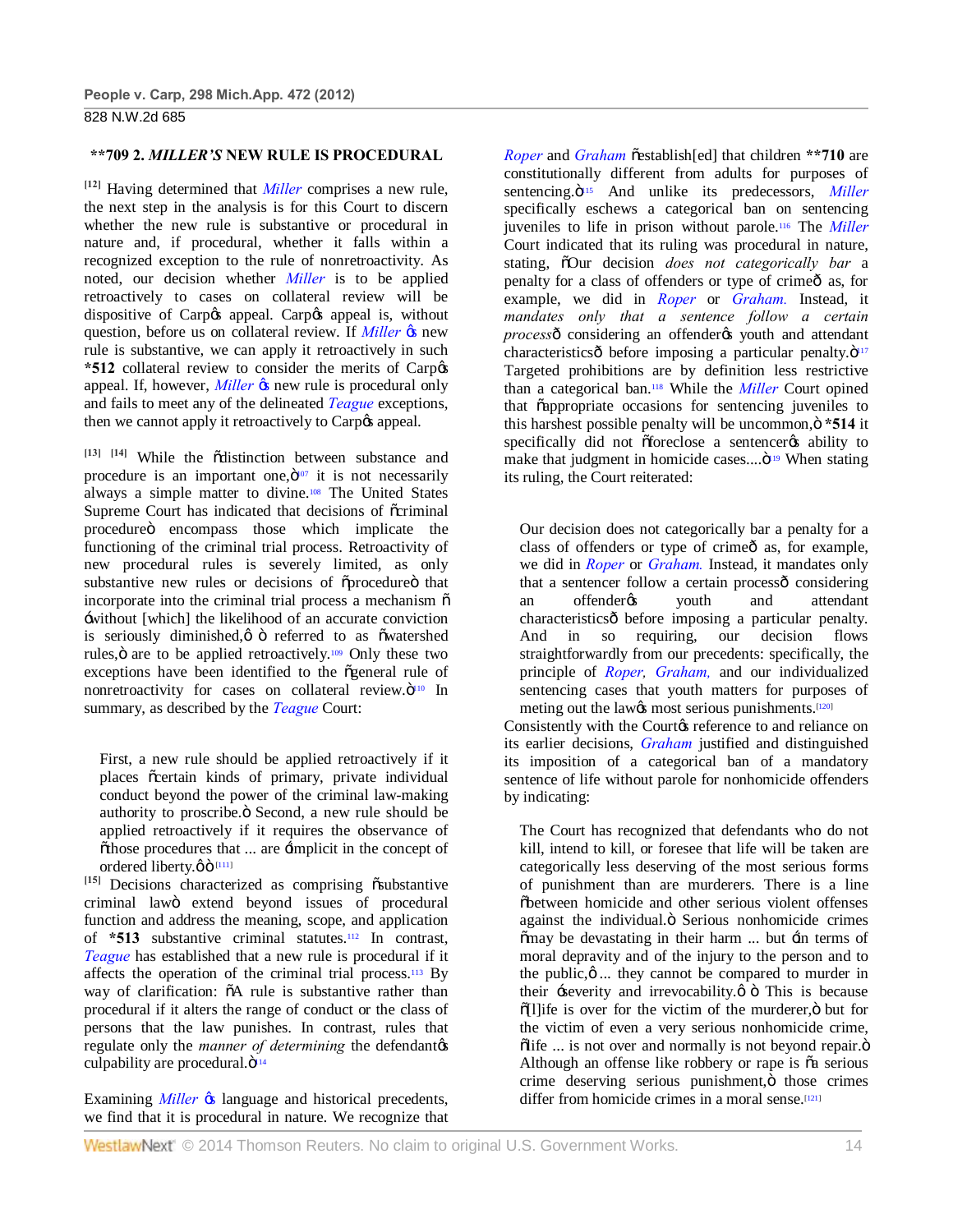**\*515** In *Graham,* the Court drew a line and distinguished between homicide and nonhomicide juvenile offenders and the sentences that could be imposed in conformance with the Eighth Amendment. That distinction was reasserted in the *Miller* \*\*711 Courtos refusal to impose a categorical ban regarding the sentencing of juvenile homicide offenders to life in prison without parole.

Our determination that *Miller* does not comprise a substantive new rule and, therefore, is not subject to retroactive application for cases on collateral review is supported by the fact that the ruling does not place õcertain kinds of primary, private individual conduct beyond the power of the criminal law-making authority to proscribe.<sup> $\ddot{o}^{122}$ </sup> *Miller* does not alter the elements necessary for a homicide conviction. Rather it simply necessitates the consideration of certain factors, when juveniles are involved, in sentencing. In other words, *Miller* is not substantive because it does not serve to  $\tilde{o}$ alter[] the range of conduct or the class of persons that the law punishes,  $\ddot{o}^{123}$  but merely the manner in which a punishment may be imposed. Juveniles can still be subject to a sentence of life in prison without parole. It is simply the manner and factors to be considered in the imposition of that particular sentence that *Miller* dictates, rendering the ruling procedural and not substantive in nature.

#### **3.** *MILLER* **IS NOT A WATERSHED RULE OF LAW**

**[16] [17]** This does not, however, end our inquiry. While *Miller* does not meet the substantive exception recognized in *Teague,* a second exception exists, which may render a new procedural rule retroactive on collateral review.  $\tilde{o}A$ **\*516** new rule applies retroactively in a collateral proceeding only if ... the rule is a -watershed rul[e] of criminal procedure o implicating the fundamental fairness and accuracy of the criminal proceeding. $\ddot{\sigma}$ <sup>124</sup>  $\ddot{\sigma}$ In order to qualify as watershed, a new rule must meet two requirements. First, the rule must be necessary to prevent an impermissibly large risk of an inaccurate conviction. Second, the rule must alter our understanding of the bedrock procedural elements essential to the fairness of a proceeding. $\ddot{o}^{125}$  In applying these requirements, it is instructive to review *Gideon v. Wainwright,*<sup>126</sup> as it comprises the only case to date oddentified as qualifying under the [watershed] exception.<sup>"27</sup> The *Gideon* Court  $\delta$ held that counsel must be appointed for any indigent defendant charged with a felony. When a defendant who wishes to be represented by counsel is denied representation, *Gideon* held, the risk of an unreliable verdict is intolerably high. The new rule announced in

*Gideon* eliminated this risk. $\ddot{o}^{128}$ 

The *Miller* ruling fails to satisfy the initial requirement pertaining to an  $\ddot{\text{o}}$  impermissibly large risk of an inaccurate conviction.<sup> $\ddot{o}^{129}$ </sup> *Miller* deals exclusively with sentencing and does not pertain to criminal trial procedures leading to conviction. *Miller* is focused solely on accuracy in sentencing and does not address or impinge on the accuracy of a juvenile defendant to conviction for a homicide offense. Addressing the second criteria that a watershed rule  $\tilde{\text{om}}$  alter our understanding \*\*712 of the **\*517** bedrock procedural elements essential to the fairness of a proceeding, $\ddot{o}^{130}$  the decision in *Miller* is not comparable to the rule the Court announced in *Gideon.* The *Miller* ruling has a more restrictive scope of application and does not relate to the accuracy of the fact-finding process.131 Further, this second requirement to establish a watershed rule  $\tilde{c}$  cannot be met simply by showing that a new procedural rule is based on a +bedrockøright. ö<sup>132</sup>

The United States Supreme Court has consistently found  $\ddot{\text{o}}$  that the *Teague* bar to retroactivity applies to new rules that are based on  $\pm$ bedrockø constitutional rightsö and  $\delta[t]$ hat a new procedural rule is  $\pm$ fundamental $\phi$  in some abstract sense is not enough. $\ddot{o}^{133}$  Specifically,  $\ddot{o}$  in order to meet this requirement, a new rule must itself constitute a previously unrecognized bedrock procedural element that is essential to the fairness of a proceeding. In applying this requirement, we again look to the example of *Gideon,* and 'we have not hesitated to hold that less sweeping and fundamental rules o do not qualify.  $\ddot{o}^{134}$  While *Miller* will indisputably have an effect on sentencing procedures for juveniles, it cannot be construed to qualify as being  $\ddot{\text{o}}$  in the same category with *Gideon* [in having] effected a profound and sweeping change. $\ddot{o}^{135}$ 

We must address one final issue of federal law before finalizing our determination on retroactivity. Carp and the amici curiae contend that the *Miller* Court impliedly rendered its decision retroactive through the **\*518** remand of the companion case of *Jackson v. Hobbs,* which they assert was clearly before the Court on collateral review. State convictions and sentences are final of for purposes of retroactivity analysis when the availability of direct appeal to the state courts has been exhausted and the time for filing a petition for a writ of certiorari has elapsed or a timely filed petition has been finally denied. $\ddot{o}^{136}$ Specifically, Carp contends that in the companion case, Jackson had fully expended his appellate rights because the Arkansas Supreme Court had affirmed his convictions and, subsequently, dismissed his petition for habeas corpus.137 Yet the *Miller* Court granted certiorari to both *Miller* and *Jackson.*<sup>138</sup>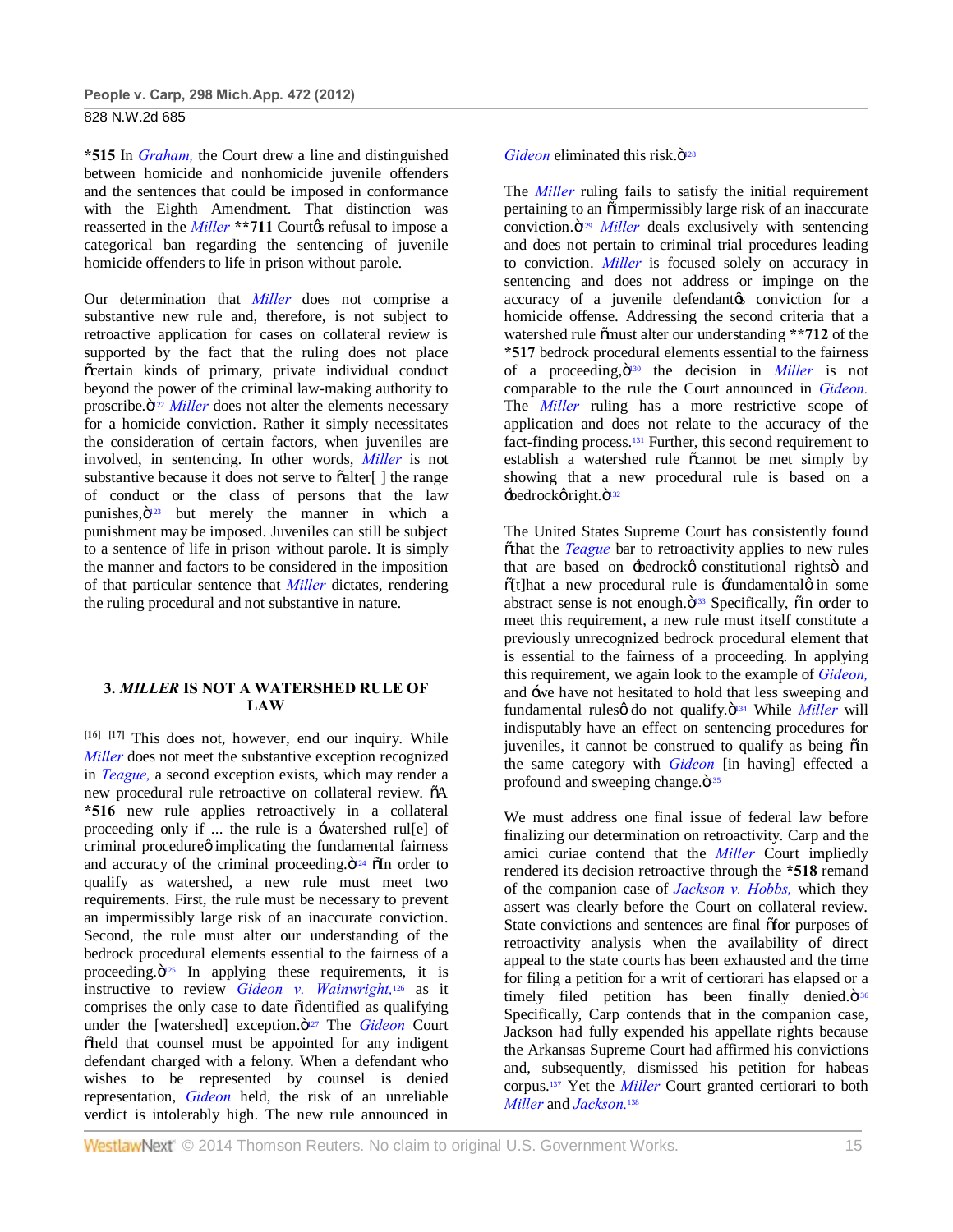Contrary to Carpos contention, the mere fact that the Court remanded Jackson for resentencing does not constitute a ruling or determination on retroactivity. Specifically:

The only way the Supreme Court can, by itself,  $\tilde{O}$  by out and constructö a rule $\alpha$  retroactive effect, or õcauseö that effect õto exist, occur, or appear,ö is through a holding. The Supreme Court does not  $\tilde{\text{om}}$ a rule retroactive when it merely establishes principles of retroactivity and leaves the application of those principles to lower courts. In such an event, any legal conclusion that is derived from the principles is developed by the lower court (or perhaps by a combination **\*\*713** of courts), not by the Supreme Court. We thus conclude that a new rule is not  $\tilde{\text{om}}$  ade retroactive to cases on collateral review inless the Supreme Court holds it to be retroactive.<sup>[139]</sup>

#### In addition:

**\*519** [t]he nonretroactivity principle *prevents* a federal court from granting habeas corpus relief to a state prisoner based on a rule announced after his conviction and sentence became final. A threshold question in every habeas case, therefore, is whether the court is obligated to apply the *Teague* rule to the defendantos claim. We have recognized that the nonretroactivity principle  $\tilde{\text{o}}$  is not  $\dot{\text{div}}$  in the sense that [federal courts] ... must raise and decide the issue *sua*  sponte.<sup>ö</sup> Thus, a federal court may, but need not, decline to apply *Teague* if the State does not argue it. But if the State does argue that the defendant seeks the benefit of a new rule of constitutional law, the court *must* apply *Teague* before considering the merits of the  $claim$ .<sup>[140]</sup>

This is consistent with the Courtos determination in *Schiro v. Farley,* which provides:

> Nevertheless, the State failed to argue *Teague* in its brief in opposition to the petition for a writ of certiorari. In deciding whether to grant certiorari in a particular case, we rely heavily on the submissions of the parties at the petition stage. If, as in this case, a legal issue appears to warrant review, we grant certiorari in the expectation of being able to decide that issue. Since a State can waive the *Teague* bar by not raising it, and since the propriety of reaching the merits of

a dispute is an important consideration in deciding whether or not to grant certiorari, the State $\alpha$ omission of any *Teague* defense at the petition stage is significant. Although we undoubtedly have the discretion to reach the State *Teague* argument, we will not do so in these circumstances.<sup>[141]</sup>

In *Jackson,* because the State did not raise the issue of retroactivity, the necessary predicate for the Court to resolve the question of retroactivity was waived. Hence, **\*520** merely because *Jackson* was before the Court on collateral review is not dispositive on the issue of retroactivity.

## **4.** *MILLER* **IS NOT APPLICABLE UNDER MICHIGAN LAW TO CASES ON COLLATERAL REVIEW**

**[18] [19]** Before concluding our analysis that *Miller* is not retroactive under federal law, we must also address whether Michigan law would require its retroactive application. At the outset, we note,  $\tilde{o}A$  state may accord broader effect to a new rule of criminal procedure than federal retroactivity jurisprudence accords. $\ddot{o}^{142}$  We also note that the Michigan Supreme Court has stated,  $\delta$ Michigan law has regularly declined to apply new rules of criminal procedure to cases in which a defendantos conviction has become final. $\ddot{o}^{143}$  Our Supreme Court has delineated three factors in determining the retroactivity of a new \*\*714 rule of criminal procedure:  $\tilde{o}(1)$  the purpose of the new rule[ ]; (2) the general reliance on the old rule[;] and (3) the effect of retroactive application of the new rule on the administration of justice. $\ddot{\mathrm{o}}$ <sup>144</sup> Addressing the õpurpose prongö as the first of the three factors to be considered, our Supreme Court has stated that  $\tilde{a}$  law may be applied retroactively when it  $\tilde{o}$  -concerns the ascertainment of guilt or innocence  $\phi$  o  $\ddot{\circ}$ ; however,  $\ddot{\circ}$  +  $\ddot{\circ}$  a new rule of procedure ... which does not affect the integrity of the fact-finding process should be given prospective effect.  $\ddot{\text{o}}$   $\ddot{\text{o}}$ <sup>145</sup> Because *Miller* is not concerned with othe ascertainment of guilt or innocence  $*521$  and  $\tilde{o}$  does not affect the integrity of the fact-finding process, $\ddot{o}^{146}$  this first prong militates against retroactivity.

Under the second prong,  $\tilde{\alpha}$  defendant who relied on the old rule ... must also have *suffered actual harm* ....  $\ddot{o}^{147}$ While undoubtedly some defendants could receive sentencing relief should we apply *Miller* retroactively, õthis would be true of extending *any* new rule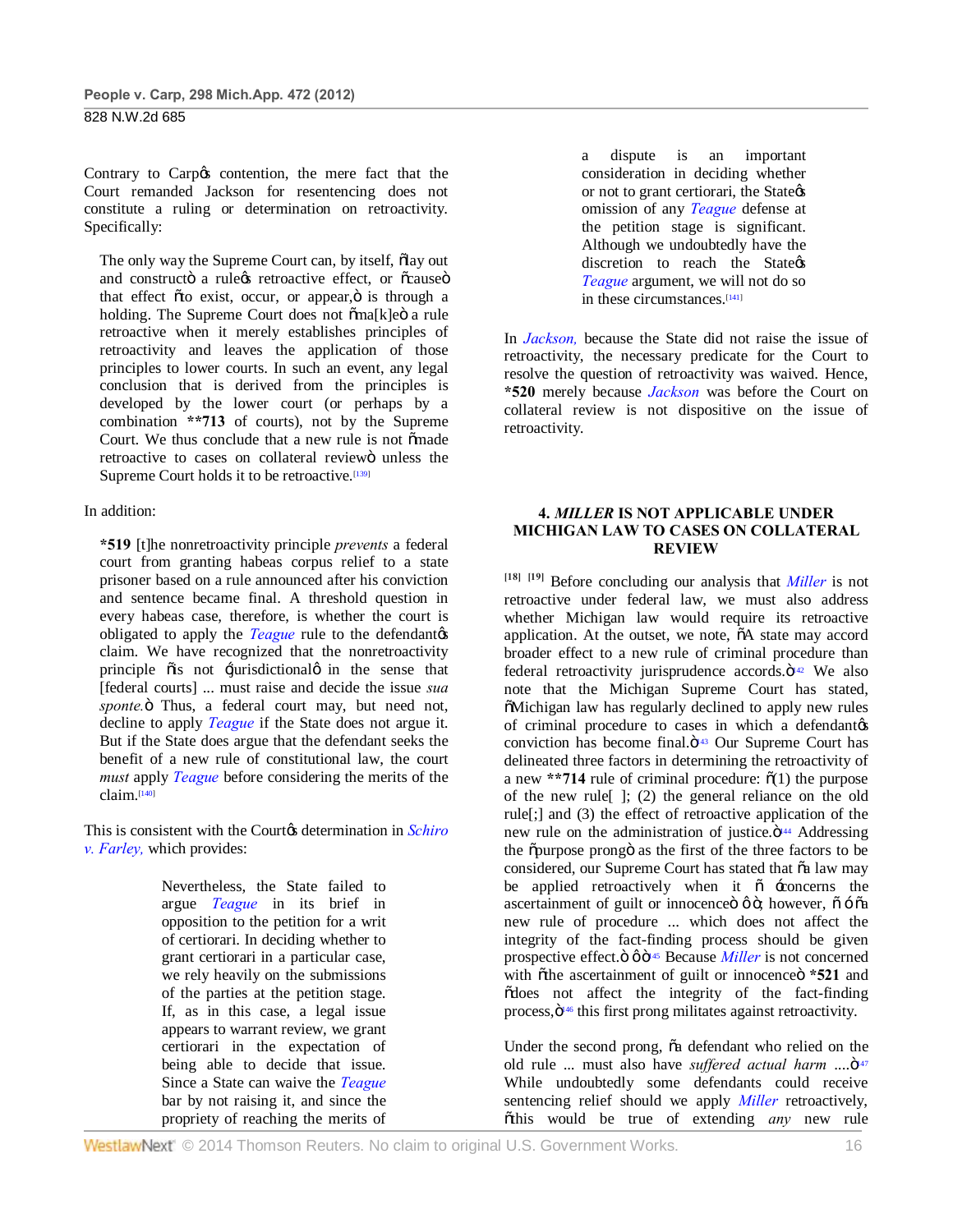retroactively, yet this is not generally done. $\ddot{o}^{148}$  In this instance, there is no guarantee that Carp or any defendant would receive relief because *Miller* is not a categorical ban of life-without-parole sentences. Our Supreme Court implies that even if this prong is favorable to a defendant, it is not dispositive to the issue of retroactivity.  $\delta$ Instead, we must consider, as best as possible, the extent of the detrimental reliance on the old rule, and then balance this against the other *Sexton* factors, as well as against the fact that each defendant ... has received all the rights under the law to which he or she was entitled at the time. $\ddot{o}^{149}$ 

**[20]** Our Supreme Court has indicated that the final prong pertaining to the effect of retroactive application on the administration of justice involves a determination of whether  $\tilde{o}[t]$ he state $\alpha$ s strong interest in finality of the criminal justice process would be undermined.... $\ddot{o}^{150}$  Citing federal decisions, the *Maxson* Court opined:

 $\tilde{O}$ [F]inality of state convictions is a *state* interest ... that States should be free to evaluate, and weigh the importance of, when prisoners held in state custody are seeking a **\*522** remedy for a violation of federal rights by their lower courts.<sup>"</sup> The principle of finality os essential to the operation of our criminal justice system. " The state interest in finality discourages the advent of new rules from  $\ddot{\text{o}}$  continually forcling the State[] to marshal resources in order to keep in prison defendants whose trials and appeals conformed to then-existing constitutional standards $[.]$   $\ddot{o}$ <sup>[151]</sup>

While undoubtedly retroactive application could result in a number of juveniles convicted of homicide and sentenced under the mandatory scheme of life in prison without parole to some relief if resentenced, there exists a commensurate concern regarding the effect of these potential appeals on our limited judicial resources. **\*\*715** Consistent with our Supreme Courtes decision in *Maxson*,  $\ddot{\text{o}}$  it is our judgment that those resources would be better preserved for defendants currently charged [or pending on direct review] $\hat{0}$  some of whom may be ... entitled to relief.... $\ddot{o}^{152}$  Particularly when viewed in conjunction with our determination under federal law, we find that under Michigan law *Miller* is not subject to retroactive application to cases on collateral review.

Finally, while lacking precedential value, we note that Florida appellate courts have recently reached the same conclusion regarding the retroactive application of *Miller* to cases on collateral review.153 While the analysis of the Florida courts is of limited value as relying almost exclusively on state law, we find the reasoning, analysis, and ultimate conclusions to be instructive and consistent with that of this Court.<sup>154</sup>

## **\*523 VI. APPLICATION OF** *MILLER* **TO SENTENCING IN MICHIGAN**

#### **A. INTRODUCTION**

**[21]** We recognize that the ultimate authority to determine penalties for criminal offenses is constitutionally vested in the Legislature,<sup>155</sup> while the authority to impose sentences and to administer statutory law governing sentencing that the Legislature enacts lies with the judiciary.156 We also readily acknowledge that  $\tilde{a}$  courtos constitutional obligation is to interpret, not rewrite, the lawö and that  $\delta$ [a]ny responsibility to rewrite the statutes lies with the Legislature. $\ddot{o}^{157}$  While cognizant of our role, we also recognize our duty to the trial courts that will face sentencing issues in pending cases and which can be anticipated on remand. We must, we believe, provide guidance to these trial courts to ensure a consistency of approach until the Legislature can respond by reworking the sentencing scheme for juveniles in Michigan to be in accord with *Miller.* We urge the Legislature to take up its task quickly in this matter. But we find it unacceptable in the interim to simply remand cases to the trial courts for resentencing. Without such guidance, the trial courts will be caught between the *Miller* Courtes ruling that a mandatory life sentence without parole for a juvenile convicted of homicide is constitutionally defective while simultaneously required by the current statutory scheme in Michigan to impose such a sentence. We therefore provide the following to ensure individualized sentencing for juveniles convicted of homicide, while simultaneously affording a standardized methodology **\*524** for the lower courts to implement pending the action of our Legislature. In doing so, this Court seeks to minimize its intrusion and to leave the smallest footprint possible on any legislative function.

#### **B.** *MILLER'S* **PARAMETERS**

 $[22]$  Because we õare bound by the decisions of the United States Supreme \*\*716 Court construing federal law,  $\ddot{o}$ <sup>158</sup> it is important to delineate the exact parameters of *Miller* in order to determine the means to best carry out the *Miller* decision while commensurately obtaining the least disruption to our sentencing system for juveniles. Consistent with *Graham*, the *Miller* Courtos ruling requires  $\tilde{o}$  sentencing authorities consider the characteristics of a [juvenile] defendant and the details of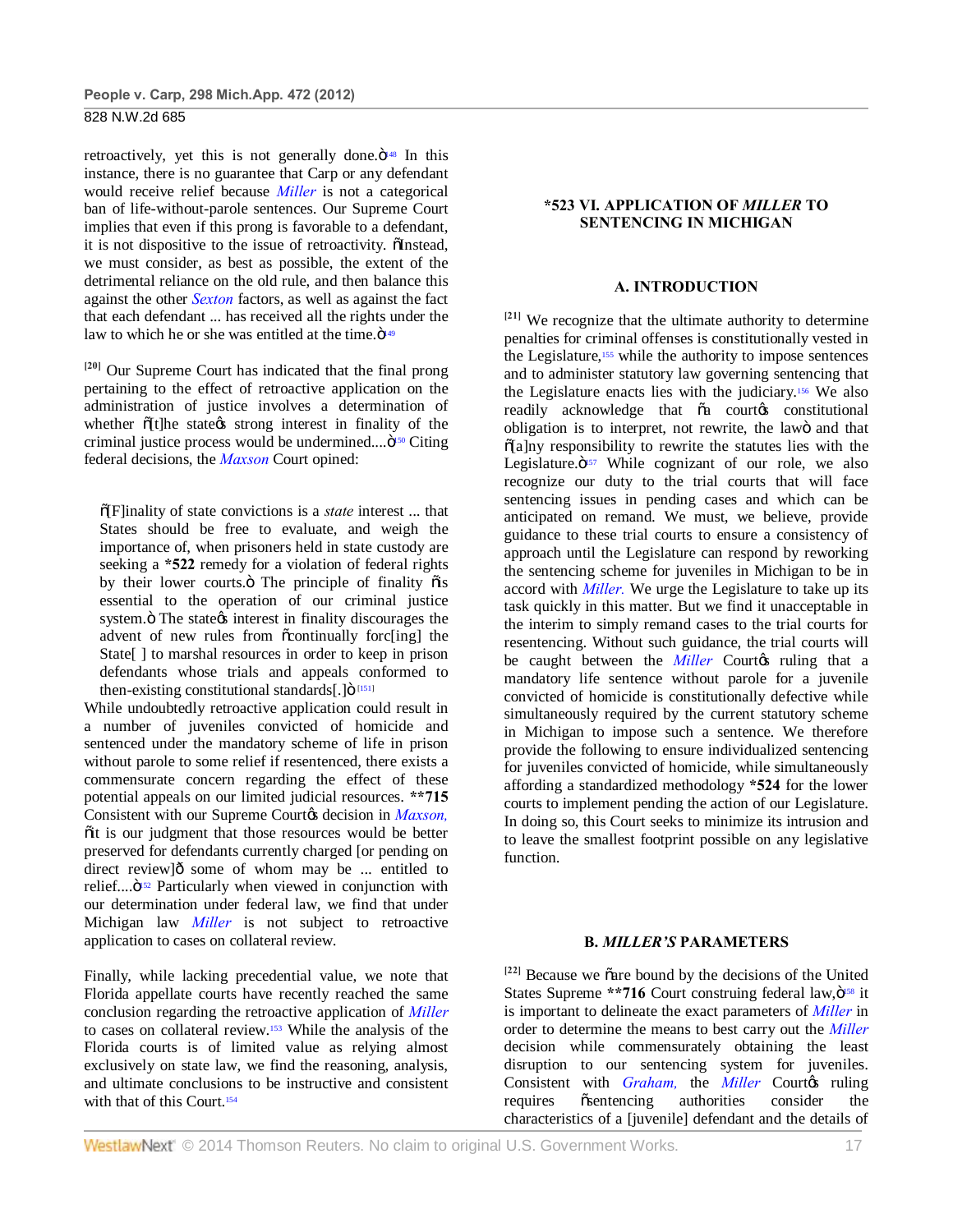his offense before sentencing him.... $\ddot{o}^{159}$  Specifically,  $\tilde{\text{o}}$ youth matters in determining the appropriateness of a lifetime of incarceration without the possibility of parole.  $\ddot{o}$ <sup>160</sup>

The brunt of the *Miller* Courtos criticism of mandatory sentencing schemes of life imprisonment without parole for juveniles is that such schemes oprevent [ ] those meting out punishment from considering a juvenilegs  $\exists$ essened culpability and greater  $\exists$ capacity for change,  $\emptyset$ and runs afoul of our casesø requirement of individualized sentencing for defendants facing the most serious penalties.  $\ddot{o}$ <sup>161</sup> To achieve the goal of individualized sentencing for juveniles, the *Miller* Court **\*525** repeatedly emphasized the necessity for  $\ddot{\text{o}}$  sentencing authorities [to] consider the characteristics of a defendant and the details of his offense before sentencing.... $\ddot{o}$ <sup>162</sup> Having found that  $\ddot{o}$  $\pm$ [a]n offender $\alpha$  age $\phi$  ...  $\pm$ s relevant to the Eighth Amendment,ø ö the *Miller* Court explicitly determined that  $\tilde{o}$  -criminal procedure laws that fail to take defendantsø youthfulness into account at all would be flawed. $\emptyset$   $\ddot{\theta}$ <sup>163</sup>

**[23]** This does not, however, imply that a sentencing court has unfettered discretion when sentencing a juvenile. Rather, the focus is on the discretion of the sentencer to determine whether to impose the harshest penalty of life without the possibility of parole on a juvenile convicted of a homicide offense. Specifically, the *Miller* Court stated:

But the mandatory penalty schemes at issue here prevent the sentencer from taking account of these central considerations. By removing youth from the balanceô by subjecting a juvenile to the same life-without-parole sentence applicable to an adultô these laws prohibit a sentencing authority from assessing whether the law $\alpha$  harshest term of imprisonment proportionately punishes a juvenile offender. That contravenes *Graham* 's (and also *Roper*   $\circ$  ) foundational principle: that imposition of a State $\circ$ most severe penalties on juvenile offenders cannot proceed as though they were not children.

And *Graham* makes plain these mandatory schemesø defects in another way: by likening life-without-parole sentences imposed on juveniles to the death penalty itself. Life-without-parole terms, the Court wrote,  $\tilde{c}$  oshare some characteristics with death sentences that are shared by no other sentences.<sup>"</sup> Imprisoning an offender until he dies alters the remainder of his life  $\delta$ by a forfeiture that is irrevocable. $\ddot{o}$  And this lengthiest possible incarceration is **\*526** an  $\tilde{\text{e}}$  especially harsh punishment for a juvenile, ö because he \*\*717 will almost inevitably serve  $\tilde{o}$ more years and a greater

percentage of his life in prison than an adult offender. $\ddot{o}$ The penalty when imposed on a teenager, as compared with an older person, is therefore othe same ... in name only." All of that suggested a distinctive set of legal rules: In part because we viewed this ultimate penalty for juveniles as akin to the death penalty, we treated it similarly to that most severe punishment. We imposed a categorical ban on the sentence was use, in a way unprecedented for a term of imprisonment. And the bar we adopted mirrored a proscription first established in the death penalty contextô that the punishment cannot be imposed for any nonhomicide crimes against individuals.

That correspondenceô *Graham*  $\&$   $\tilde{\text{o}}$ [t]reat[ment] [of] juvenile life sentences as analogous to capital punishment, ö makes relevant here a second line of our precedents, demanding individualized sentencing when imposing the death penalty. [W]e [have] held that a statute mandating a death sentence for first-degree murder violated the Eighth Amendment. We thought the mandatory scheme flawed because it gave no significance to o<sup>s</sup> the character and record of the individual offender or the circumstances of the offense, and  $\tilde{\text{o}}$ exclud[ed] from consideration ... the possibility of compassionate or mitigating factors. $\ddot{o}$ Subsequent decisions have elaborated on the requirement that capital defendants have an opportunity to advance, and the judge or jury a chance to assess, any mitigating factors, so that the death penalty is reserved only for the most culpable defendants committing the most serious offenses.<sup>[164]</sup>

This language indicates that the *Miller* Court is directing that sentencing courts not impose othe harshest term of imprisonment, ö life without possibility of parole, on juveniles without having first determined if such a sentence is appropriate based on the offender to youth and the circumstances applicable to the particular case to ensure an individualized and proportionate **\*527** sentence. Contrary to the arguments of the amici curiae and Carp in response to this Courtos request to address procedural or application issues in juvenile sentencing in their briefs, the *Miller* Court does not require Michigan or other states with similar mandatory sentencing schemes to abrogate or abandon a hierarchical methodology of sentencing for those convicted of first-degree murder or to necessitate a term of years sentence consistent with a lesser offense, such as second-degree murder. Instead, a sentencing court must, considering factors of youth, have the discretion to determine whether a juvenile convicted of homicide will have imposed on him or her the harshest penalty of life in prison without parole or be entitled to life in prison with the possibility of parole.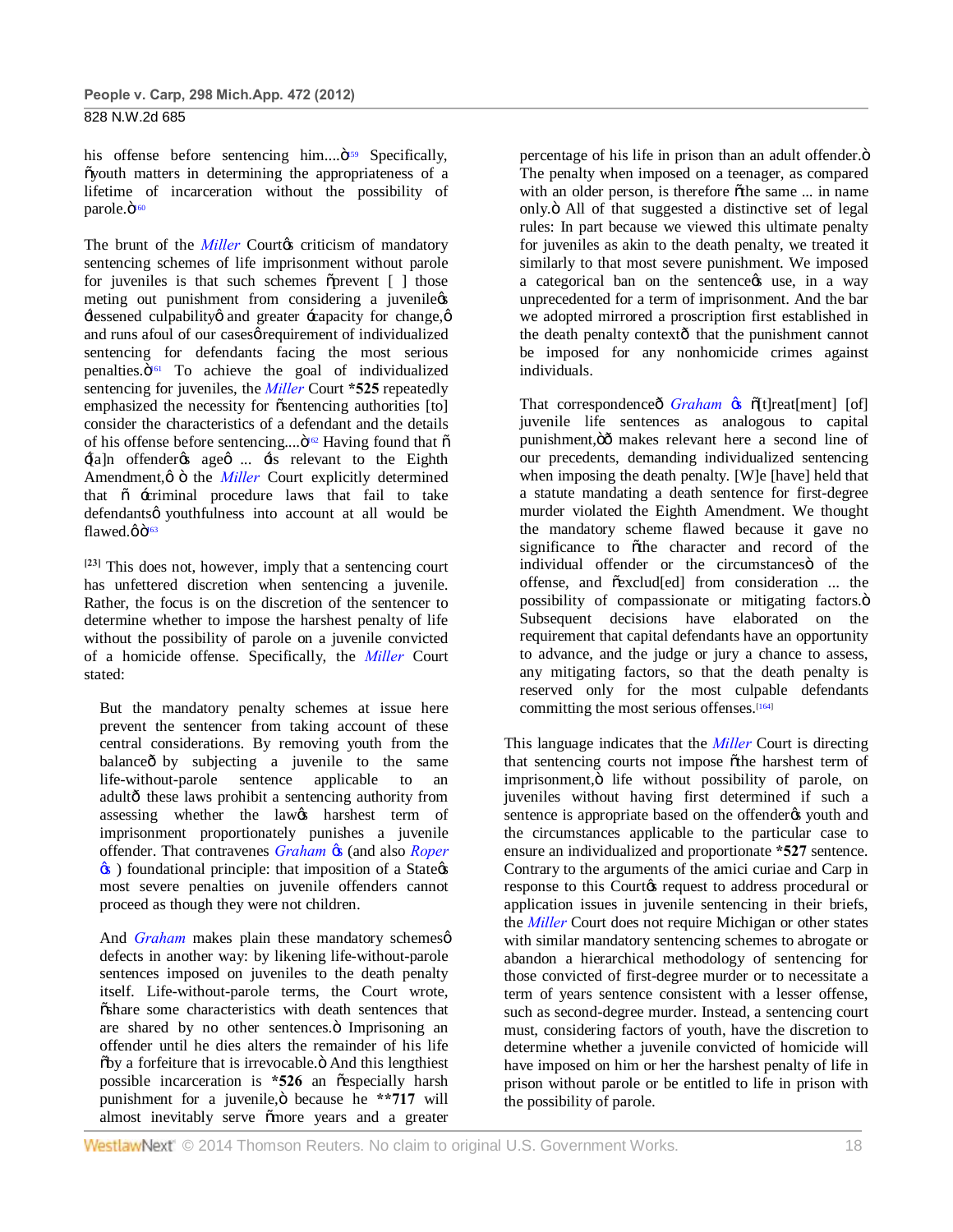We base this conclusion on several factors. First, the *Miller* Court in its reliance on *Roper* and *Graham* emphasized:

[O]ur individualized sentencing cases alike teach that *in imposing a State's harshest penalties,* a sentencer misses too much if he treats every child as an adult. To recap: *Mandatory life without parole* for a juvenile precludes consideration of his chronological age and its hallmark featuresô among them, immaturity, impetuosity, and failure to appreciate risks and consequences.

\* \* \*

We therefore hold that the *Eighth Amendment forbids a sentencing scheme that mandates life in prison without possibility of parole* for juvenile **\*\*718** offenders. By making youth (and all that accompanies it) irrelevant to imposition of that harshest prison sentence, such a scheme poses too great a risk of disproportionate punishment. *Because that holding is sufficient to decide these cases, we do not consider* Jacksongs and Millergs alternative *argument that the Eighth Amendment requires a categorical bar on life* **\*528** *without parole for juveniles,* or at least for those 14 and younger. But given all we have said in *Roper, Graham*, and this decision about childrengs diminished culpability and heightened capacity for change, we think appropriate occasions for sentencing juveniles to this harshest possible penalty will be uncommon. That is especially so because of the great difficulty we noted in *Roper* and *Graham* of distinguishing at this early age between other juvenile offender whose crime reflects unfortunate yet transient immaturity, and the rare juvenile offender whose crime reflects irreparable corruption. Ö Although *we do not foreclose a sentencer's ability to make that judgment in homicide cases, we require it to take into account how children are different, and how those differences counsel against irrevocably sentencing*  them to a lifetime in prison.<sup>[165]</sup>

Second, this is consistent with the Courtos explication of its holding in *Graham,* where it distinguished between "defendants who do not kill, intend to kill, or foresee that life will be takenö as being less deserving oof the most serious forms of punishment from those juveniles who are  $\delta$ murderers. $\ddot{\sigma}^{166}$  It would, therefore, be inconsistent to sentence juveniles who commit murder to a sentence that is not proportional to the severity of the crime. In addition, the *Graham* Court clearly stated:

*A State is not required to guarantee eventual freedom* to a juvenile offender convicted of a nonhomicide

crime. What the State must do, however, is give defendants ... some *meaningful opportunity to obtain release* based on demonstrated maturity and rehabilitation. It is for the State, in the first instance, to explore the means and mechanisms for compliance. It bears emphasis, however, that while the Eighth Amendment forbids a State from imposing a life without parole sentence on a juvenile nonhomicide offender, **\*529** *it does not require the State to release that offender during his natural life. Those who commit truly horrifying crimes as juveniles may turn out to be irredeemable, and thus deserving of incarceration for the duration of their lives.* The Eighth Amendment does not foreclose the possibility that persons convicted of nonhomicide crimes committed before adulthood will remain behind bars for life. It does forbid States from making the judgment at the outset that those offenders never will be fit to reenter society.<sup>[167]</sup>

Finally, first-degree murder is consistently acknowledged as othe most serious of offenses.  $\ddot{o}^{168}$ Concomitant with the severity of the offense is the proportionality \*\*719 of the punishment.  $\delta$ The Eighth Amendmentos history and the development of its decisional law firmly support the conclusion that length of imprisonment can be sufficiently disproportionate to the underlying crime to be cruel and unusual punishment. $\ddot{\mathrm{o}}^{169}$  $[6]$ -Ilt is a precept of justice that punishment for crime should be graduated and proportioned to [the] offense. $\varphi$  $\ddot{O}^{170}$ 

**[25] [26]** But proportionality is a two-edge sword. A sentence may not be so severe that it constitutes cruel and unusual punishment given the circumstances or severity of the offense. On the other hand, a sentence may not be so light that the punishment fails to fit the serious nature of the crime:

> There is no judicial function which makes larger drafts upon the fairness, common sense, sanity, and good judgment of the judge than that of fixing penalties for criminal **\*530** offenses, nor one which more vitally affects the stability of free institutions. Excessive penalties are tyrannical in the court, and abhorrent to the public; on the other hand, penalties unduly mild seriously embarrass law enforcement and encourage infractions of the criminal laws.[171]

Consequently, under *Miller* the provision of discretion in sentencing to achieve an individualized result does not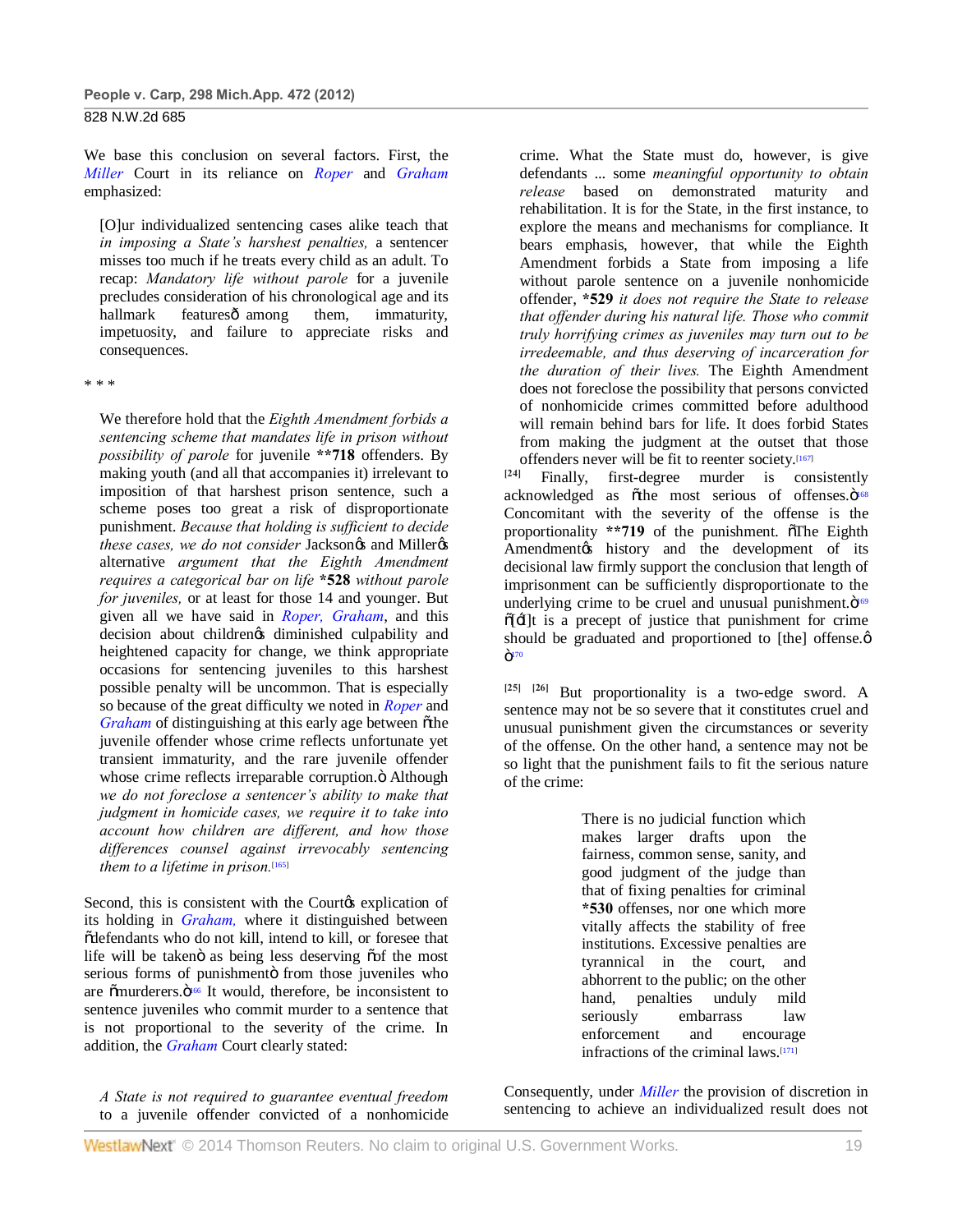equate to unlimited or unfettered authority to impose any type of penalty. While individualized with regard to considerations of youth, any sentence imposed on a juvenile convicted of homicide must also recognize the severity of the offense committed, resulting in a sentence that accordingly reflects the severity of the offense.

**[27]** We specifically reject the contention that an appropriate alternative would be to sentence a convicted juvenile homicide offender to a term of years consistent with second-degree murder as the next step in penalty gradation from first-degree murder. While not absolute, in many cases involving first-degree murder a sentencing court also instructs the finder of fact on second-degree murder as a lesser included offense.<sup>172</sup> In these instances, when a jury determines that the juvenile is guilty of first-degree murder, it has rejected the possibility that he or she is guilty of the lesser offense. When a jury has had the option and specifically rejected attribution of guilt to a lower level offense, any failure to recognize and afford weight to the jury os verdict by imposing a penalty inconsistent with the level of offense that the jury determines as the basis for the verdict of guilt would offend the premise of proportionality in seeking to ensure that the punishment imposed fits the crime.

#### **\*531 C. A PERFECT STORM: THE MICHIGAN SENTENCING SCHEME FOR JUVENILES WHO COMMIT HOMICIDE**

There are three Michigan statutes that intersect to create an unconstitutional perfect storm under *Miller.* Those statutes are: MCL 750.316(1), mandating a life sentence for any person convicted of first-degree murder; MCL  $769.1(1)(g)$ , requiring courts to sentence any juvenile convicted **\*\*720** of first-degree murder in the same manner as an adult; and MCL 791.234(6)(a), excluding any prisoner serving a life sentence for first-degree murder from eligibility for parole. In our view, however, all the statutes are not unconstitutional under *Miller.* Rather, as we explain below, only one of them is: MCL  $791.234(6)(a)$ , which provides that a prisoner sentenced to life imprisonment for first-degree murder  $\tilde{o}$  is not eligible for parole. $\ddot{o}$ 

#### **D. MEETING** *MILLER'S* **REQUIREMENTS IN MICHIGAN**

**[28]** To fulfill the strictures of *Miller* sentencing courts are

required to determine, considering the factors of youth and the serious nature of the offense, whether to sentence the juvenile convicted of a homicide offense to life without the possibility of parole or to sentence such a juvenile offender to a life sentence with the potential for parole. To fulfill this mandate and as a consequence of this opinion, we find that the current statutory provision, MCL  $791.234(6)(a)$ , which provides that a prisoner sentenced to life imprisonment for first-degree murder  $\tilde{o}$ is not eligible for paroleö to be unconstitutional as written and as applied to juvenile offenders convicted of homicide. This statute fails to acknowledge a sentencing courto discretion to determine that a convicted juvenile homicide offender may be eligible for parole.

**[29] \*532** *Miller* also provides direction regarding the factors a sentencing court should consider. While not inclusive, the *Miller* Court specifically indicates factors to be considered at sentencing to include: (a) othe character and record of the individual offender [and] the circumstances of the offense, $\ddot{o}^{173}$  (b) othe chronological age of the minor, $\ddot{o}^{174}$  (c) othe background and mental and emotional development of a youthful defendant, $\ddot{o}^{175}$  (d)  $\tilde{\sigma}$  othe family and home environment, $\tilde{\sigma}^{176}$  (e)  $\tilde{\sigma}$  the circumstances of the homicide offense, including the extent of his participation in the conduct and the way familial and peer pressures may have affected [the juvenile], $\ddot{o}^{177}$  (f) whether the juvenile  $\ddot{o}$  might have been charged and convicted of a lesser offense if not for incompetencies associated with youth, $\ddot{\mathrm{o}}^{178}$  and (g) the potential for rehabilitation.179 It is important to recognize that the trial court must consider these factors at the time of sentencing in determining the eligibility for parole. Discretion by the trial court at the outset of proceedings in determining whether to try a juvenile as an adult is not sufficient to meet the mandate.180 The *Miller* Court indicated the importance of the timing of the considerations of youth, stating that othe question at transfer hearings may differ dramatically from the issue at a post-trial sentencing i and noting that  $\delta$ [d] iscretionary sentencing in adult court would provide different options: There, a judge or jury could choose, rather than a **\*533** life-without-parole sentence, a lifetime prison term *with* the possibility of parole or a lengthy terms of years. $\ddot{o}^{181}$ Specifically, othe discretion available to a judge \*\*721 at the transfer stage cannot substitute for discretion at post-trial sentencing in adult courtô and so cannot satisfy the Eighth Amendment. $\ddot{\mathrm{o}}^{182}$ 

**[30]** While *Miller* does not guarantee a convicted juvenile homicide offender parole, *Miller* and its predecessors do mandate that a meaningful review and consideration must be afforded by the sentencing court, which has at least the potential to be realized. Carp and the amici curiae raise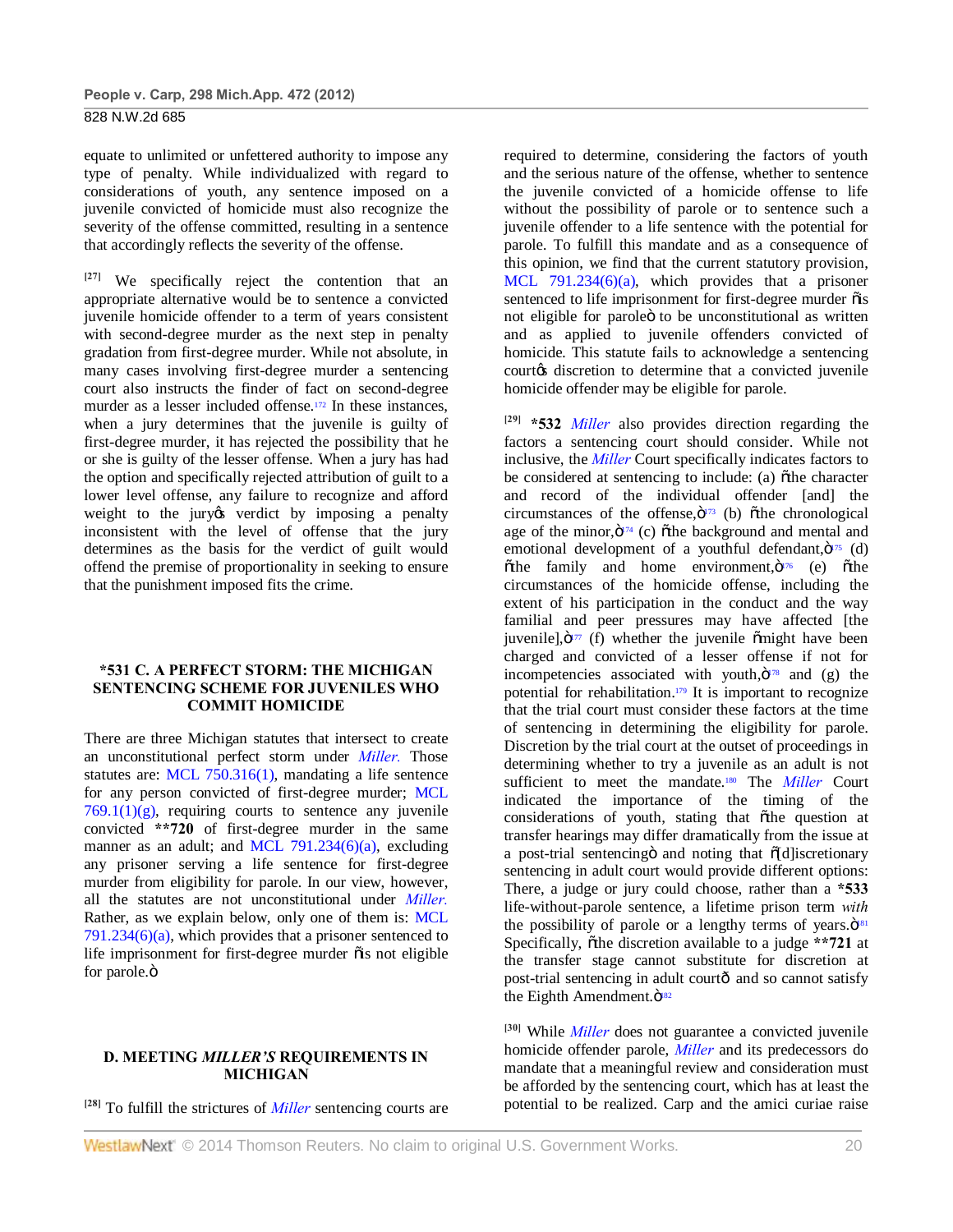legitimate concerns about whether the courtes discretion in sentencing a juvenile homicide offender to life with the possibility of parole will actually result in a meaningful review by the Parole Board premised on its olife means lifeö policy.<sup>183</sup> We acknowledge that the release of a prisoner on parole is discretionary by the Parole Board,<sup>184</sup> and, based on that discretion, a prisoner does not possess a protected liberty interest in being paroled before the expiration of his or her sentence.185 Since 1982, legislative changes have occurred affecting not only the structure and composition of the Parole Board, but also othe procedure for paroling inmates sentenced to parolable life. $\ddot{o}^{186}$ Historically:

**\*534** Until 1982, inmates sentenced to parolable life could expect an initial interview with the Board after having served seven years, with subsequent interviews  $\tilde{a}$  at no greater than 366 month intervals following the initial interviewö.... In 1982, the Michigan Legislature amended the law to require the initial interview at the four-year mark with subsequent interviews obiennially thereafterö.... The Legislature changed the law again a decade later such that, as of 1992, a Board member is not statutorily required to interview an inmate sentenced to parolable life before the inmate comes within the Board *t* jurisdiction. Rather, the initial interview is required only after the inmate has served ten years. Moreover, as of 1992, the inmate could expect to be reinterviewed as infrequently as every five years, ... not every two or three years as had been the previous practice.

In 1999, the Legislature eliminated the statutory reinterview requirement altogether. As a result, as of 1999, a Board member need only interview an inmate sentenced to parolable life after the inmate has served ten years. Interviews take place öthereafter as determined by theö Board. Rather than requiring regular reinterview of an inmate, the statute now requires the Board to *review* the inmate *paper* file at five-year intervals.... [H]owever, ... in practice, the Board exercises its discretion to reinterview an inmate every ten years following the initial ten-year interview.

Legislative changes in 1999 also curtailed an inmate *i*s right to judicial review of the denial of parole. The Legislature had made an inmate  $\alpha$  right to appeal explicit in 1982 by providing that the  $\tilde{c}$  action of the parole board in granting or denying a parole shall be appealable to the circuit court.<sup>"</sup> Before 1982, the law had provided only that the Board<sub> $\circ$ </sub> \*\*722 action of releasing an inmate was  $\tilde{c}$  onot ... reviewable if in compliance with law. $\ddot{o}$  As a

result of the 1999 amendments, only the prosecutor or the victim of an inmate os crime has a statutory right to appeal the Board to decision to grant parole.

... [I]n the 1990s the Board stopped providing written reasons to explain its lack of interest in moving an inmate **\*535** forward to a public hearing. This change appears to have been within the statutory discretion of the Board. Since 1982, Michigan law has required that  $\tilde{o}[w]$ hen the parole board makes a final determination not to release a prisoner, the prisoner shall be provided with a written explanation of the reason for denial. The Michigan Court of Appeals in  $2001$ , by interpreting  $\delta$ final determinationö to mean determinations that had progressed through all the steps in the parole eligibility process, refused to require a written explanation at the  $\tilde{p}$  on interest  $\tilde{p}$  stage.<sup>[187]</sup>

<sup>[31]</sup> <sup>[32]</sup> Concerns regarding the Parole Board<sup>®</sup> exercise of discretion may also necessitate the involvement of our Legislature to study the current Parole Board procedure and ascertain whether it will require adaptation following *Miller.* We recognize that othe determination of parole eligibility is a separate phase of the criminal justice process.... $\ddot{o}$ <sup>188</sup> But the Parole Board cannot effectively ignore the determination of the sentencing court and must respect its decision following conviction of a juvenile homicide offender to life with the possibility of parole. In an earlier decision, the United States Supreme Court explained that

where parole is concerned discretion, by its very definition, is subject to changes in the manner in which it is informed and then exercised. The idea of discretion is that it has the capacity, and the obligation, to change and adapt based on experience. New insights into the accuracy of predictions about the offense and the risk of recidivism consequent upon the offender $\alpha$ s release, along with a complex of other factors, will inform parole decisions.<sup>[[189]</sup>

Along with the sentencing court, the Parole Board must truly exercise the discretion granted to it and not **\*536** abdicate its responsibility by the automatic imposition, in the case of juvenile homicide offenders, of its õlife means lifeö policy. *Miller* necessitates the sentencing courtos exercise of discretion in determining whether to sentence a juvenile homicide offender to life in prison with the possibility of parole. And logic dictates that to effectuate the sentence that the sentencing court imposes, the Parole Board must respect the sentencing courte decision by also providing a meaningful determination and review when parole eligibility arises.

We must address a further important discrepancy between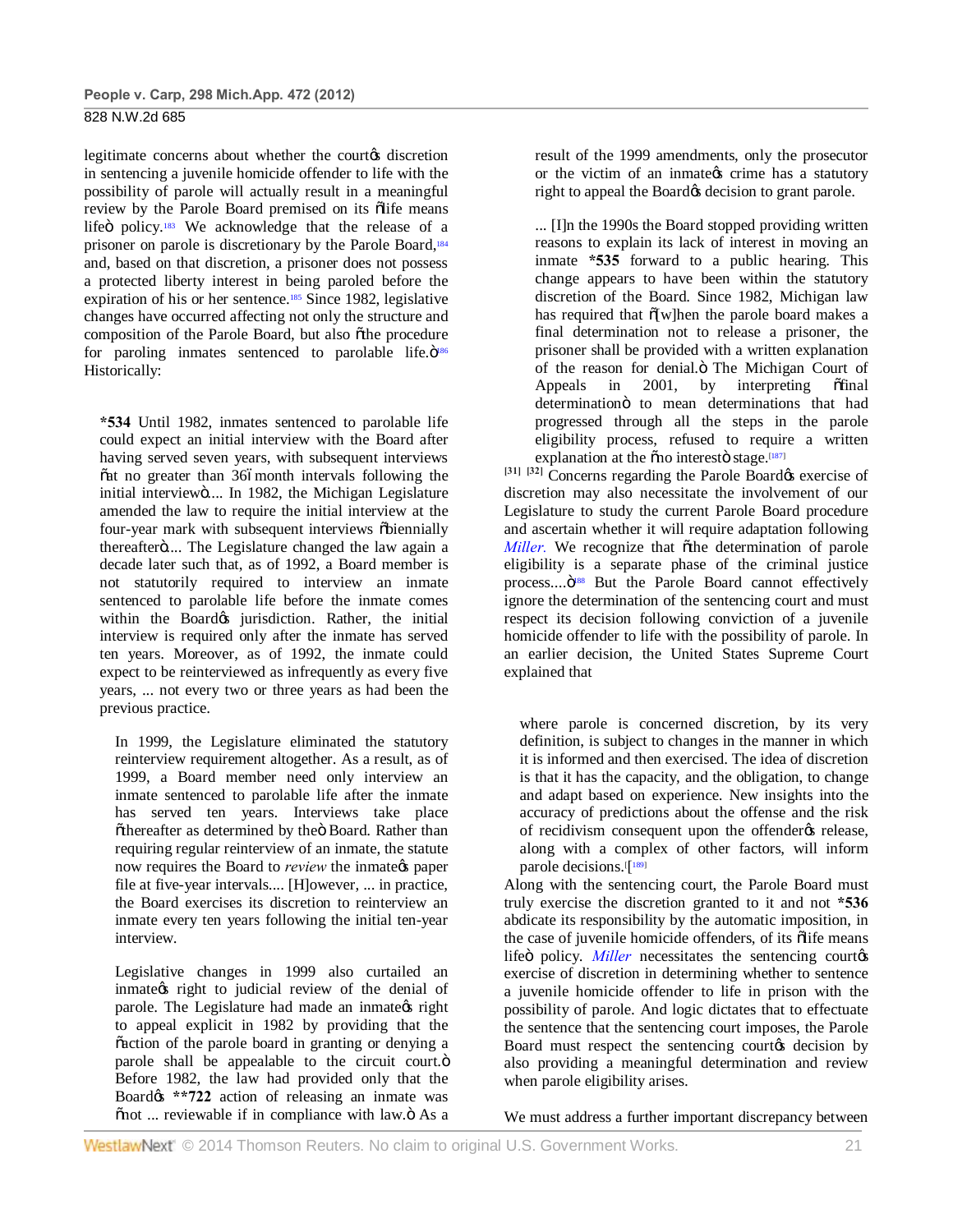*Miller* and our current sentencing scheme for juveniles in Michigan. That discrepancy involves the very definition of who qualifies as a juvenile. *Miller* defines juvenile as comprising othose under the age of 18 at the time of their crimes....<sup> $\ddot{o}^{190}$ </sup> The same definition is evident in *Graham*  $\circ$ *s* acknowledgement that  $\delta$ [t]he age of 18 is the point where society draws the line for many purposes between childhood and adulthood, those who were below that age when the offense \*\*723 was committed may not be sentenced to life without parole for a nonhomicide crime.  $\ddot{o}^{191}$  But Michigan defines a juvenile as below the age of 17. Specifically, MCR  $6.903(E)$  defines  $\ddot{\text{o}}$  juvenile  $\ddot{\text{o}}$ as  $\tilde{a}$  person 14 years of age or older, who is subject to the jurisdiction of the court for having allegedly committed a specified juvenile violation on or after the person $\alpha$  14th birthday and before the person $\infty$  17th birthday. $\ddot{o}$ Similarly, MCL  $600.606(1)$  defines a juvenile as  $\tilde{0}14$ years of age or older and less than 17 years of age,  $\ddot{o}$  while MCL 764.27 references  $\tilde{\alpha}$  child less than 17 years of age.<sup>ö</sup> Consequently, to adhere to *Miller*, sentencing of a juvenile **\*537** requires that those individuals between 17 and 18 years of age also be subject to the strictures as outlined herein.

#### **VII. CONCLUSION**

The United States Supreme Court has, through a series of recent decisions culminating in *Miller,* indicated that juveniles are subject to different treatment than adults for purposes of sentencing under the Eighth Amendment. Specifically, we hold that in Michigan a sentencing court must consider, at the time of sentencing, characteristics associated with youth as identified in *Miller* when determining whether to sentence a juvenile convicted of a homicide offense to life in prison with or without the eligibility for parole. While *Miller* does not serve to "foreclose a sentencer's ability to make that judgment in homicide cases, we require it to take into account how children are different, and how those differences counsel against irrevocably sentencing them to a lifetime in prison.  $\ddot{o}$ <sup>192</sup>

#### Footnotes

- 1 MCL 750.316.
- 2 MCL 750.529.
- 3 MCL 750.360.
- 4 MCL 750.356(3)(a).

While *Miller* is applicable to those cases currently pending or on direct review, we find that in accordance with *Teague* and Michigan law that it (1) is not to be applied retroactively to cases on collateral review, such as Carpøs, because the decision is procedural and not substantive in nature, and (2) does not comprise a watershed ruling. We urge our Legislature to address with all possible expediency the issues encompassed by and resulting from *Miller* that necessitate the revision of our current statutory sentencing scheme for juveniles.

In the interim, as guidance for our trial courts for those cases currently in process or on remand following **\*538** direct appellate review, we find that MCL 791.234(6)(a) is unconstitutional as currently written and applied to juvenile homicide offenders. When sentencing a juvenile, defined now as an individual below 18 years of age for a homicide offense, the sentencing court must, at the time of sentencing, evaluate and review those characteristics of youth and the circumstances of the offense as delineated in *Miller* and this opinion in determining whether following the imposition of a life sentence the juvenile is to be deemed eligible or not eligible for parole. We further hold that the Parole Board must respect the sentencing courtos decision by also providing a meaningful determination and review when parole eligibility arises.

Affirmed.

#### FITZGERALD and WHITBECK, JJ., concurred with TALBOT, P.J.

#### **Parallel Citations**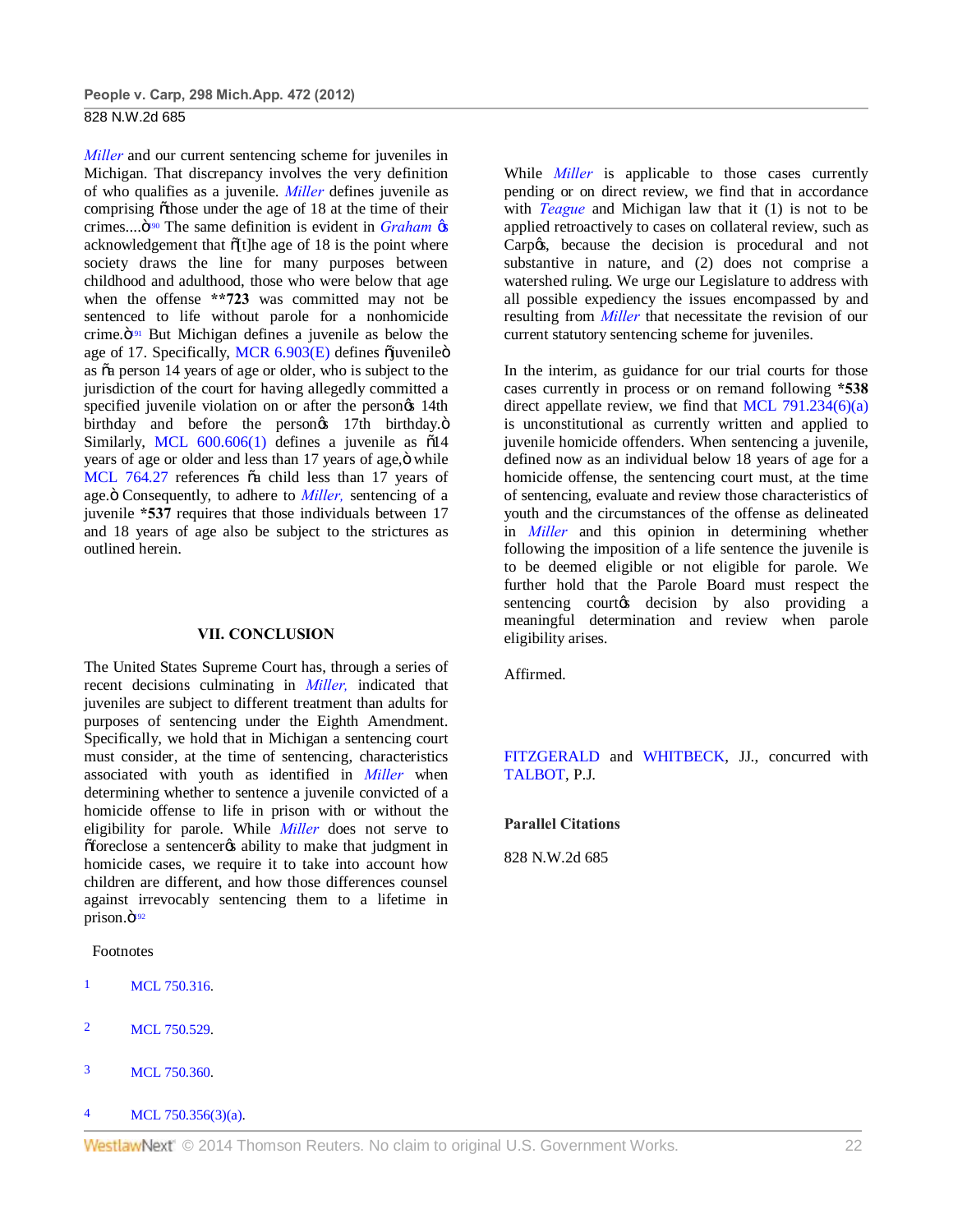- *People v. Carp,* unpublished opinion per curiam of the Court of Appeals, issued December 30, 2008 (Docket No. 275084), 2008 WL 5429890.
- *People v. Carp,* 483 Mich. 1111, 766 N.W.2d 839 (2009).
- *People v. Carp,* unpublished order of the Court of Appeals, entered June 8, 2012 (Docket No. 307758).
- *People v. Carp,* unpublished order of the Court of Appeals, entered August 9, 2012 (Docket No. 307758).
- *Miller v. Alabama,* 567 U.S. 6666, 132 S.Ct. 2455, 183 L.Ed.2d 407 (2012).
- *People v. Gomez,* 295 Mich.App. 411, 414, 820 N.W.2d 217 (2012).
- Carp and Gorecki have the same mother, Margie Carp.
- *People v. Petty,* 469 Mich. 108, 1136118, 665 N.W.2d 443 (2003); MCL 712A.18.
- Shakespeare, *The Tempest,* act II, sc 1.
- *Graham v. Florida,* 560 U.S. 48, 130 S.Ct. 2011, 2021, 176 L.Ed.2d 825 (2010) (citations omitted; emphasis added).
- *Rummel v. Estelle,* 445 U.S. 263, 100 S.Ct. 1133, 63 L.Ed.2d 382 (1980).
- *Id.* at 276, 100 S.Ct. 1133.
- *Id.* at 2716272, 100 S.Ct. 1133.
- *Id.* at 274 n. 11, 100 S.Ct. 1133.
- *Id.* at 2756276, 100 S.Ct. 1133.
- *Id.* at 2796280, 100 S.Ct. 1133.
- *Id.* at 2956306, 100 S.Ct. 1133.
- *Solem v. Helm,* 463 U.S. 277, 103 S.Ct. 3001, 77 L.Ed.2d 637 (1983).
- *Id.* at 290., 103 S.Ct. 3001
- *Id.* at 292, 103 S.Ct. 3001.
- *Id.* at 2966297 n. 22, 303 n. 32, 103 S.Ct. 3001.
- *Id.* at 3056318, 103 S.Ct. 3001 (Burger, C.J., dissenting).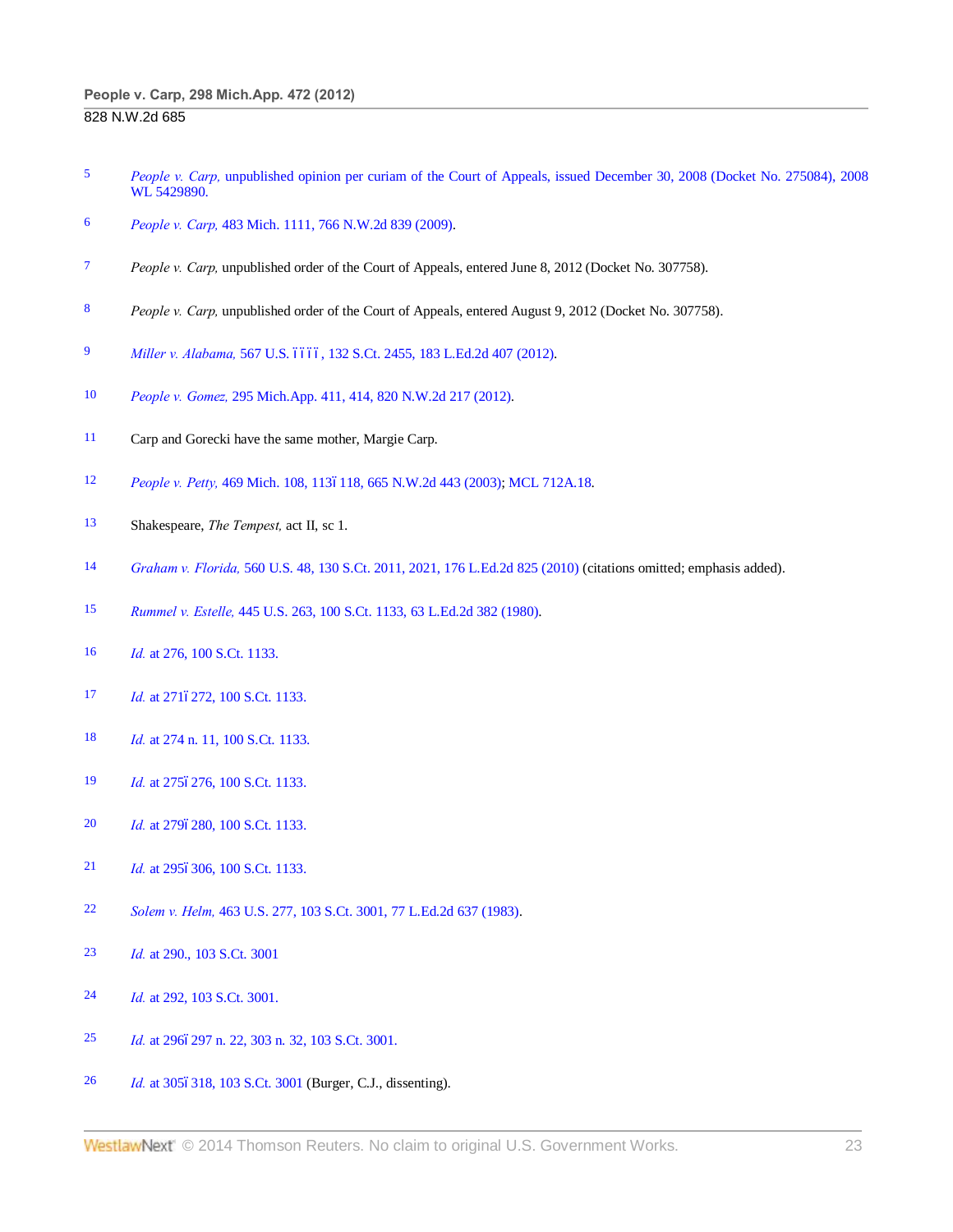- *Harmelin v. Michigan,* 501 U.S. 957, 9946996, 111 S.Ct. 2680, 115 L.Ed.2d 836 (1991).
- *Id.* at 996, 111 S.Ct. 2680.
- 29 See *Ewing v. California*, 538 U.S. 11, 22624, 30631, 123 S.Ct. 1179, 155 L.Ed.2d 108 (2003), and *Lockyer v. Andrade*, 538 U.S. 63, 72–73, 123 S.Ct. 1166, 155 L.Ed.2d 144 (2003).
- *Roper v. Simmons,* 543 U.S. 551, 568–575, 125 S.Ct. 1183, 161 L.Ed.2d 1 (2005).
- The case specifically abrogated *Stanford v. Kentucky,* 492 U.S. 361, 109 S.Ct. 2969, 106 L.Ed.2d 306 (1989).
- *Roper*, 543 U.S. at 5686569, 125 S.Ct. 1183 (quotation marks and citations omitted).
- *Id.* at 5696570, 125 S.Ct. 1183 (citation omitted).
- *Id.* at 578, 125 S.Ct. 1183.
- *Id.* at 572, 125 S.Ct. 1183.
- *Id.* at 6026603, 125 S.Ct. 1183 (OgConnor, J., dissenting) (citations omitted).
- *Id.* at 6186619, 125 S.Ct. 1183 (citations omitted).
- *Graham,* 560 U.S. 48, 130 S.Ct. 2011.
- *Id.* at 6666, 130 S.Ct. at 2026 (citations and quotation marks omitted).
- *Id.* at 6666, 130 S.Ct. at 2026.
- *Id.* at 6666, 130 S.Ct. at 202662027 (citations and quotation marks omitted).
- *Id.* at 6666, 130 S.Ct. at 2027 (citation and quotation marks omitted).
- *Id.* at 6666, 130 S.Ct. at 2027.
- *Id.* at 6666, 130 S.Ct. at 2044.
- *Id.* at 6666, 130 S.Ct. at 2057 (citations omitted).
- *Miller*, 567 U.S. at 6666, 132 S.Ct. at 2460.
- *Id.* at 6666, 132 S.Ct. at 2460.
- *Id.* at 6666, 132 S.Ct. at 2461.
- *Id.* at 6666, 132 S.Ct. at 246262463.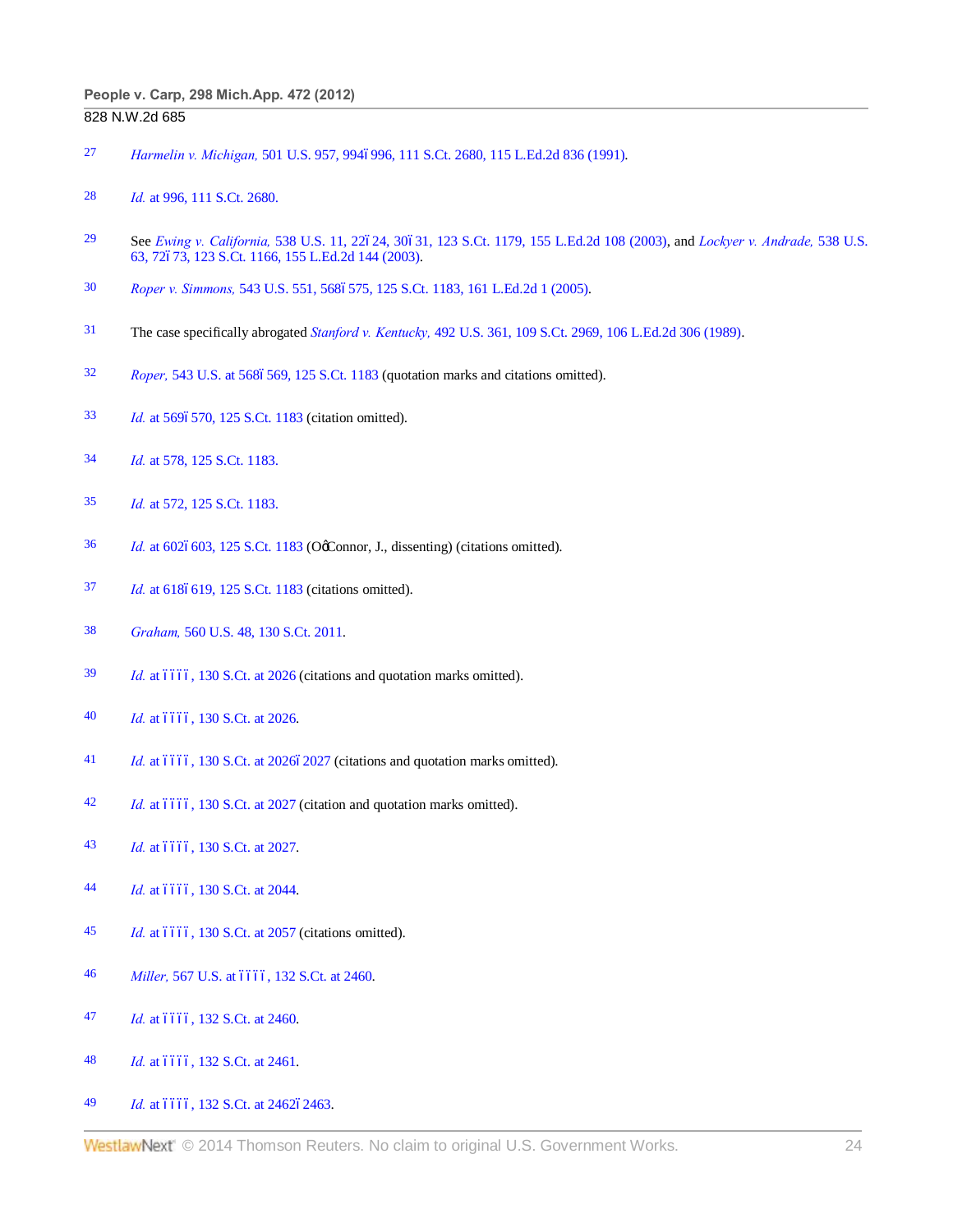- *Id.* at 6666, 132 S.Ct. at 2463 (citation and quotation marks omitted).
- *Id.* at 6666, 132 S.Ct. at 2463 (citations and quotation marks omitted).
- *Id.* at 6666, 132 S.Ct. at 2463.
- *Id.* at 6666, 132 S.Ct. at 246362464.
- *Id.* at 6666, 132 S.Ct. at 2464.
- *Id.* at 6666, 132 S.Ct. at 2466 (citation and quotation marks omitted).
- *Id.* at 6666, 132 S.Ct. at 2466.
- *Id.* at 6666, 132 S.Ct. at 2467 (citation and quotation marks omitted).
- *Id.* at 6666, 132 S.Ct. at 2467 (citation and quotation marks omitted).
- *Id.* at 6666, 132 S.Ct. at 246762468.
- *Id.* at 6666, 132 S.Ct. at 2468 (citations omitted).
- *Id.* at 6666, 132 S.Ct. at 2469 (citations omitted).
- *Id.* at 6666, 132 S.Ct. at 2469.
- *Id.* at 6666, 132 S.Ct. at 2471.
- *Id.* at 6666, 132 S.Ct. at 2473 (citations and quotation marks omitted).
- *Id.* at 6666, 132 S.Ct. at 2474.
- *Id.* at 6666, 132 S.Ct. at 2474.
- *Id.* at 6666, 132 S.Ct. at 247462475.
- *Id.* at 6666, 132 S.Ct. at 2475.
- *Id.* at 6666, 132 S.Ct. at 247562476 (Breyer, J., concurring).
- *Id.* at 6666, 132 S.Ct. at 2477 (Roberts, C.J., dissenting).
- *Id.* at 6666, 132 S.Ct. at 2477.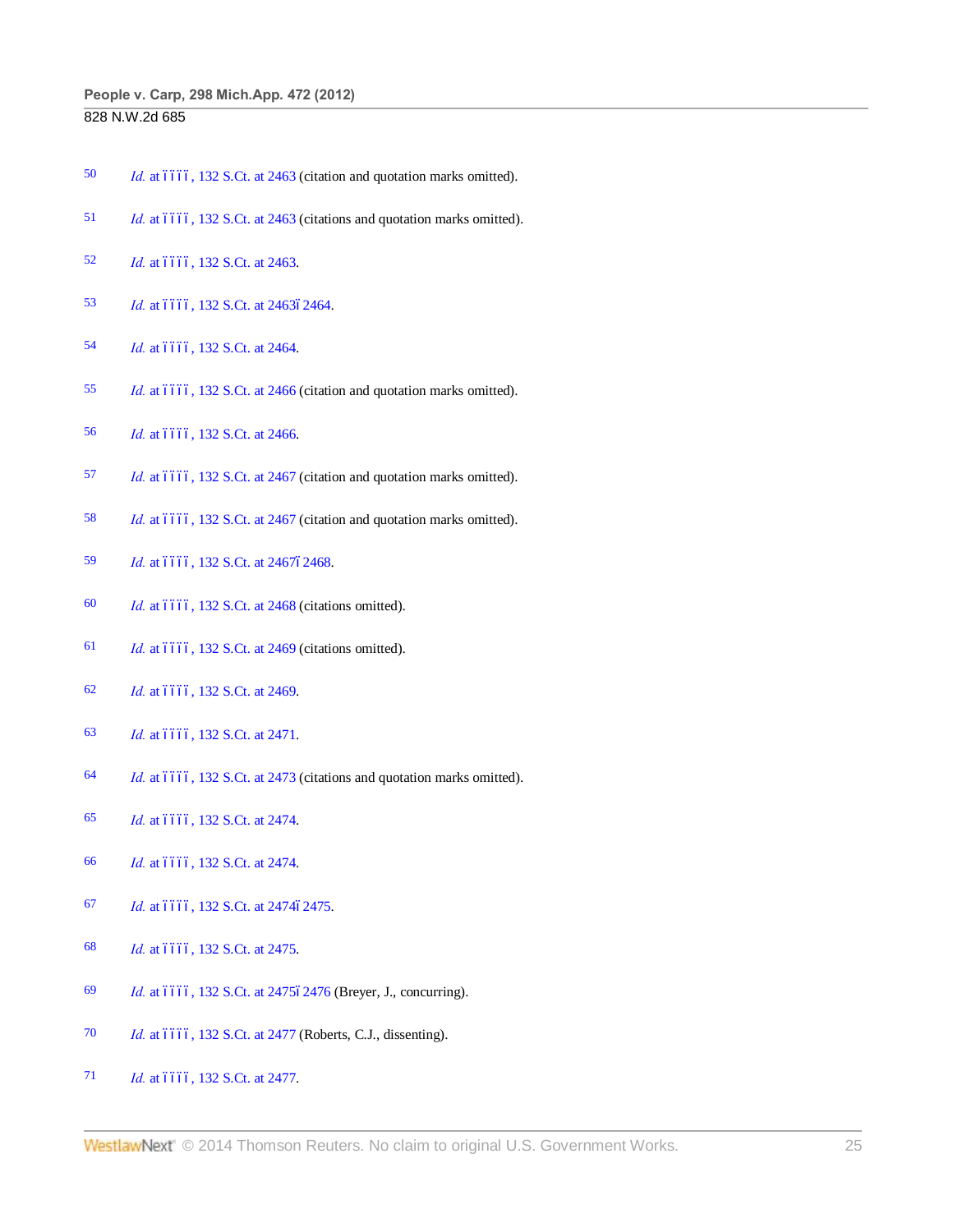#### **People v. Carp, 298 Mich.App. 472 (2012)**

- 72 *Id.* at 6666, 132 S.Ct. at 247762479 (citations and quotation marks omitted).
- 73 *Id.* at 6666, 132 S.Ct. at 2481.
- 74 *Id.* at 6666, 132 S.Ct. at 248162482 (citations omitted).
- 75 *Id.* at 6666, 132 S.Ct. at 2489 (Alito, J., dissenting).
- 76 *Id.* at 6666, 132 S.Ct. at 2490.
- 77 We note that none of the parties dispute that Carp & appeal to this Court is on collateral review and was brought pursuant to MCR 6.500 *et seq.* Carp's conviction "became final when [his] time for a direct appeal expired." See *Gomez,* 295 Mich.App. at 414, 820 N.W.2d 217, citing *Beard v. Banks,* 542 U.S. 406, 411, 124 S.Ct. 2504, 159 L.Ed.2d 494 (2004) (standing for the proposition that convictions are final when the availability of direct appeal is exhausted and the time for seeking a writ of certiorari has also expired). Because Carpøs conviction is final, he õis entitled to relief only if a retroactive change in the law has altered the validity of his ... conviction." *Gomez,* 295 Mich.App. at 414–415, 820 N.W.2d 217, citing MCR 6.500 *et seq.*
- 78 28 USC 2244(d)(1)(A).
- 79 *Gonzalez v. Thaler,* 565 U.S. 6666, 6666, 132 S.Ct. 641, 6536654, 181 L.Ed.2d 619 (2012).
- 80 *Wall v. Kholi,* 562 U.S. 6666, 6666, 131 S.Ct. 1278, 1284, 179 L.Ed.2d 252 (2011).
- 81 *Id.* at 6666, 131 S.Ct. at 1284 (citations omitted).
- 82 See *Whorton v. Bockting,* 549 U.S. 406, 416, 127 S.Ct. 1173, 167 L.Ed.2d 1 (2007); *Teague v. Lane,* 489 U.S. 288, 305, 310, 109 S.Ct. 1060, 103 L.Ed.2d 334 (1989); *Griffith v. Kentucky,* 479 U.S. 314, 322–323, 107 S.Ct. 708, 93 L.Ed.2d 649 (1987).
- 83 *Danforth v. Minnesota,* 552 U.S. 264, 271, 128 S.Ct. 1029, 169 L.Ed.2d 859 (2008).
- 84 *Id.*
- 85 *Linkletter v. Walker,* 381 U.S. 618, 85 S.Ct. 1731, 14 L.Ed.2d 601 (1965), abrogated in part by *Davis v. United States,* 564 U.S. ––––, 131 S.Ct. 2419, 180 L.Ed.2d 285 (2011).
- 86 *Mapp v. Ohio,* 367 U.S. 643, 81 S.Ct. 1684, 6 L.Ed.2d 1081 (1961).
- 87 *Teague,* 489 U.S. at 302, 109 S.Ct. 1060.
- 88 *Id.*
- 89 *Mackey v. United States,* 401 U.S. 667, 91 S.Ct. 1160, 28 L.Ed.2d 404 (1971) (Harlan, J., concurring in part and dissenting in part).
- 90 *Teague,* 489 U.S. at 307, 109 S.Ct. 1060, quoting *Mackey*, 401 U.S. at 6926693, 91 S.Ct. 1160 (Harlan, J., concurring in part and dissenting in part) (citation omitted).
- 91 *Griffith,* 479 U.S. at 328, 107 S.Ct. 708.
- 92 *Teague,* 489 U.S. at 304, 109 S.Ct. 1060 (citations omitted).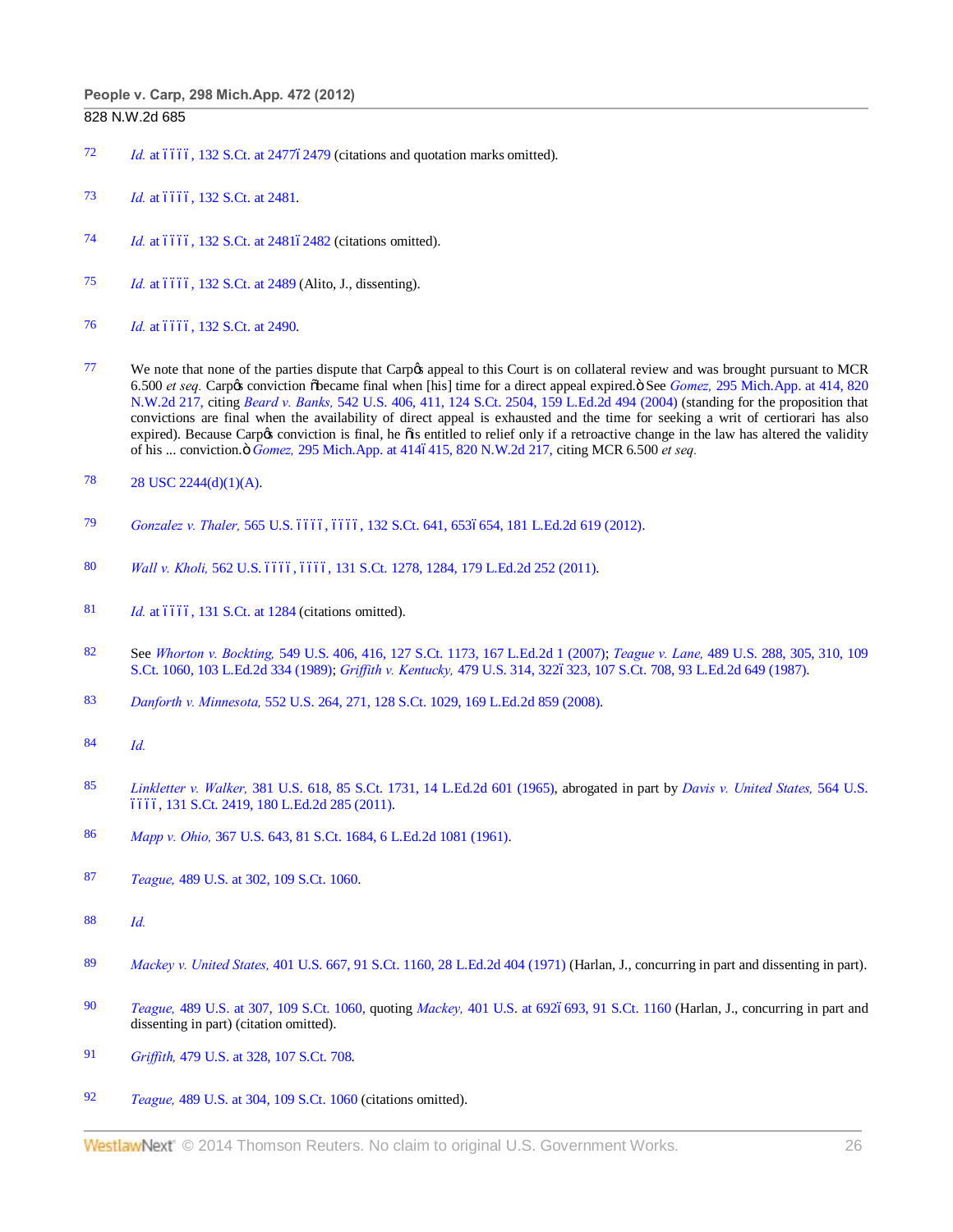- *Griffith,* 479 U.S. at 328, 107 S.Ct. 708.
- *Teague,* 489 U.S. at 310, 109 S.Ct. 1060.
- *Id.* at 3116312, 109 S.Ct. 1060, quoting *Mackey*, 401 U.S. at 6936694, 91 S.Ct. 1160.
- *Teague,* 489 U.S. at 316, 109 S.Ct. 1060.
- *Id.*
- *Whorton,* 549 U.S. at 416, 127 S.Ct. 1173.
- *Id.* (citations omitted) (alteration in original).
- *Id.* (citations omitted) (alteration in original).
- *Id.* at 417, 127 S.Ct. 1173. The Court further indicated in *Whorton,* 549 U.S. at 419, 127 S.Ct. 1173, that the only case having met this criteria was *Gideon v. Wainwright,* 372 U.S. 335, 83 S.Ct. 792, 9 L.Ed.2d 799 (1963).
- *Whorton,* 549 U.S. at 418, 127 S.Ct. 1173 (citations and quotation marks omitted).
- *Id.* at 416, 127 S.Ct. 1173 (citations and quotation marks omitted).
- *Graham,* 506 U.S. at 467, 113 S.Ct. 892.
- *Schriro v. Summerlin,* 542 U.S. 348, 3516352, 124 S.Ct. 2519, 159 L.Ed.2d 442 (2004) (citations omitted) (alteration in original).
- *Teague,* 489 U.S. at 3046305, 109 S.Ct. 1060; see also *Davis v. United States*, 564 U.S. 6666, 131 S.Ct. 2419, 2430, 180 L.Ed.2d 285 (2011).
- *Bousley v. United States,* 523 U.S. 614, 620, 118 S.Ct. 1604, 140 L.Ed.2d 828 (1998).
- *Robinson v. Neil,* 409 U.S. 505, 509, 93 S.Ct. 876, 35 L.Ed.2d 29 (1973).
- *Bousley,* 523 U.S. at 620, 118 S.Ct. 1604, quoting *Teague,* 489 U.S. at 313, 109 S.Ct. 1060.
- *Teague,* 489 U.S. at 307, 109 S.Ct. 1060.
- *Id.* (citations omitted).
- *Bousley,* 523 U.S. at 620, 118 S.Ct. 1604; see also *Davis v. United States,* 417 U.S. 333, 346, 94 S.Ct. 2298, 41 L.Ed.2d 109 (1974) (indicating that included within the definition of  $\delta$ substantive are those decisions that remove primary conduct from the purview of criminal punishment).
- *Bousley,* 523 U.S. at 620, 118 S.Ct. 1604.
- *Schriro,* 542 U.S. at 353, 124 S.Ct. 2519 (citations omitted).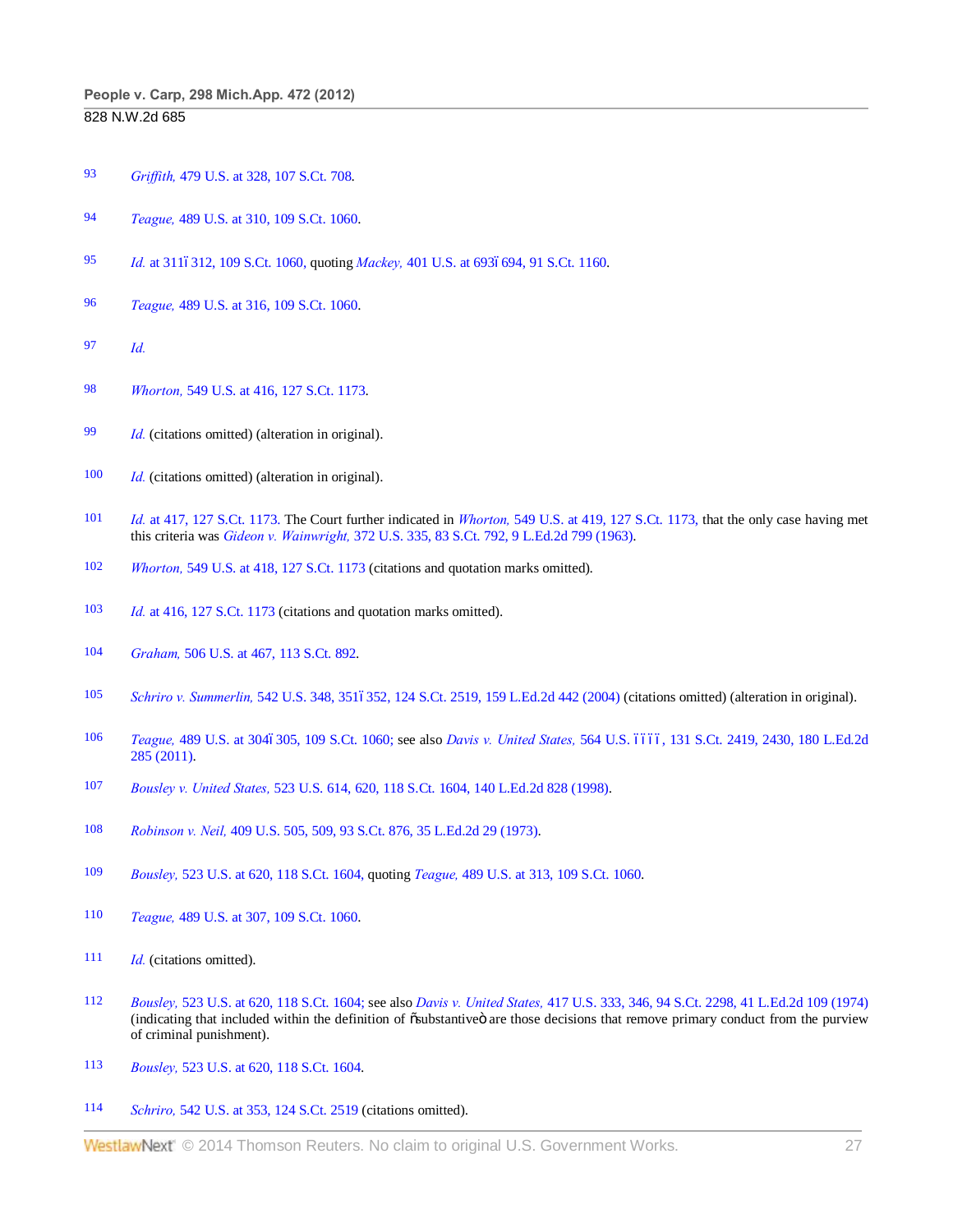- *Miller*, 567 U.S. at 6666, 132 S.Ct. at 2464.
- *Id.* at 6666, 132 S.Ct. at 2459, 2469.
- *Id.* at 6666, 132 S.Ct. at 2471 (emphasis added).
- *United States v. Playboy Entertainment Group, Inc.,* 529 U.S. 803, 815, 120 S.Ct. 1878, 146 L.Ed.2d 865 (2000).
- *Miller*, 567 U.S. at 6666, 132 S.Ct. at 2469.
- *Id.* at 6666, 132 S.Ct. at 2471.
- *Graham,* 560 U.S. at 6666, 130 S.Ct. at 2027 (citations omitted).
- *Teague,* 489 U.S. at 307, 109 S.Ct. 1060 (citation and quotation marks omitted).
- *Schriro,* 542 U.S. at 353, 124 S.Ct. 2519.
- *Whorton,* 549 U.S. at 416, 127 S.Ct. 1173, citing *Saffle v. Parks,* 494 U.S. 484, 495, 110 S.Ct. 1257, 108 L.Ed.2d 415 (1990), quoting *Teague,* 489 U.S. at 311, 109 S.Ct. 1060.
- *Whorton,* 549 U.S. at 418, 127 S.Ct. 1173 (citations and quotation marks omitted).
- *Gideon,* 372 U.S. at 335, 83 S.Ct. 792.
- *Whorton,* 549 U.S. at 419, 127 S.Ct. 1173.
- *Id.*
- *Id.* at 418, 127 S.Ct. 1173.
- *Id.* at 418, 127 S.Ct. 1173 (citations and quotation marks omitted).
- *Id.* at 419, 127 S.Ct. 1173.
- *Id.* at 4206421, 127 S.Ct. 1173.
- *Id.* at 421, 127 S.Ct. 1173 (citations and quotation marks omitted).
- *Id.* (citations omitted).
- *Id.* (citations and quotation marks omitted).
- *Caspari v. Bohlen,* 510 U.S. 383, 390, 114 S.Ct. 948, 127 L.Ed.2d 236 (1994).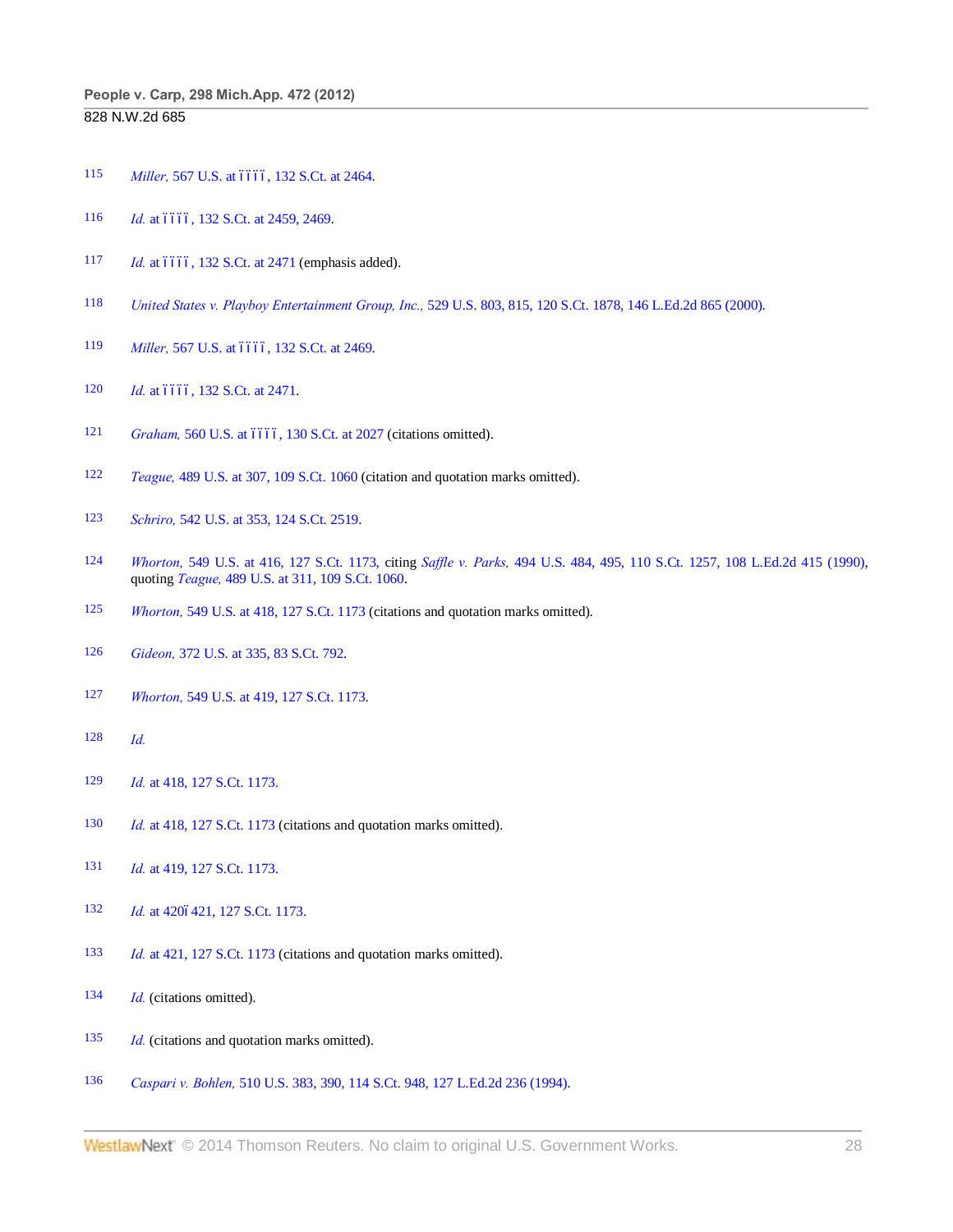#### **People v. Carp, 298 Mich.App. 472 (2012)**

- *Miller,* 567 U.S. at 6666, 132 S.Ct. at 2461.
- *Id.* at 6666, 132 S.Ct. at 2463.
- *Tyler v. Cain,* 533 U.S. 656, 663, 121 S.Ct. 2478, 150 L.Ed.2d 632 (2001).
- *Caspari,* 510 U.S. at 389, 114 S.Ct. 948 (citations omitted).
- *Schiro v. Farley,* 510 U.S. 222, 229, 114 S.Ct. 783, 127 L.Ed.2d 47 (1994) (citations omitted).
- *People v. Maxson,* 482 Mich. 385, 392, 759 N.W.2d 817 (2008), citing *Danforth*, 552 U.S. at 2876288, 128 S.Ct. 1029.
- *Maxson*, 482 Mich. at 3926393, 759 N.W.2d 817.
- *Id.* at 393, 759 N.W.2d 817 (citation and quotation marks omitted).
- *Id.,* quoting *People v. Sexton,* 458 Mich. 43, 63, 580 N.W.2d 404 (1998), quoting *People v. Young,* 410 Mich. 363, 367, 301 N.W.2d 803 (1981).
- *Maxson,* 482 Mich. at 393, 759 N.W.2d 817 (citations and quotation marks omitted).
- *Id.* at 396, 759 N.W.2d 817.
- *Id.* at 397, 759 N.W.2d 817.
- *Id.*
- *Id.* at 397, 759 N.W.2d 817.
- *Id.* at 398, 759 N.W.2d 817 (citations omitted).
- *Id.* at 3986399, 759 N.W.2d 817.
- *Geter v. State,* 666 So.3d 6666, 2012 WL 4448860 (Fla App.2012) (opinion issued September 27, 2012, in Case No. 3D1261736); see also *Gonzalez v. State,* 101 So.3d 886 (Fla.App.2012).
- *People v. Conrad,* 148 Mich.App. 433, 439, 385 N.W.2d 277 (1986).
- Const. 1963, art. 4, § 45.
- See MCL 769.1(1).
- *Salter v. Patton*, 261 Mich.App. 559, 5656566, 682 N.W.2d 537 (2004) (citations and quotation marks omitted).
- *Jaqua v. Canadian Nat'l R., Inc.,* 274 Mich.App. 540, 546, 734 N.W.2d 228 (2007) (quotation marks omitted), citing *Chesapeake & O. R. Co. v. Martin, 283 U.S. 209, 2206221, 51 S.Ct. 453, 75 L.Ed. 983 (1931).*
- *Miller*, 567 U.S. at 6666, 132 S.Ct. at 246362464.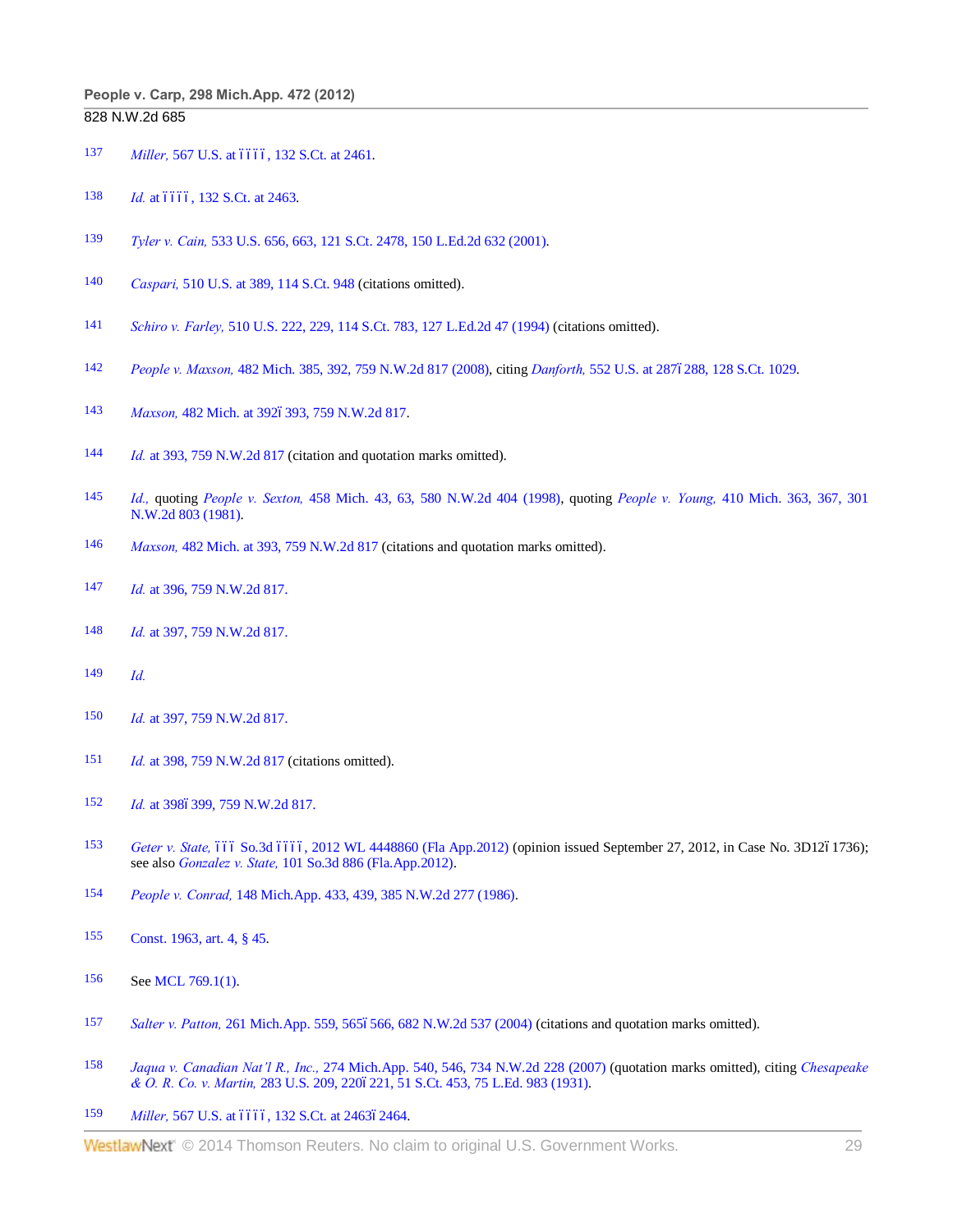#### *Id.* at 6666, 132 S.Ct. at 2465.

- *Id.* at 6666, 132 S.Ct. at 2460, quoting *Graham*, 130 S.Ct. at 202662027, 202962030.
- *Miller,* 567 U.S. at 6666, 132 S.Ct. at 246362464.
- *Id.* at 6666, 132 S.Ct. at 2466, quoting *Graham*, 130 S.Ct. at 2031.
- *Miller,* 567 U.S. at 6666, 132 S.Ct. at 246662467.
- *Id.* at 6666, 132 S.Ct. at 2468, 2469 (citations omitted, emphasis added).
- *Graham,* 560 U.S. at 6666, 130 S.Ct. at 2027.
- *Id.* at 6666, 130 S.Ct. at 2030 (emphasis added).
- *Lambert v. Blodgett,* 393 F.3d 943, 956 (C.A.9, 2004); see also *Lizama v. United States Parole Comm.,* 245 F.3d 503, 505 (C.A.5, 2001); *Baggett v. Keller,* 796 F.Supp.2d 718, 730 (E.D.N.C., 2011).
- *Carmona v. Ward,* 576 F.2d 405, 420 (C.A.2, 1978).
- *Atkins v. Virginia,* 536 U.S. 304, 311, 122 S.Ct. 2242, 153 L.Ed.2d 335 (2002), quoting *Weems v. United States,* 217 U.S. 349, 30 S.Ct. 544, 54 L.Ed. 793 (1910).
- *Hawkins v. United States,* 14 F.2d 596, 598 (C.A.7, 1926).
- See *People v. Cornell,* 466 Mich. 335, 358 n. 13, 646 N.W.2d 127 (2002) (nothing that an instruction on second-degree murder, as a lesser included offense of first-degree murder, is not automatically required).
- *Miller,* 567 U.S. at 6666, 132 S.Ct. at 2467 (citation and quotation marks omitted).
- *Id.* at 6666, 132 S.Ct. at 2467.
- *Id.* at 6666, 132 S.Ct. at 2467.
- *Id.* at 6666, 132 S.Ct. at 2468.
- *Id.* at 6666, 132 S.Ct. at 2468.
- *Id.* at 6666, 132 S.Ct. at 2468.
- *Id.* at 6666, 132 S.Ct. at 2468.
- *Id.* at 6666, 132 S.Ct. at 2474.
- *Id.* at 6666, 132 S.Ct. at 247462475.